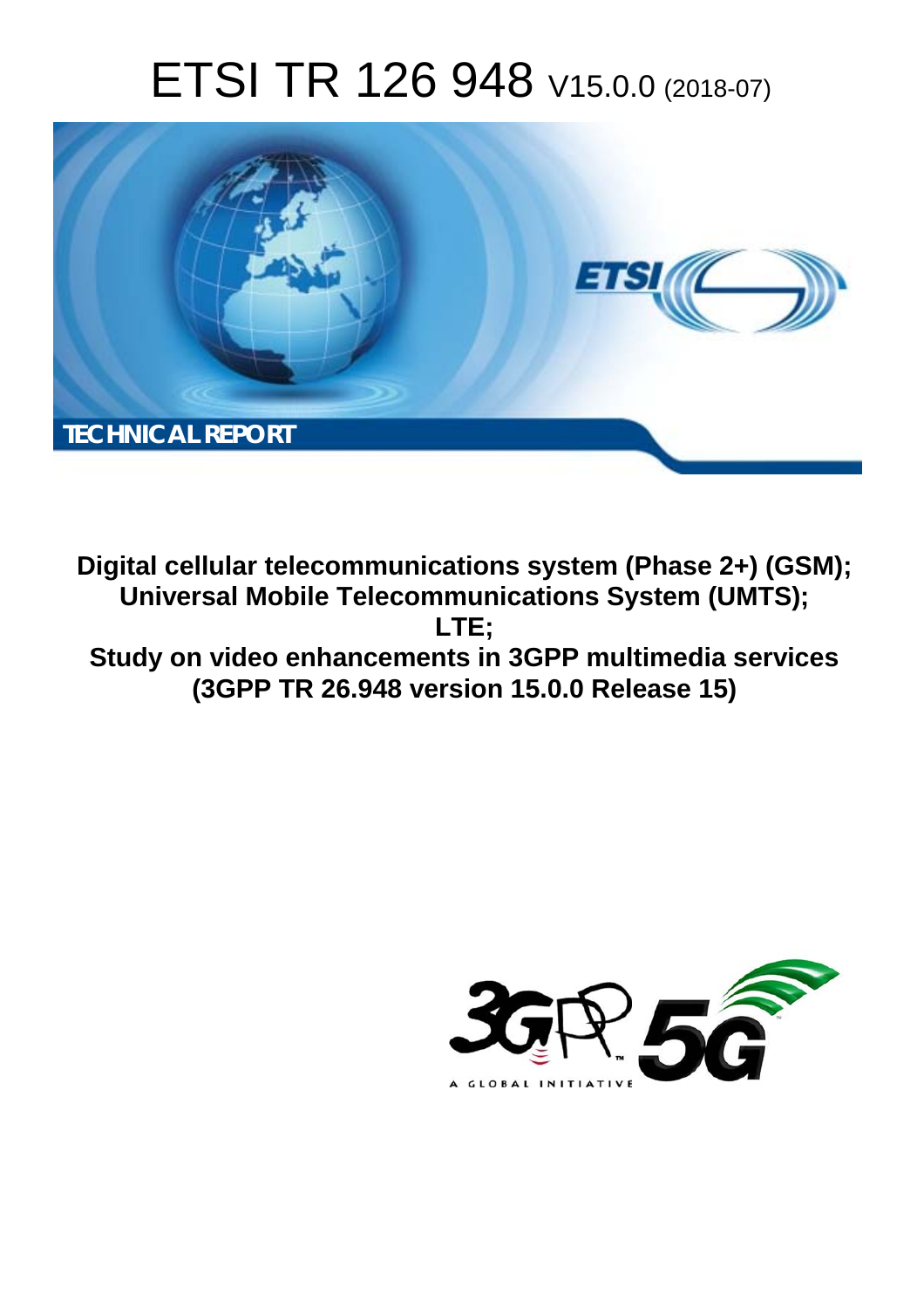Reference

RTR/TSGS-0426948vf00

Keywords GSM,LTE,UMTS

#### *ETSI*

#### 650 Route des Lucioles F-06921 Sophia Antipolis Cedex - FRANCE

Tel.: +33 4 92 94 42 00 Fax: +33 4 93 65 47 16

Siret N° 348 623 562 00017 - NAF 742 C Association à but non lucratif enregistrée à la Sous-Préfecture de Grasse (06) N° 7803/88

#### *Important notice*

The present document can be downloaded from: <http://www.etsi.org/standards-search>

The present document may be made available in electronic versions and/or in print. The content of any electronic and/or print versions of the present document shall not be modified without the prior written authorization of ETSI. In case of any existing or perceived difference in contents between such versions and/or in print, the only prevailing document is the print of the Portable Document Format (PDF) version kept on a specific network drive within ETSI Secretariat.

Users of the present document should be aware that the document may be subject to revision or change of status. Information on the current status of this and other ETSI documents is available at <https://portal.etsi.org/TB/ETSIDeliverableStatus.aspx>

If you find errors in the present document, please send your comment to one of the following services: <https://portal.etsi.org/People/CommiteeSupportStaff.aspx>

#### *Copyright Notification*

No part may be reproduced or utilized in any form or by any means, electronic or mechanical, including photocopying and microfilm except as authorized by written permission of ETSI. The content of the PDF version shall not be modified without the written authorization of ETSI. The copyright and the foregoing restriction extend to reproduction in all media.

> © ETSI 2018. All rights reserved.

**DECT**TM, **PLUGTESTS**TM, **UMTS**TM and the ETSI logo are trademarks of ETSI registered for the benefit of its Members. **3GPP**TM and **LTE**TM are trademarks of ETSI registered for the benefit of its Members and of the 3GPP Organizational Partners. **oneM2M** logo is protected for the benefit of its Members.

**GSM**® and the GSM logo are trademarks registered and owned by the GSM Association.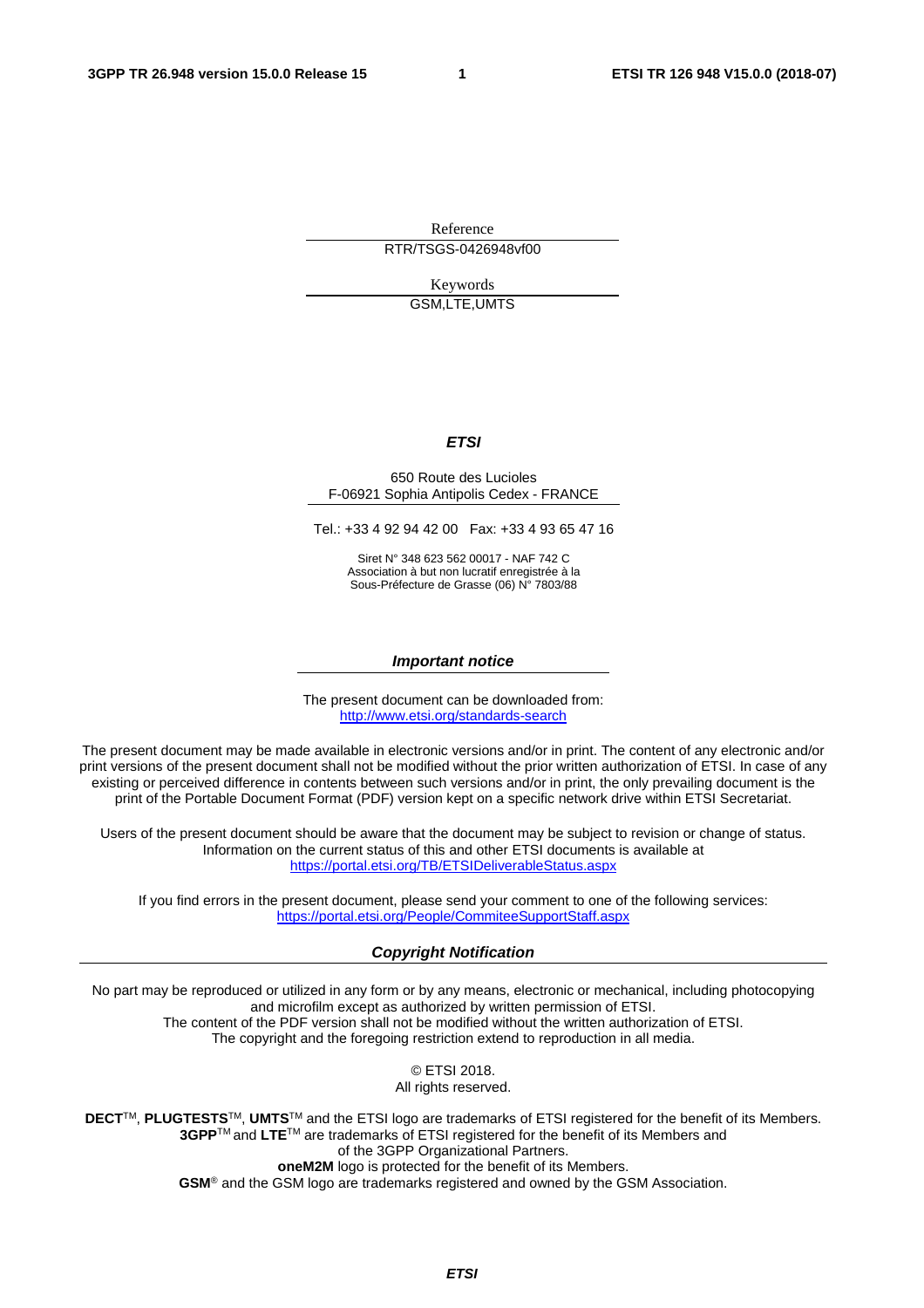## Intellectual Property Rights

#### Essential patents

IPRs essential or potentially essential to normative deliverables may have been declared to ETSI. The information pertaining to these essential IPRs, if any, is publicly available for **ETSI members and non-members**, and can be found in ETSI SR 000 314: *"Intellectual Property Rights (IPRs); Essential, or potentially Essential, IPRs notified to ETSI in respect of ETSI standards"*, which is available from the ETSI Secretariat. Latest updates are available on the ETSI Web server ([https://ipr.etsi.org/\)](https://ipr.etsi.org/).

Pursuant to the ETSI IPR Policy, no investigation, including IPR searches, has been carried out by ETSI. No guarantee can be given as to the existence of other IPRs not referenced in ETSI SR 000 314 (or the updates on the ETSI Web server) which are, or may be, or may become, essential to the present document.

#### **Trademarks**

The present document may include trademarks and/or tradenames which are asserted and/or registered by their owners. ETSI claims no ownership of these except for any which are indicated as being the property of ETSI, and conveys no right to use or reproduce any trademark and/or tradename. Mention of those trademarks in the present document does not constitute an endorsement by ETSI of products, services or organizations associated with those trademarks.

## Foreword

This Technical Report (TR) has been produced by ETSI 3rd Generation Partnership Project (3GPP).

The present document may refer to technical specifications or reports using their 3GPP identities, UMTS identities or GSM identities. These should be interpreted as being references to the corresponding ETSI deliverables.

The cross reference between GSM, UMTS, 3GPP and ETSI identities can be found under [http://webapp.etsi.org/key/queryform.asp.](http://webapp.etsi.org/key/queryform.asp)

## Modal verbs terminology

In the present document "**should**", "**should not**", "**may**", "**need not**", "**will**", "**will not**", "**can**" and "**cannot**" are to be interpreted as described in clause 3.2 of the [ETSI Drafting Rules](https://portal.etsi.org/Services/editHelp!/Howtostart/ETSIDraftingRules.aspx) (Verbal forms for the expression of provisions).

"**must**" and "**must not**" are **NOT** allowed in ETSI deliverables except when used in direct citation.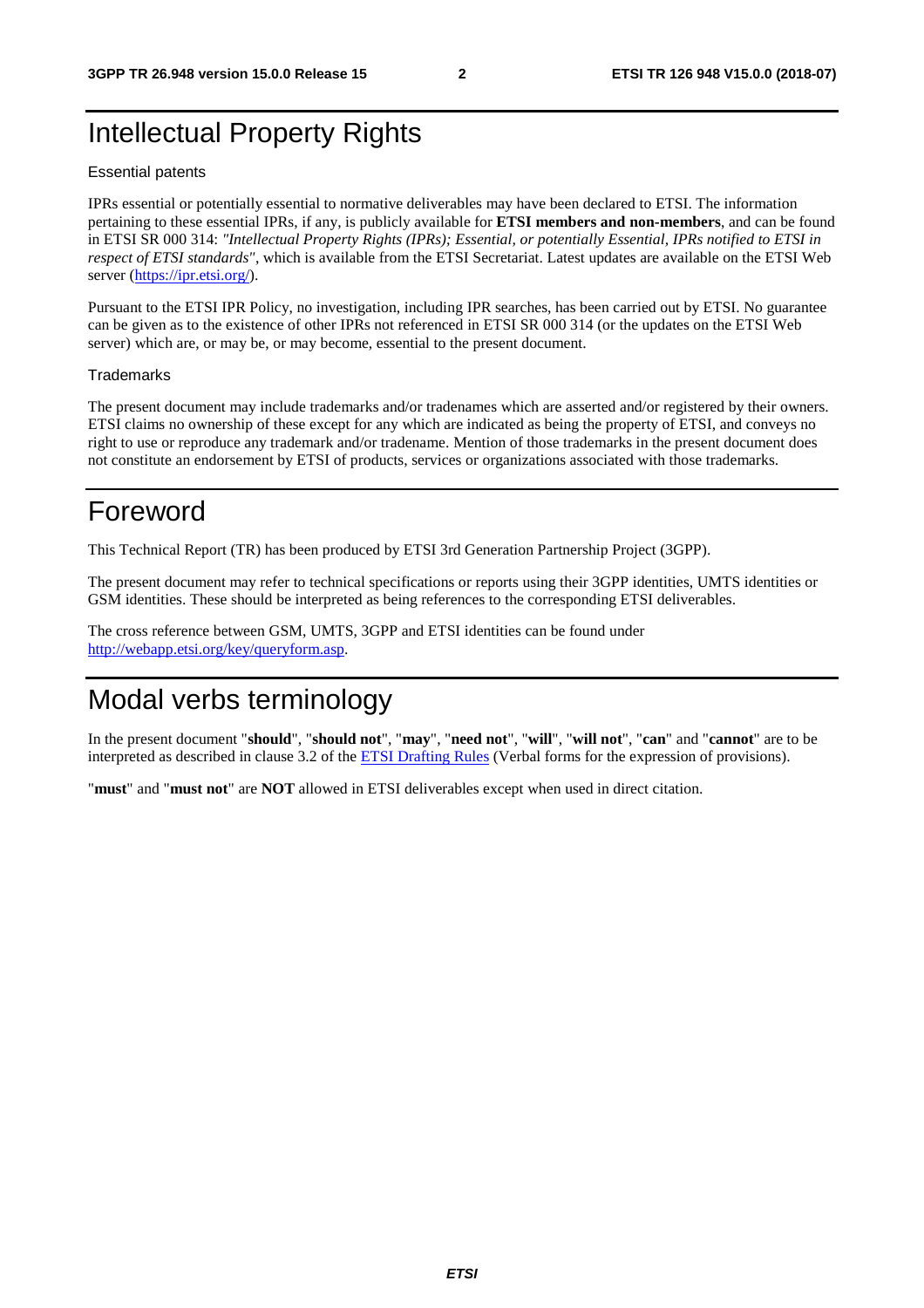$\mathbf{3}$ 

## Contents

| 1                |  |
|------------------|--|
| 2                |  |
| 3                |  |
| 3.1<br>3.2       |  |
| $\overline{4}$   |  |
| 5                |  |
| 5.0              |  |
| 5.1              |  |
| 5.2              |  |
| 5.2.1            |  |
| 5.2.2            |  |
| 5.2.3            |  |
| 5.2.4            |  |
| 5.2.5            |  |
| 5.2.6            |  |
| 5.2.7            |  |
| 5.2.8            |  |
| 5.2.9            |  |
| 5.2.10           |  |
| 5.3<br>5.4       |  |
| 5.4.1            |  |
| 5.4.2            |  |
| 5.4.3            |  |
| 5.4.4            |  |
| 5.4.5            |  |
| 5.4.6            |  |
| 5.4.7            |  |
| 6                |  |
| 6.1              |  |
| 6.1.1            |  |
| 6.1.2            |  |
| 6.1.3            |  |
| 6.1.3.0          |  |
| 6.1.3.1          |  |
| 6.1.3.2          |  |
| 6.1.4            |  |
| 6.1.4.1          |  |
| 6.1.4.2          |  |
| 6.1.4.3          |  |
| 6.1.4.4          |  |
| 6.2              |  |
| 6.2.1            |  |
| 6.2.2            |  |
| 6.2.2.1          |  |
| 6.2.2.2<br>6.2.3 |  |
| 6.2.3.1          |  |
|                  |  |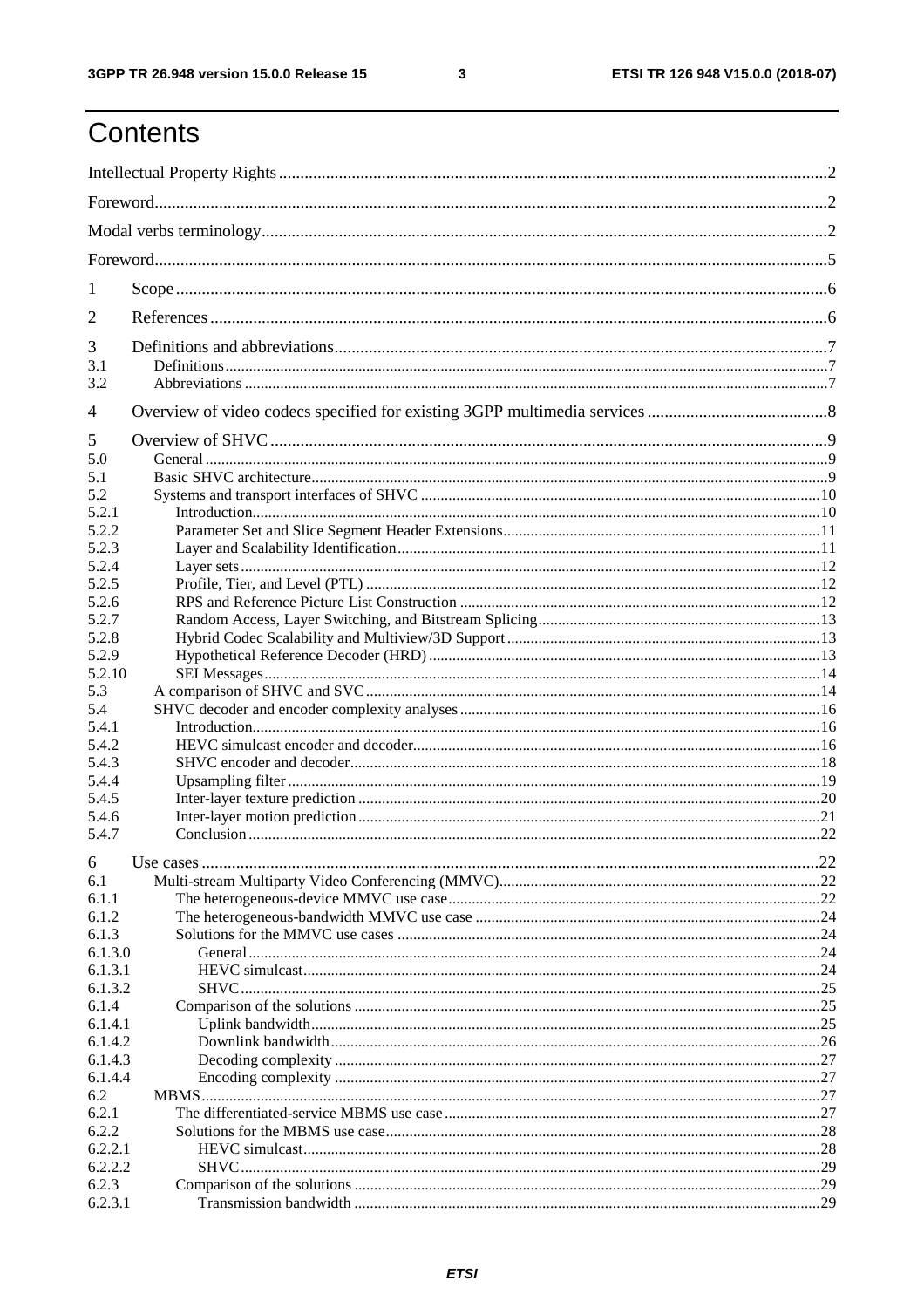#### $\overline{\mathbf{4}}$

| 6.2.3.3<br>6.3<br>6.3.1<br>6.3.2<br>6.3.2.1<br>6.3.2.2<br>6.3.3<br>6.3.3.0<br>6.3.3.1<br>6.3.3.1.0<br>6.3.3.1.1<br>6.3.3.1.2<br>6.3.3.2<br>6.3.3.3<br>6.3.3.4<br>7<br>7.1<br>7.1.1<br>7.1.2<br>7.1.3<br>7.1.4<br>7.2<br>7.2.1<br>7.2.1.1<br>7.2.1.2<br>7.2.1.3<br>7.2.1.4<br>7.2.1.5<br>7.2.1.6<br>7.2.1.6.1<br>7.2.1.6.2<br>7.2.1.6.3<br>7.2.2<br>7.2.2.0<br>7.2.2.1<br>7.2.2.2<br>7.2.3<br>7.2.3.0<br>7.2.3.1<br>7.2.3.2<br>8<br>8.1<br>8.2<br>8.3<br>8.4<br>Annex A: | 6.2.3.2 |  |
|-------------------------------------------------------------------------------------------------------------------------------------------------------------------------------------------------------------------------------------------------------------------------------------------------------------------------------------------------------------------------------------------------------------------------------------------------------------------------|---------|--|
|                                                                                                                                                                                                                                                                                                                                                                                                                                                                         |         |  |
|                                                                                                                                                                                                                                                                                                                                                                                                                                                                         |         |  |
|                                                                                                                                                                                                                                                                                                                                                                                                                                                                         |         |  |
|                                                                                                                                                                                                                                                                                                                                                                                                                                                                         |         |  |
|                                                                                                                                                                                                                                                                                                                                                                                                                                                                         |         |  |
|                                                                                                                                                                                                                                                                                                                                                                                                                                                                         |         |  |
|                                                                                                                                                                                                                                                                                                                                                                                                                                                                         |         |  |
|                                                                                                                                                                                                                                                                                                                                                                                                                                                                         |         |  |
|                                                                                                                                                                                                                                                                                                                                                                                                                                                                         |         |  |
|                                                                                                                                                                                                                                                                                                                                                                                                                                                                         |         |  |
|                                                                                                                                                                                                                                                                                                                                                                                                                                                                         |         |  |
|                                                                                                                                                                                                                                                                                                                                                                                                                                                                         |         |  |
|                                                                                                                                                                                                                                                                                                                                                                                                                                                                         |         |  |
|                                                                                                                                                                                                                                                                                                                                                                                                                                                                         |         |  |
|                                                                                                                                                                                                                                                                                                                                                                                                                                                                         |         |  |
|                                                                                                                                                                                                                                                                                                                                                                                                                                                                         |         |  |
|                                                                                                                                                                                                                                                                                                                                                                                                                                                                         |         |  |
|                                                                                                                                                                                                                                                                                                                                                                                                                                                                         |         |  |
|                                                                                                                                                                                                                                                                                                                                                                                                                                                                         |         |  |
|                                                                                                                                                                                                                                                                                                                                                                                                                                                                         |         |  |
|                                                                                                                                                                                                                                                                                                                                                                                                                                                                         |         |  |
|                                                                                                                                                                                                                                                                                                                                                                                                                                                                         |         |  |
|                                                                                                                                                                                                                                                                                                                                                                                                                                                                         |         |  |
|                                                                                                                                                                                                                                                                                                                                                                                                                                                                         |         |  |
|                                                                                                                                                                                                                                                                                                                                                                                                                                                                         |         |  |
|                                                                                                                                                                                                                                                                                                                                                                                                                                                                         |         |  |
|                                                                                                                                                                                                                                                                                                                                                                                                                                                                         |         |  |
|                                                                                                                                                                                                                                                                                                                                                                                                                                                                         |         |  |
|                                                                                                                                                                                                                                                                                                                                                                                                                                                                         |         |  |
|                                                                                                                                                                                                                                                                                                                                                                                                                                                                         |         |  |
|                                                                                                                                                                                                                                                                                                                                                                                                                                                                         |         |  |
|                                                                                                                                                                                                                                                                                                                                                                                                                                                                         |         |  |
|                                                                                                                                                                                                                                                                                                                                                                                                                                                                         |         |  |
|                                                                                                                                                                                                                                                                                                                                                                                                                                                                         |         |  |
|                                                                                                                                                                                                                                                                                                                                                                                                                                                                         |         |  |
|                                                                                                                                                                                                                                                                                                                                                                                                                                                                         |         |  |
|                                                                                                                                                                                                                                                                                                                                                                                                                                                                         |         |  |
|                                                                                                                                                                                                                                                                                                                                                                                                                                                                         |         |  |
|                                                                                                                                                                                                                                                                                                                                                                                                                                                                         |         |  |
|                                                                                                                                                                                                                                                                                                                                                                                                                                                                         |         |  |
|                                                                                                                                                                                                                                                                                                                                                                                                                                                                         |         |  |
|                                                                                                                                                                                                                                                                                                                                                                                                                                                                         |         |  |
|                                                                                                                                                                                                                                                                                                                                                                                                                                                                         |         |  |
|                                                                                                                                                                                                                                                                                                                                                                                                                                                                         |         |  |
|                                                                                                                                                                                                                                                                                                                                                                                                                                                                         |         |  |
|                                                                                                                                                                                                                                                                                                                                                                                                                                                                         |         |  |
|                                                                                                                                                                                                                                                                                                                                                                                                                                                                         |         |  |
|                                                                                                                                                                                                                                                                                                                                                                                                                                                                         |         |  |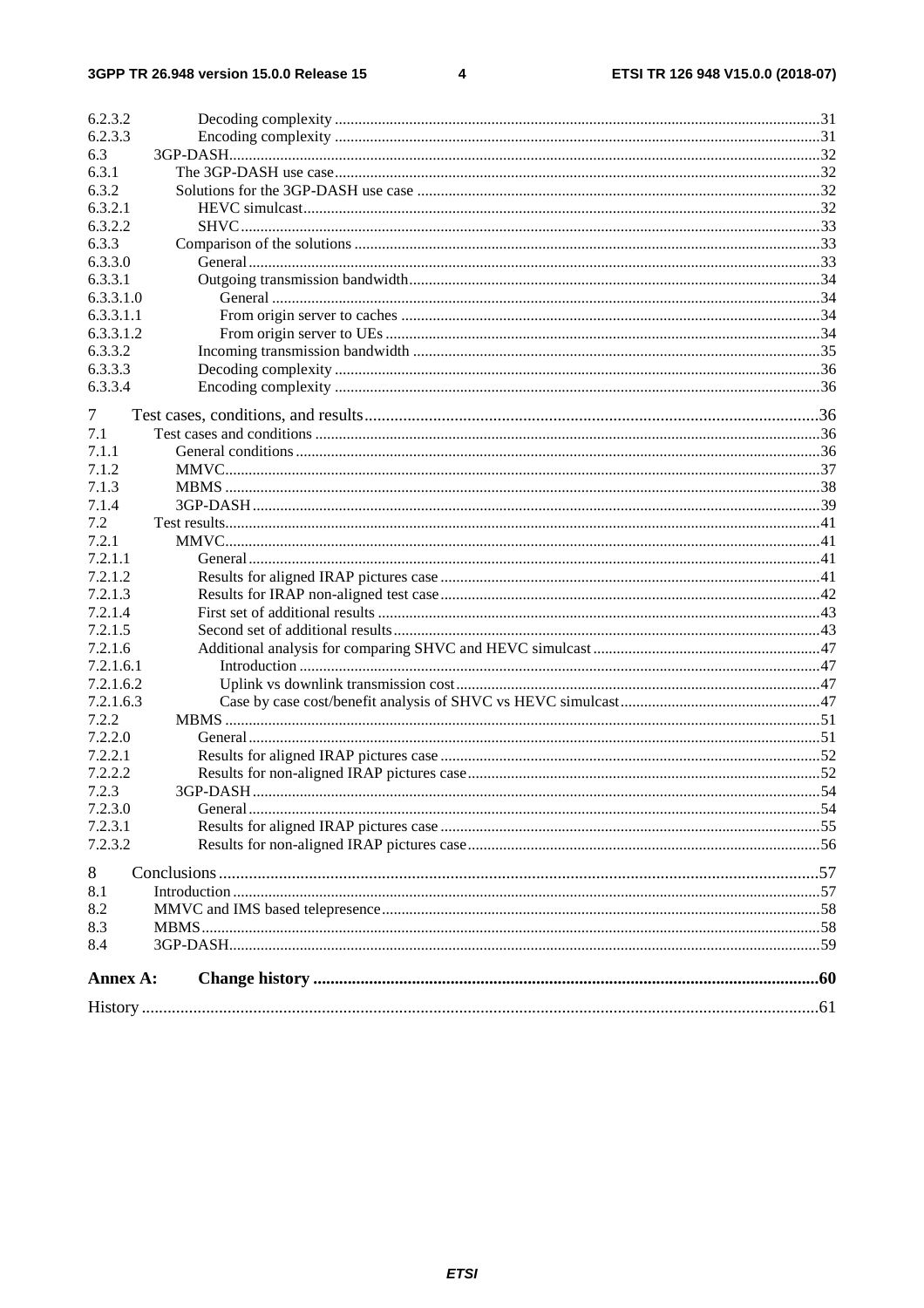## Foreword

This Technical Report has been produced by the 3rd Generation Partnership Project (3GPP).

The contents of the present document are subject to continuing work within the TSG and may change following formal TSG approval. Should the TSG modify the contents of the present document, it will be re-released by the TSG with an identifying change of release date and an increase in version number as follows:

Version x.y.z

where:

- x the first digit:
	- 1 presented to TSG for information;
	- 2 presented to TSG for approval;
	- 3 or greater indicates TSG approved document under change control.
- y the second digit is incremented for all changes of substance, i.e. technical enhancements, corrections, updates, etc.
- z the third digit is incremented when editorial only changes have been incorporated in the document.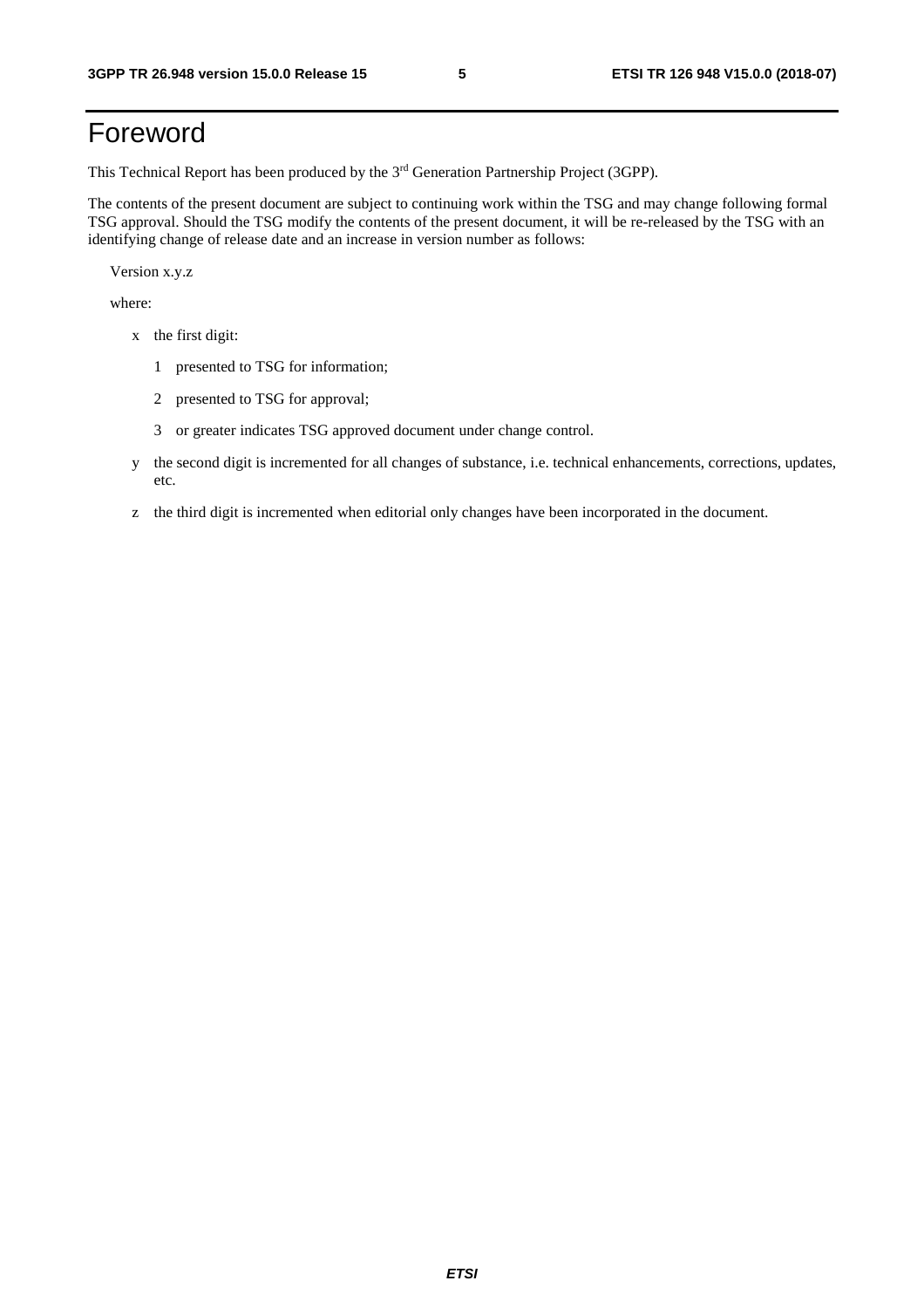## 1 Scope

The present document reports the study on video enhancements in 3GPP multimedia services. It firstly provides an overview of the video codecs and their configurations specified for existing 3GPP multimedia services, namely 3GP-DASH (TS 26.247 [1]), PSS (TS 26.234 [2]), MBMS (TS 26.346 [3]), MTSI (TS 26.114 [4], including multi-stream multiparty video conferencing), MMS (TS 26.140 [5]), and IMS Messaging and Presence (TS 26.141 [6]). Then use cases on video enhancements for existing 3GPP multimedia services are discussed, including a discussion on potential codec solutions for each of the use cases. To enable drawing conclusions, simulation conditions and simulation results for comparisons of different codecs and their configurations are provided. Performance is evaluated in typical 3GPP service environments taking into account bandwidth, quality and complexity. Based on the performance results, conclusions are made in terms of recommendations for support of enhanced video capabilities for 3GPP multimedia services.

## 2 References

The following documents contain provisions which, through reference in this text, constitute provisions of the present document.

- References are either specific (identified by date of publication, edition number, version number, etc.) or non-specific.
- For a specific reference, subsequent revisions do not apply.
- For a non-specific reference, the latest version applies. In the case of a reference to a 3GPP document (including a GSM document), a non-specific reference implicitly refers to the latest version of that document *in the same Release as the present document*.
- [1] 3GPP TS 26.247: "Transparent end-to-end Packet-switched Streaming Service (PSS); Progressive Download and Dynamic Adaptive Streaming over HTTP (3GP-DASH)".
- [2] 3GPP TS 26.234: "Transparent end-to-end Packet-switched Streaming Service (PSS); Protocols and codecs".
- [3] 3GPP TS 26.346: "Multimedia Broadcast/Multicast Service (MBMS); Protocols and codecs".
- [4] 3GPP TS 26.114: "IP Multimedia Subsystem (IMS); Multimedia telephony; Media handling and interaction".
- [5] 3GPP TS 26.140: "Multimedia Messaging Service (MMS); Media formats and codecs".
- [6] 3GPP TS 26.141: "IP Multimedia System (IMS) Messaging and Presence; Media formats and codecs".
- [7] 3GPP TR 21.905: "Vocabulary for 3GPP Specifications".
- [8] ITU-T Recommendation H.263 (01/2005): "Video coding for low bit rate communication".
- [9] ITU-T Recommendation H.264 (V9) (02/2014): "Advanced video coding for generic audiovisual services".
- [10] ITU-T Recommendation H.265 (V3) (04/2015): "High efficiency video coding".
- [11] J. Boyce, Y. Yan, J. Chen, and A. K. Ramasubramonian, "Overview of SHVC: Scalable Extensions of the High Efficiency Video Coding (HEVC) Standard," *IEEE Trans. Circuits Syst. Video Technol.*, August 2015, to be published.
- [12] R. Sjöberg, Y. Chen, A. Fujibayashi, M. M. Hannuksela, J. Samuelsson, T. K. Tan, Y.-K. Wang, and S. Wenger, "Overview of HEVC High-Level Syntax and Reference Picture Management," *IEEE Trans. Circuits Syst. Video Technol.*, vol. 22, no. 12, pp. 1858–1870, Dec. 2012.<br>3GPP TR 26.906: "Evaluation of HEVC for 3GPP Services".
- [13] 3GPP TR 26.906: "Evaluation of HEVC for 3GPP Services".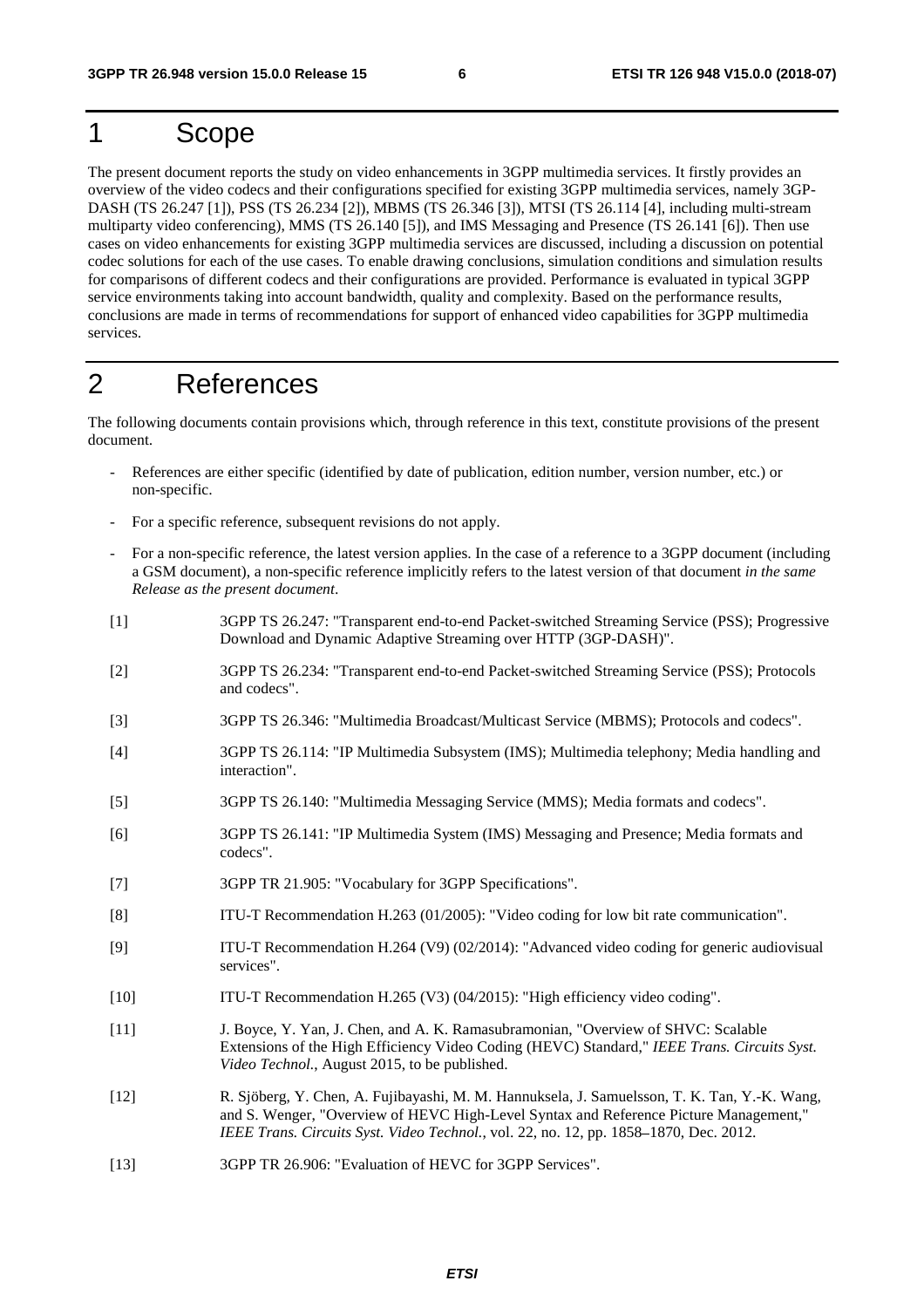- [14] G. Tech, Y. Chen, K. Müller, J.-R. Ohm, A. Vetro, and Y.-K. Wang, "Overview of the Multiview and 3D Extensions of High Efficiency Video Coding," *IEEE Trans. Circuits Syst. Video Technol.*, August 2015, to be published.
- [15] ITU-R Recommendation BT.709-6 (06/2015): "Parameter values for the HDTV standards for production and international programme exchange".
- [16] ITU-R Recommendation BT.2020-1 (06/2014): "Parameter values for ultra-high definition television systems for production and international programme exchange".
- [17] 3GPP TR 26.923: "Study on Media Handling Aspects of IMS-based Telepresence".
- [18] 3GPP TS 26.948: "Video enhancements for 3GPP Multimedia Services".

## 3 Definitions and abbreviations

## 3.1 Definitions

For the purposes of the present document, the terms and definitions given in TR 21.905 [7] apply.

## 3.2 Abbreviations

For the purposes of the present document, the abbreviations given in TR 21.905 [7] and the following apply.

| 3D-HEVC      | Three-Dimension High Efficiency Video Coding   |
|--------------|------------------------------------------------|
| 3GPP         | 3 <sup>rd</sup> Generation Partnership Project |
| API          | <b>Application Program Interface</b>           |
| AU           | Access Unit                                    |
| <b>AVC</b>   | <b>Advanced Video Coding</b>                   |
| <b>BD</b>    | <b>Bjontegaard Delta</b>                       |
| BL           | <b>Base Layer</b>                              |
| <b>BLA</b>   | <b>Broken Link Access</b>                      |
| <b>BM-SC</b> | Broadcast-Multicast - Service Centre           |
| <b>BP</b>    | <b>Bitstream Partition</b>                     |
| <b>CABAC</b> | Context Adaptive Binary Arithmetic Coding      |
| <b>CPB</b>   | Coded Picture Buffer                           |
| <b>CRA</b>   | <b>Clean Random Access</b>                     |
| <b>CTU</b>   | Coding Tree Unit                               |
| <b>DASH</b>  | Dynamic Adaptive Streaming over HTTP           |
| <b>DPB</b>   | Decoded Picture Buffer                         |
| EL           | <b>Enhancement Layer</b>                       |
| <b>GOP</b>   | Group of Pictures                              |
| <b>HDTV</b>  | <b>High-Definition TeleVision</b>              |
| <b>HEVC</b>  | High Efficiency Video Coding                   |
| <b>HLS</b>   | High-Level Syntax                              |
| <b>HRD</b>   | <b>Hypothetical Reference Decoder</b>          |
| <b>IDR</b>   | <b>Instantaneous Decoding Refresh</b>          |
| <b>IMS</b>   | IP Multimedia Subsystem                        |
| <b>INBLD</b> | <b>Independent Non-Base Layer Decoding</b>     |
| ILP          | <b>Inter-Layer Prediction</b>                  |
| <b>IRAP</b>  | <b>Intra Random Access Point</b>               |
| <b>MANE</b>  | Media Aware Network Element                    |
| <b>MBMS</b>  | Multimedia Broadcast/Multicast Service         |
| MBMS-GW      | <b>MBMS</b> Gateway                            |
| <b>MMVC</b>  | Multi-stream Multiparty Video Conferencing     |
| <b>MMS</b>   | Multimedia Messaging Service                   |
| <b>MRFP</b>  | Multimedia Resource Function Processor         |
| <b>MSB</b>   | <b>Most Significant Bits</b>                   |
| <b>MTSI</b>  | Multimedia Telephony Service for IMS           |
| <b>MTU</b>   | <b>Maximum Transmission Unit</b>               |
| MV           | <b>Motion Vector</b>                           |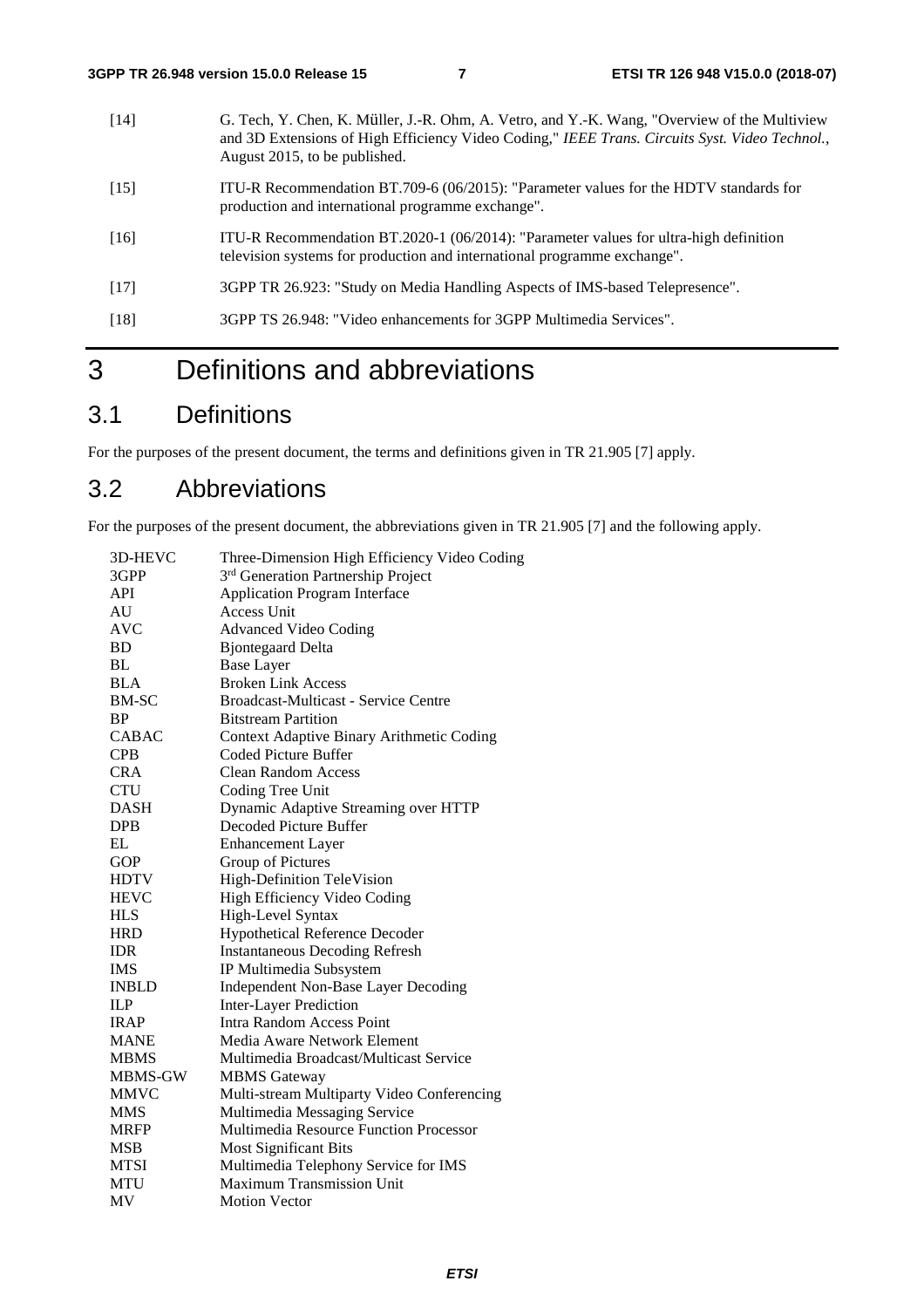| <b>NAL</b><br><b>Network Abstraction Layer</b><br><b>OLS</b><br>Output Layer Set<br>POC<br><b>Picture Order Count</b><br><b>PPS</b><br><b>Picture Parameter Set</b><br><b>PSNR</b><br>Peak Signal Noise Ratio<br>Packet-switched Streaming Service<br><b>PSS</b><br><b>PTL</b><br>Profile, Tier, and Level<br><b>Quantization Parameter</b><br>QP<br><b>RAP</b><br>Random Access Point<br><b>RPL</b><br>Reference Picture List<br><b>RPS</b><br>Reference Picture Set<br><b>SAO</b><br>Sample Adaptive Offset<br>SEI<br>Supplemental Enhancement Information<br><b>SPS</b><br>Sequence Parameter Set<br><b>SVC</b><br>Scalable Video Coding<br><b>SHVC</b><br>Scalable High efficiency Video Coding<br><b>TMVP</b><br><b>Temporal Motion Vector Prediction</b><br>UE<br>User Equipment<br><b>UHDTV</b><br>Ultra High-Definition TeleVision<br><b>VPS</b><br>Video Parameter Set<br><b>VUI</b><br>Video Usability Information<br>WPP<br><b>Wavefront Parallel Processing</b> | <b>MV-HEVC</b> | MultiView High Efficiency Video Coding |
|-----------------------------------------------------------------------------------------------------------------------------------------------------------------------------------------------------------------------------------------------------------------------------------------------------------------------------------------------------------------------------------------------------------------------------------------------------------------------------------------------------------------------------------------------------------------------------------------------------------------------------------------------------------------------------------------------------------------------------------------------------------------------------------------------------------------------------------------------------------------------------------------------------------------------------------------------------------------------------|----------------|----------------------------------------|
|                                                                                                                                                                                                                                                                                                                                                                                                                                                                                                                                                                                                                                                                                                                                                                                                                                                                                                                                                                             |                |                                        |
|                                                                                                                                                                                                                                                                                                                                                                                                                                                                                                                                                                                                                                                                                                                                                                                                                                                                                                                                                                             |                |                                        |
|                                                                                                                                                                                                                                                                                                                                                                                                                                                                                                                                                                                                                                                                                                                                                                                                                                                                                                                                                                             |                |                                        |
|                                                                                                                                                                                                                                                                                                                                                                                                                                                                                                                                                                                                                                                                                                                                                                                                                                                                                                                                                                             |                |                                        |
|                                                                                                                                                                                                                                                                                                                                                                                                                                                                                                                                                                                                                                                                                                                                                                                                                                                                                                                                                                             |                |                                        |
|                                                                                                                                                                                                                                                                                                                                                                                                                                                                                                                                                                                                                                                                                                                                                                                                                                                                                                                                                                             |                |                                        |
|                                                                                                                                                                                                                                                                                                                                                                                                                                                                                                                                                                                                                                                                                                                                                                                                                                                                                                                                                                             |                |                                        |
|                                                                                                                                                                                                                                                                                                                                                                                                                                                                                                                                                                                                                                                                                                                                                                                                                                                                                                                                                                             |                |                                        |
|                                                                                                                                                                                                                                                                                                                                                                                                                                                                                                                                                                                                                                                                                                                                                                                                                                                                                                                                                                             |                |                                        |
|                                                                                                                                                                                                                                                                                                                                                                                                                                                                                                                                                                                                                                                                                                                                                                                                                                                                                                                                                                             |                |                                        |
|                                                                                                                                                                                                                                                                                                                                                                                                                                                                                                                                                                                                                                                                                                                                                                                                                                                                                                                                                                             |                |                                        |
|                                                                                                                                                                                                                                                                                                                                                                                                                                                                                                                                                                                                                                                                                                                                                                                                                                                                                                                                                                             |                |                                        |
|                                                                                                                                                                                                                                                                                                                                                                                                                                                                                                                                                                                                                                                                                                                                                                                                                                                                                                                                                                             |                |                                        |
|                                                                                                                                                                                                                                                                                                                                                                                                                                                                                                                                                                                                                                                                                                                                                                                                                                                                                                                                                                             |                |                                        |
|                                                                                                                                                                                                                                                                                                                                                                                                                                                                                                                                                                                                                                                                                                                                                                                                                                                                                                                                                                             |                |                                        |
|                                                                                                                                                                                                                                                                                                                                                                                                                                                                                                                                                                                                                                                                                                                                                                                                                                                                                                                                                                             |                |                                        |
|                                                                                                                                                                                                                                                                                                                                                                                                                                                                                                                                                                                                                                                                                                                                                                                                                                                                                                                                                                             |                |                                        |
|                                                                                                                                                                                                                                                                                                                                                                                                                                                                                                                                                                                                                                                                                                                                                                                                                                                                                                                                                                             |                |                                        |
|                                                                                                                                                                                                                                                                                                                                                                                                                                                                                                                                                                                                                                                                                                                                                                                                                                                                                                                                                                             |                |                                        |
|                                                                                                                                                                                                                                                                                                                                                                                                                                                                                                                                                                                                                                                                                                                                                                                                                                                                                                                                                                             |                |                                        |
|                                                                                                                                                                                                                                                                                                                                                                                                                                                                                                                                                                                                                                                                                                                                                                                                                                                                                                                                                                             |                |                                        |
|                                                                                                                                                                                                                                                                                                                                                                                                                                                                                                                                                                                                                                                                                                                                                                                                                                                                                                                                                                             |                |                                        |

## 4 Overview of video codecs specified for existing 3GPP multimedia services

The video support in 3GPP multimedia services in Release-12 is provided in Table 1.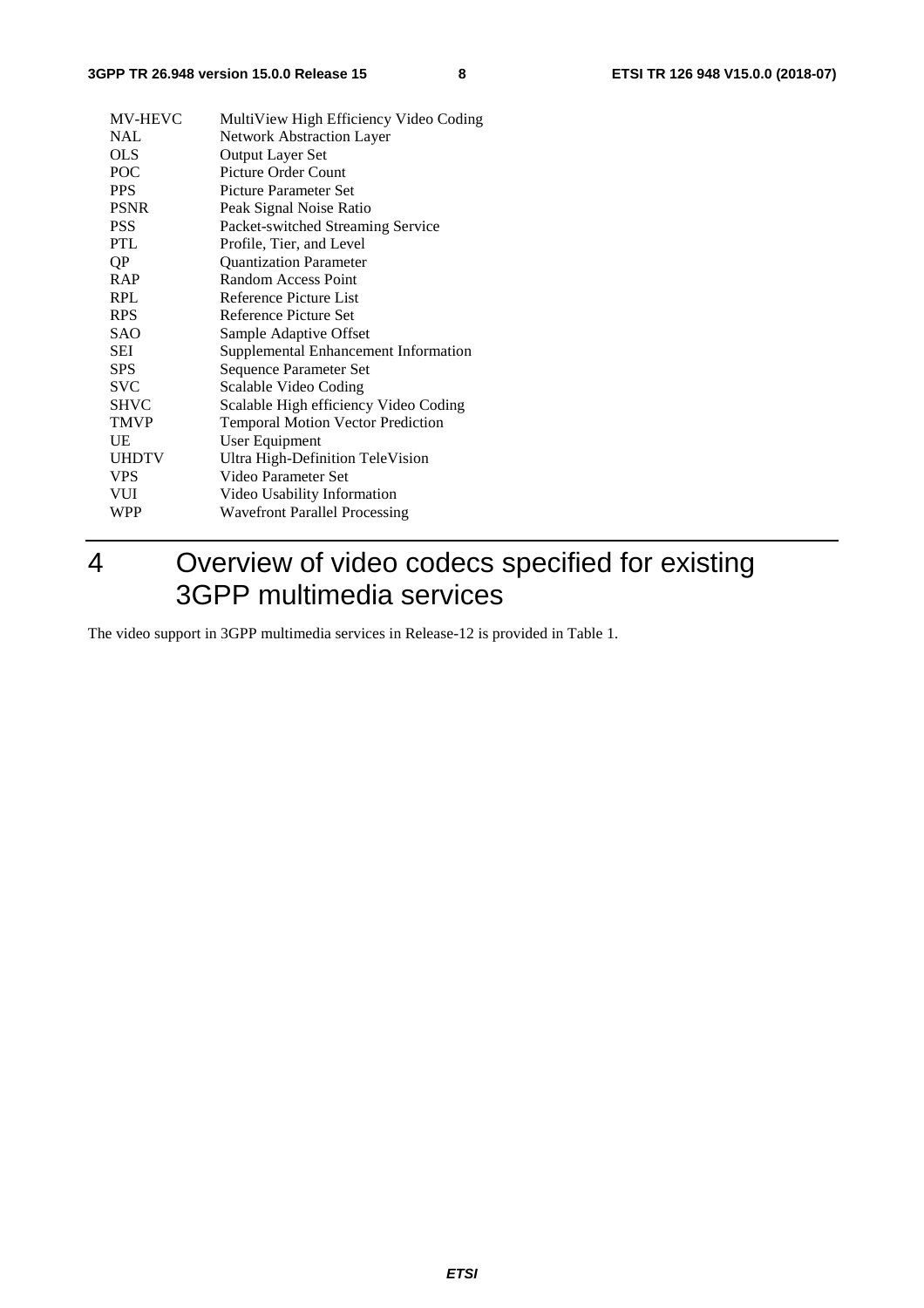|                                        | H.263 [8]          | H.264/AVC [9]                                                                                                                                                                                                                                                                                                                                                           | HEVC/H.265 [10]                       |
|----------------------------------------|--------------------|-------------------------------------------------------------------------------------------------------------------------------------------------------------------------------------------------------------------------------------------------------------------------------------------------------------------------------------------------------------------------|---------------------------------------|
| DASH and PSS                           | Profile 0 Level 45 | <b>Constrained Baseline</b><br>Profile. Level 1.3<br>Progressive High Profile<br>Level 3.1<br>Frame-packed<br>stereoscopic 3D video<br>(H.264 Constrained<br><b>Baseline Profile Level 1.3</b><br>or Progressive High Profile<br>Level $3.1$ )<br>Multiview stereoscopic 3D<br>video (H.264 Stereo High<br>Profile Level 3.1), but not<br>for RTP based<br>transmission | Main Profile, Main Tier,<br>Level 3.1 |
| <b>MBMS</b>                            |                    | <b>Constrained Baseline</b><br>Profile, Level 1.3<br>Progressive High Profile<br>Level 3.1<br>Frame-packed<br>stereoscopic 3D video<br>(H.264 Constrained<br>Baseline Profile Level 1.3<br>or Progressive High Profile<br>Level $3.1$ )                                                                                                                                 | Main Profile, Main Tier,<br>Level 3.1 |
| MTSI and IMS Messaging<br>and Presence |                    | H.264 Constrained<br>Baseline Profile, Level 1.2<br><b>Constrained Baseline</b><br>Profile, Level 3.1                                                                                                                                                                                                                                                                   | Main Profile, Main Tier,<br>Level 3.1 |
| <b>MMS</b>                             | Profile 0 Level 45 | <b>Constrained Baseline</b><br>Profile, Level 1.3<br>Progressive High Profile<br>Level 3.1<br>Frame-packed<br>stereoscopic 3D video<br>(H.264 Constrained<br><b>Baseline Profile Level 1.3</b><br>or Progressive High Profile<br>Level $3.1$ )                                                                                                                          | Main Profile, Main Tier,<br>Level 3.1 |

**Table 1: Video support in 3GPP multimedia services in Release-12** 

## 5 Overview of SHVC

## 5.0 General

Scalable High efficiency Video Coding (SHVC) refers to the scalable extension of H.265/HEVC, specified in Annex H of the H.265/HEVC specification [10]. This clause provides an overview of SHVC, including the basic SHVC architecture, SHVC systems and transport interfaces, a comparison of SHVC and Scalable Video Coding (SVC), the scalable extension of H.264/AVC [9], and SHVC decoder and encoder complexity analyses.

## 5.1 Basic SHVC architecture

Inter-layer prediction is employed in a scalable system to improve the coding efficiency of the enhancement layers. In addition to the spatial and temporal motion-compensated predictions that are available in a single-layer codec, interlayer prediction (ILP) in SHVC uses the reconstructed video signal from a reference layer to predict the current enhancement layer. Inter layer prediction in SHVC is built upon the so called "reference index" framework. With this framework, the collocated reconstructed picture from the reference layer is treated as a long-term reference picture, and is assigned a reference index (or reference indices) in the reference picture list(s) along with other temporal reference pictures in the current layer. Then, ILP is achieved at the block-level (Prediction Unit-level) by setting the value of the ref\_idx syntax element to correspond to the inter-layer reference picture(s) in the reference picture list(s).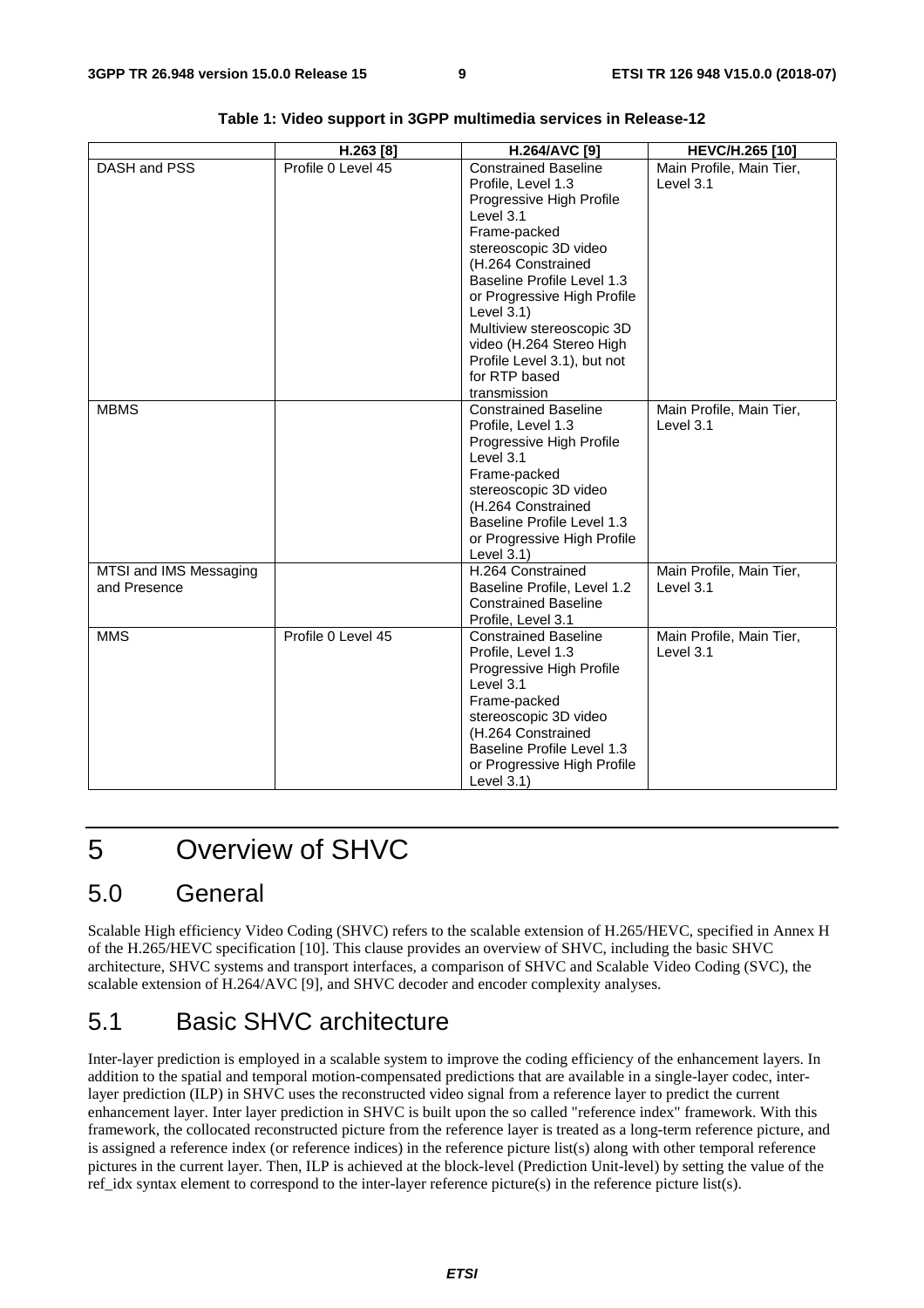Figure 1 shows the SHVC codec architecture from the decoder's perspective. SHVC supports more layers, but for ease of explanation, Figure 1 only describes a two-layer scalable system consisting of the base layer (BL) and one enhancement layer (EL).

As will be discussed later in clause 8.3, one fundamental benefit of the "reference index" based SHVC architecture is that it allows the EL codec to maintain the same block level logics as a single-layer HEVC decoder. The EL codec differs from a single-layer HEVC decoder only at the high level syntax level, i.e. at or above the slice header level. Hence, the EL decoder is labeled as HEVC\* in Figure 1 to reflect this. To achieve efficient inter-layer prediction, interlayer processing is applied to the reconstructed BL pictures retrieved from the BL Decoded Picture Buffer (BL DPB); afterwards, the processed pictures are put into the EL Decoded Picture Buffer (EL DPB) and used as inter-layer reference pictures for predictive coding of the EL pictures. SHVC applies different forms of inter-layer processing depending on the types of scalability between the two layers. For example, for spatial scalability, resampling of texture and/or motion information from the reference layer is applied. By adjusting the sample bit depth during resampling, SHVC also supports bit depth scalability. For color gamut scalability, a color mapping process is applied. Further detailed discussion of inter layer processing modules supported by SHVC can be found in [11].

As shown in Figure 1, the base layer bitstream can be sent either as part of the SHVC bitstream "in-band", or obtained via "external means" in an "out-of-band" manner. In the former case when the base layer is embedded within the SHVC bitstream, the input bitstream is de-multiplexed into two separate layers. The base layer (BL) bitstream is sent to the base layer decoder and the enhancement layer (EL) bitstream is sent to the EL decoder. The BL decoder is an HEVC decoder; in the Scalable Main and Scalable Main 10 profiles currently defined in SHVC, the BL decoder conforms to either the HEVC Main or Main 10 profile. Additionally, SHVC also allows the base layer bitstream to be provided via external means, for example, through other system-level multiplexing methods. This latter function can be used to support the use case when the base layer bitstream is coded using a non-HEVC single-layer codec, for example, using H.264/AVC, MPEG-2, or even non-standardized codecs. Accordingly, this is also referred to as hybrid codec scalability. For hybrid codec scalability, the BL decoding operations are outside of the scope of the SHVC decoder. After decoding, the reconstructed BL pictures are provided to the SHVC decoder, along with some information associated with the BL pictures. The remaining SHVC decoding operations are the same as the former case with the embedded BL bitstream. The SHVC decoder applies inter-layer processing to the reconstructed BL pictures to obtain the inter-layer reference pictures for predictive coding of the EL video pictures. It is worth noting that, although BL bitstreams provided via external means are generally expected to be non-HEVC coded, an HEVC-coded BL bitstream can be provided via external means as well.



**Figure 1: SHVC decoder architecture** 

## 5.2 Systems and transport interfaces of SHVC

### 5.2.1 Introduction

The systems and transport interfaces of a video codec, also referred to as high-level syntax (HLS), are an integral part of a video codec. An important part is the network abstraction layer (NAL), providing a (generic) interface of a video codec to (various) networks/systems. HLS topics include (but are not limited to) bitstream structure and coded data units structures; parameter sets signalling; support of random access and stream adaptation; error resilience; coded and decoded picture buffer management and buffering model (a.k.a. hypothetical reference decoder or HRD); scalability;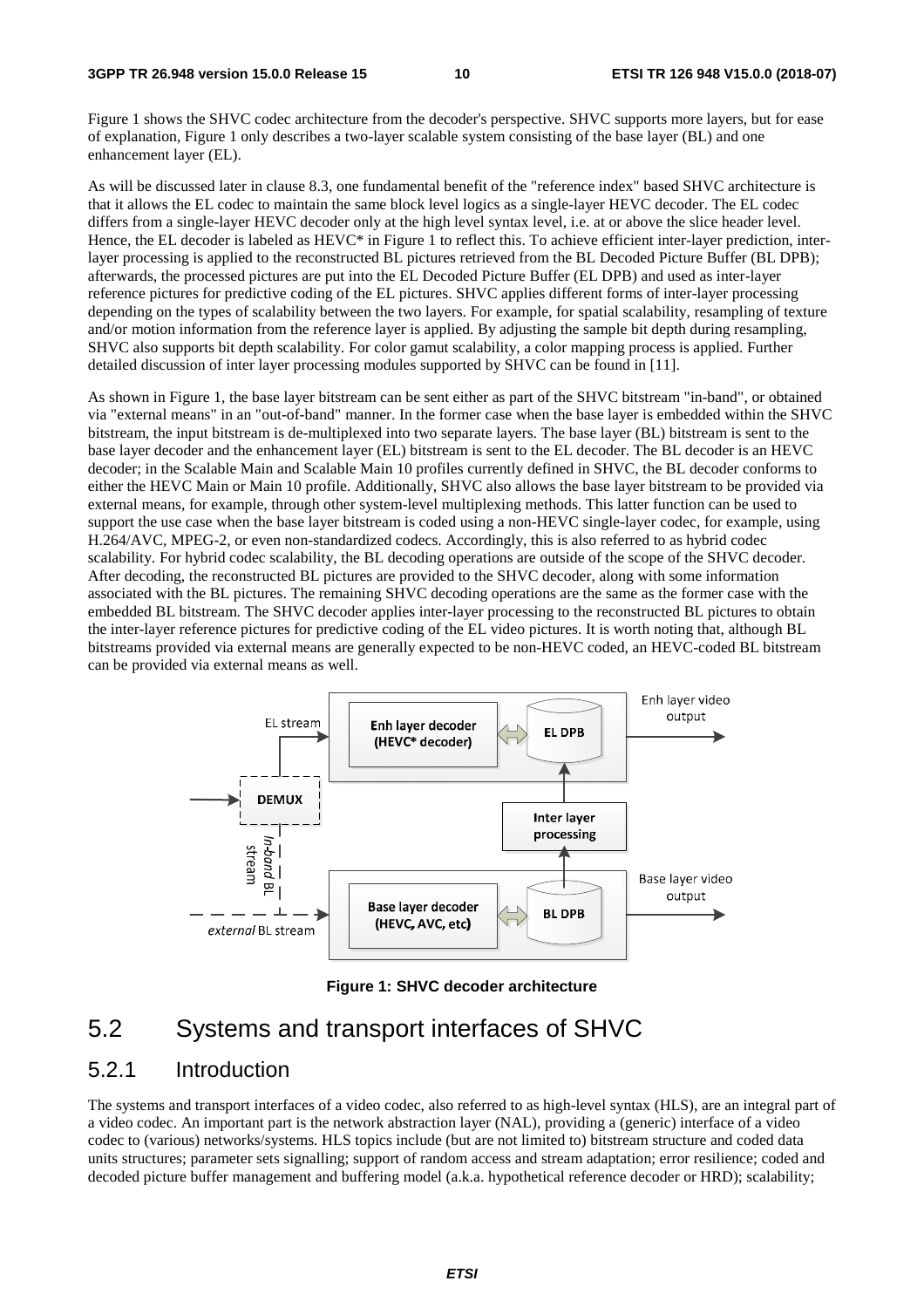byte stream format; profile and level signalling; signalling of supplemental enhancement information (SEI) and video usability information (VUI); extensibility and backward compatibility.

HEVC (single-layer coding) HLS was designed with significant consideration of extensibility mechanisms. These are also referred to as hooks, which basically allow future extensions that would be backward compatible to earlier versions of the standard. Important HLS hooks in HEVC include: a) Inclusion of layer identifier (ID) in the NAL unit header, whereby the same NAL unit header syntax applies to both HEVC single-layer coding and its multi-layer extensions; b) Introduction of the video parameter set (VPS), which was introduced mainly for use with multi-layer extensions, as VPS contains cross-layer information; c) Introduction of the layer set concept and the associated signalling of multilayer HRD parameters; d) Addition of extensibility for all types of parameter sets and slice header, which allows the same syntax structures to be used for both the base layer and enhancement layers without defining new NAL unit types and to be further extended in the future when needed.

A common HLS framework has been jointly developed for SHVC and MV-HEVC (which is largely applicable to 3D-HEVC as well). This clause focuses on the new HLS features developed for the three multi-layer HEVC extensions compared to HEVC single layer coding HLS, for which an overview can be found in [12] and TR 26.906 [13]. More details of SHVC Systems and transport interfaces be found in [11] and [14].

## 5.2.2 Parameter Set and Slice Segment Header Extensions

The VPS has been extended by adding the VPS extension structure to the end, which mainly includes information on: a) Scalability type and division of NAL unit header layer ID to scalability IDs; b) Layer dependency, dependency type, and independent layers; c) Layer sets and output layer sets; d) Sub-layers and inter-layer dependency of sub-layers; e) Profile, tier, and level (PTL); f) Representation format (resolution, bit depth, color format, etc.); g) Decoded picture buffer (DPB) size; h) cross-layer video usability information (VUI), which includes information on cross-layer picture type alignment, cross-layer intra random access point (IRAP) picture alignment, bit rate and picture rate of layer sets, video signal format (color primaries, transfer characteristics, etc.), usage of tiles and wavefronts and other enabled parallel processing capabilities, and additional HRD parameters.

It should be noted that the VPS applies to all layers, while in the AU decoding order dimension it applies from the first AU where it is activated up to the AU when it is deactivated. Different layers (including the base layer and a non-base layer) may either share the same SPS or use different SPSs. Pictures of different layers or AUs can also share the same picture parameter set (PPS) or use different PPSs. To enable sharing between sequence parameter set (SPS) and PPS, all SPSs share the same value space of their SPS IDs, regardless of the layer ID values in their NAL unit headers; the same is true for PPSs.

Among other smaller extensions, the slice segment header has been extended in a backward compatible manner by adding the following information: a) The discardable flag that indicates whether the picture is used for at least one of inter prediction and inter-layer prediction or neither (when neither applies the picture can be discarded without affecting the decoding of any other pictures, in the same layer or other layers); b) A flag that indicates whether an IDR picture is a bitstream splicing point (if yes, then pictures from earlier AUs would be unavailable as references for pictures of any layer starting from the current AU); c) Information on lower-layer pictures used by the current picture for inter-layer prediction; and d) POC resetting and POC most significant bits (MSB) information. The latter two sets of information are used as the basis for derivation of the inter-layer reference picture set (RPS) and for guaranteeing cross-layer POC alignment, both of which are discussed later.

## 5.2.3 Layer and Scalability Identification

Each layer is associated with a unique layer ID, for which the value will be increasing across pictures of different layers in decoding order within an AU. In addition, a layer is associated with scalability IDs specifying its content, which are derived from the VPS extension and denoted as view order index and auxiliary ID.

All layers of a view have the same view order index. The view order index is required to be increasing in decoding order of views. Furthermore, a view ID value is signalled for each view order index, which can be chosen without constraints, but should indicate the view's camera position (e.g. in a linear setup).

The auxiliary ID signals whether a layer is an auxiliary picture layer carrying depth, alpha or other user defined auxiliary data. By design choice, auxiliary picture layers have no normative impact on the decoding of non-auxiliary picture layers (denoted as primary picture layers).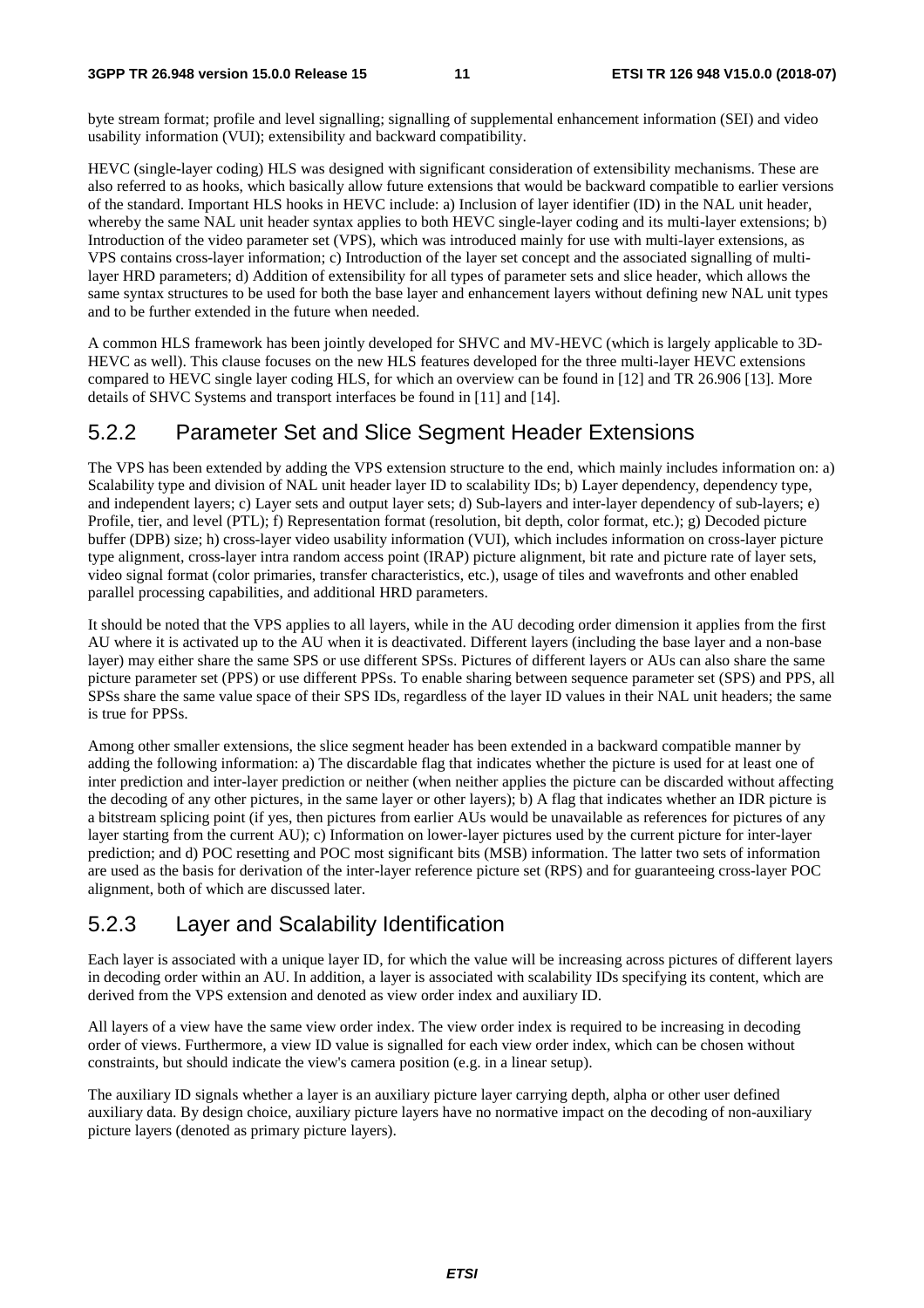### 5.2.4 Layer sets

The concept of layer sets was already introduced in HEVC version 1. A layer set is a set of independent decodable layers that contains the base layer. Layer sets are signalled in the base part of the VPS. During the development of the common multi-layer HLS, two related concepts, namely output layer sets (OLSs) and additional layer sets, were further introduced. An OLS is a layer set for which the target output layers are specified (non-target-output layers are for example those layers that are used only for inter-layer prediction but not for output/display). For example, an OLS can have two layers for output (e.g. stereoscopic viewing) but contain three layers. An HEVC single-layer decoder would only process one target output layer, i.e. the base layer, regardless of how many layers the layer set contains. This is the reason why the concept of OLS layer set was not needed in HEVC version 1.

An additional layer set is a set of independent decodable layers that does not contain the base layer. For example, if a bitstream contains two simulcast (i.e. independently coded) layers, then the non-base layer itself can be included in an additional layer set. This concept can also be used for signalling the PTL for auxiliary picture layers, which are usually coded independently from the primary picture layers. For example, a depth or alpha (i.e. transparency) auxiliary picture layer can be included in an additional layer set and indicated to conform to the Monochrome (8 bit) profile, regardless of which single-layer profile the base (primary picture) layer conforms to. Without such a design, many more profiles would need to be defined to handle all the combinations of auxiliary picture layers with single-layer profiles. To realize the benefits of this design, an independent non-base layer rewriting process was specified, which "transcodes" independent non-base layers to a bitstream that conforms to a single-layer profile.

By design choice, an additional layer set is allowed to contain more than one layer, e.g. three layers with layer ID values equal to 3, 4, and 5, where the layer with layer ID equal to 3 is an independent non-base layer. Along with this, a bitstream extraction process for additional layer sets was specified. While the extracted sub-bitstream does not contain a base layer, it is still a conforming bitstream, i.e. the multi-layer extensions of HEVC allow for a conforming multi-layer bitstream to not contain the base layer, and compliant decoding of the bitstream may not involve the base layer at all.

## 5.2.5 Profile, Tier, and Level (PTL)

Compared to earlier multi-layer video coding standards, a fundamentally different approach was taken for MV-HEVC and SHVC for the specification and signalling of interoperability points (i.e. PTL in the context of HEVC and its extensions). Rather than specifying PTL for an operation point that contains a set of layers, in MV-HEVC and SHVC, PTL is specified and signalled in a layer specific manner. Consequently, a decoder that is able to decode two-layer bitstreams with 720p@30fps at the base layer and 1080p@60fps at the enhancement layer should express its capability as a list of two PTLs equivalent to {Main profile Main tier Level 3.1, Scalable Main profile Main tier Level 4.1}. A key advantage of this design is that it facilitates easy decoding of multiple layers by reusing single-layer decoders. If PTL was specified for the two layers together, then the decoder would need to be able to decode the two-layer bitstreams with both the base and enhancement layers of  $1080p@60fps$ . In other words, over provisioning of resources would be required.

Another related innovation is the definition of the independent non-base layer decoding (INBLD) capability, which is associated with the decoding capability of one or more of the single-layer profiles. The INBLD capability, when supported, indicates the capability of a decoder to decode an independent non-base layer that is indicated in the active VPSs and SPSs to conform to a single-layer profile and is the layer with the smallest nuh\_layer\_id value in an additional layer set. Compared to conventional single-layer decoders, such single-layer decoders can also parse some multi-layer syntaxes such as VPS extension and handle NAL units with layer ID greater than zero. It is recommended that, when expressing the capabilities of a decoder for one or more single-layer profiles, whether the INBLD capability is supported for those profiles should also be expressed. As can be seen from its connection to additional layer sets, the INBLD capability is also part of the entire solution for auxiliary picture layers introduced to HEVC version 2.

## 5.2.6 RPS and Reference Picture List Construction

In addition to the five RPS lists (RefPicSetStCurrBefore, RefPicSetStCurrAfter, RefPicSetStFoll, RefPicSetLtCurr, and RefPicSetLtFoll) defined in HEVC version 1, two more RPS lists, RefPicSetInterLayer0 and RefPicSetInterLayer1 (denoted as RpsIL0 and RpsIL1, respectively), were introduced to contain inter-layer reference pictures. Given a current picture, those inter-layer reference pictures are included into two sets depending on whether they have view ID values greater or smaller than the current picture. If the base view has greater view ID than the current picture, then those with greater view IDs are included into RpsIL0 and those with smaller view IDs into RpsIL1, and vice versa. The derivation of RpsIL0 and RpsIL1 is based on VPS extension signalling (of layer dependency and inter-layer dependency of sublayers) as well as slice header signalling (of lower-layer pictures used by the current picture for inter-layer prediction).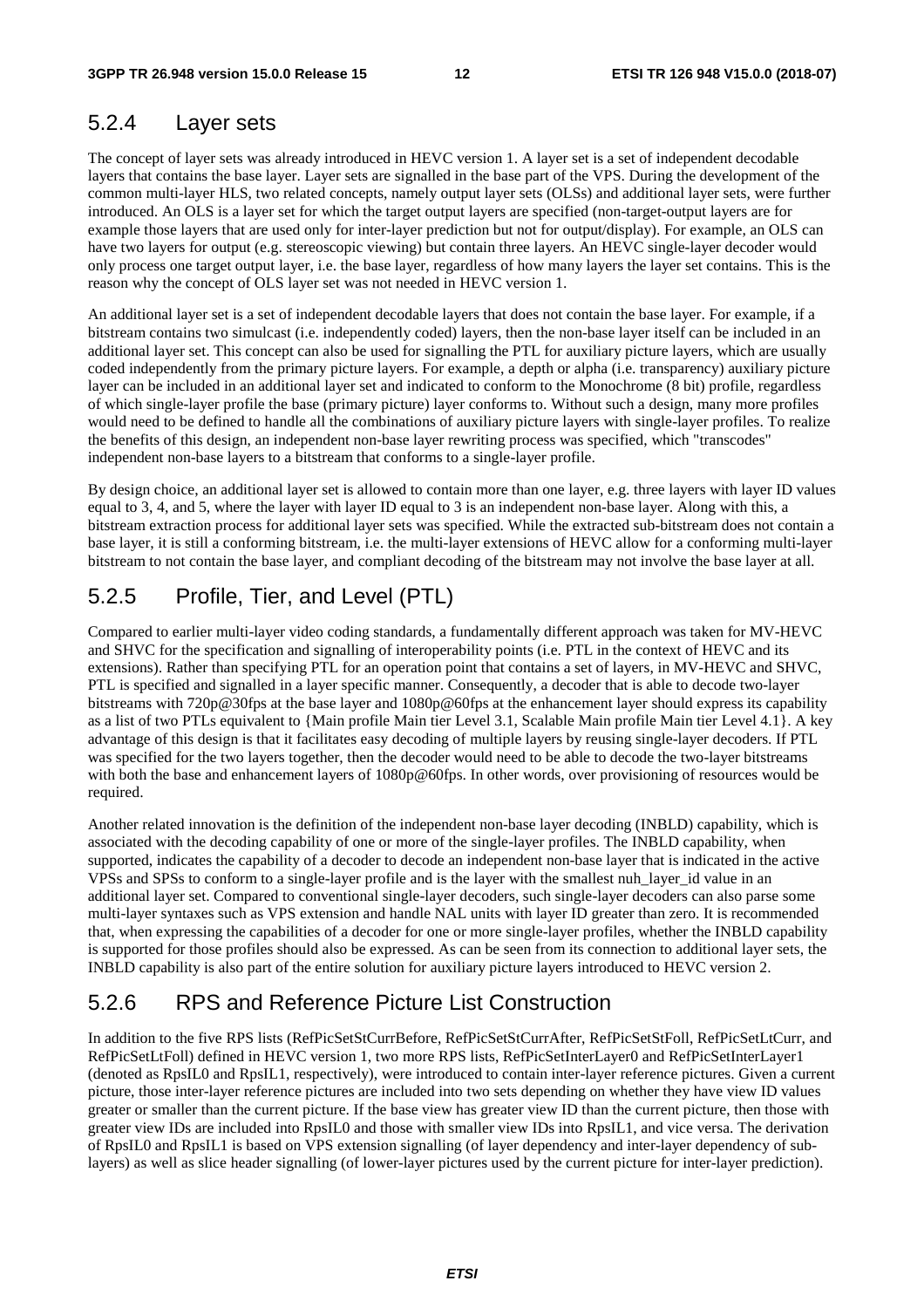When constructing the initial reference picture list 0 (i.e. RefPicListTemp0), pictures in RpsIL0 are inserted immediately after pictures in RefPicSetStCurrBefore, and pictures in RpsIL1 are inserted last, after pictures in RefPicSetLtCurr. When constructing the initial reference picture list 1 (i.e. RefPicListTemp1), pictures in RpsIL1 are inserted immediately after pictures in RefPicSetStCurrAfter, and pictures in RpsIL0 are inserted last, after pictures in RefPicSetLtCurr. Otherwise the reference picture list construction process stays the same as for HEVC single-layer coding.

## 5.2.7 Random Access, Layer Switching, and Bitstream Splicing

Compared to AVC, HEVC provides more flexible and convenient random access and splicing operations, by allowing conforming bitstreams to start with a clean random access (CRA) or broken link access (BLA) picture. In addition, MV-HEVC and SHVC support non-cross-layer aligned IRAP pictures of any type (IDR, CRA, or BLA), and a conforming bitstream can start with any type of IRAP access unit, including an IRAP AU where the base layer picture is an IRAP picture while (some of) the enhancement layer pictures are non-IRAP pictures. This allows easy splicing of multi-layer bitstreams at any type of IRAP AU and random accessing from such AU. Non-cross-layer aligned IRAP pictures also allow for flexible layer switching.

To support non-cross-layer aligned IRAP pictures, the multi-layer POC design needs to ensure cross-layer POC alignment within any AU. Cross-layer POC alignment is needed to ensure that the in-layer RPS derivation and the output order of pictures of target output layers are correct.

The multi-layer HEVC design allows extremely flexible layering structures. Basically, a picture of any layer may be absent at any AU. For example, the highest layer ID value can vary from AU to AU, which was disallowed in SVC and MVC. Such flexibilities imposed a great challenge on the multi-layer POC design. In addition, although a bitstream after layer or sub-layer switching is not required to be conforming, the design should still enable a conforming decoding behaviour to work with layer and sub-layer switching, including cascaded switching behaviour. This is achieved by a POC resetting approach.

The basic idea of POC resetting is to reset the POC value when decoding a non-IRAP picture (as determined by the POC derivation process in HEVC version 1), such that the final POC values of pictures of all layers of the AU are identical. In addition, to ensure that POC values of pictures in earlier AUs are also cross-layer aligned and that POC delta values of pictures within each layer remain proportional to the associated presentation time delta values, POC values of pictures in earlier AUs are reduced by a specified amount.

To work with all possible layering structures as well as some picture loss situations, the POC resetting period is specified based on the POC resetting period ID that is optionally signalled in the slice header. Each non-IRAP picture that belongs to an AU that contains at least one IRAP picture will be the start of a POC resetting period in the layer containing the non-IRAP picture. In that AU, each picture would be the start of a POC resetting period in the layer containing the picture. POC resetting and decreasing of POC values of same-layer pictures are applied only for the first picture within each POC resetting period, such that these operations would not be performed more than necessary; otherwise POC values would be messed up.

## 5.2.8 Hybrid Codec Scalability and Multiview/3D Support

The HEVC multi-layer extensions support the base layer being coded by other codecs, e.g. AVC. A simple approach was taken for this functionality by specifying the base layer being provided by an external means, i.e. not specified by the standard. Basically, except for information on the representation format and whether the base layer is a target output layer as signalled in the VPS extension, no other information about the base layer is included in the bitstream (as input to the enhancement-layer decoder). Decoder implementations can implement an application program interface (API) to accept the sample values of the decoded base layer picture for each AU plus some other minimum amount of information required for decoding the enhancement layer pictures, including whether it is an IRAP picture and, if yes, the IRAP picture type (IDR, CRA, or BLA). The base layer pictures and this latter information may be provided by the base layer decoder through the API, however this is not part of the enhancement-layer decoder specified by HEVC version 2. The output of base layer pictures is the responsibility of the base layer decoder, and output synchronization between a base layer picture and an enhancement layer picture in the same AU, when needed, is externally controlled (e.g. by using presentation timestamps). The association of a base layer decoded picture to an AU is also the responsibility of external means.

## 5.2.9 Hypothetical Reference Decoder (HRD)

The main new developments of HRD of the common HLS compared to HEVC version 1 include the following three aspects relevant for MV- and 3D-HEVC. Firstly, the bitstream conformance tests specified in HEVC version 1 are classified into two sets and a third set is additionally specified. The first set of tests is for testing the conformance of the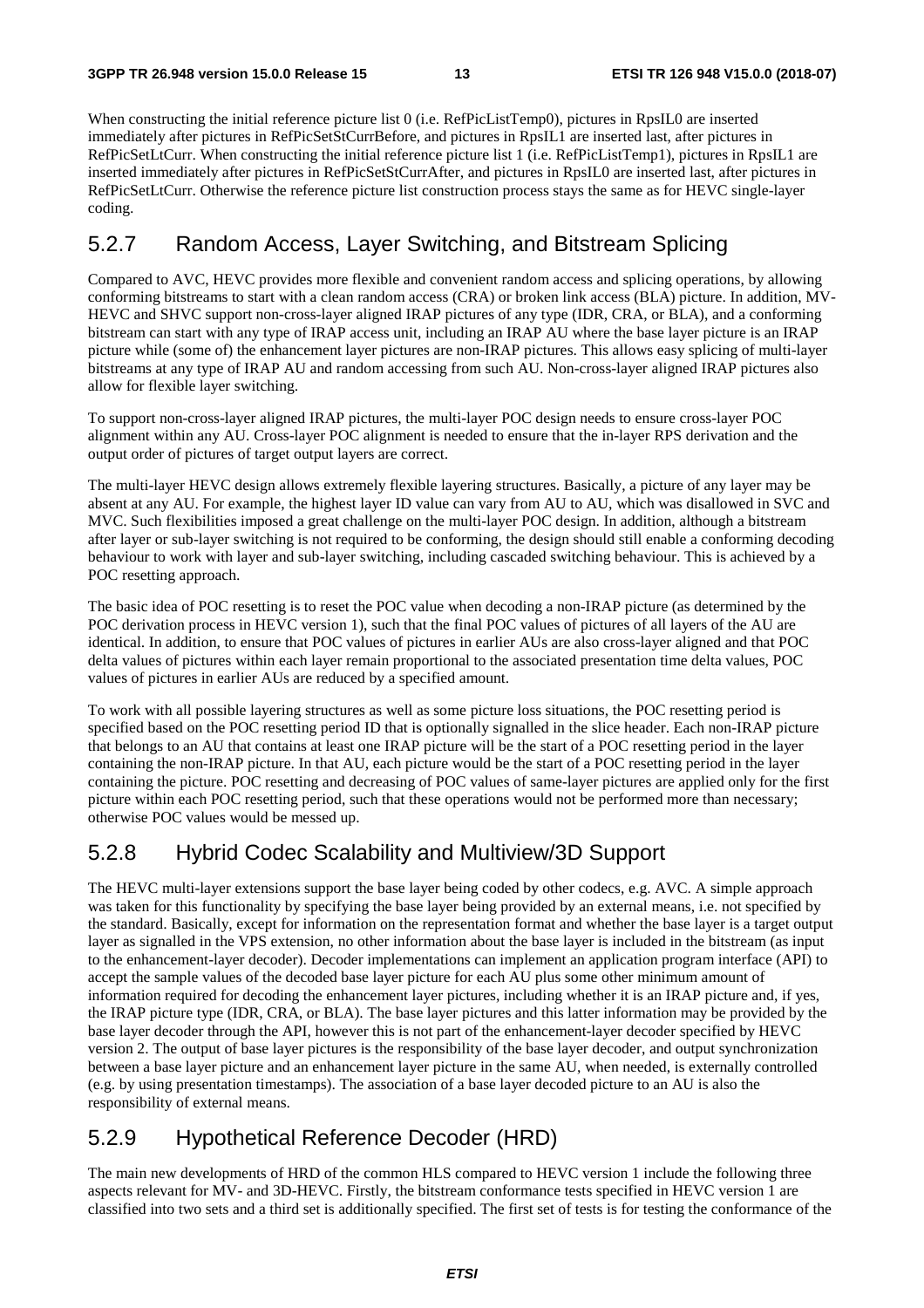entire bitstream and its temporal subsets. The second set of bitstream conformance tests is for testing the conformance of the layer sets specified by the active VPS and their temporal subsets. For the first and second sets of tests, only the base layer pictures are decoded and other pictures are ignored by the decoder. The third set of tests is for testing the conformance of the OLSs specified in the VPS extension and their temporal subsets.

The second aspect is the introduction of bitstream partition (BP) specific coded picture buffer (CPB) operations, wherein each BP contains one or more layers, and CPB parameters for each BP can be signalled and applied. These parameters can be utilized by transport systems that transmit different sets of layers in different physical or logical channels; one extreme example is one channel for each layer. The layer specific CPB parameters are also a basis for defining the semantics of layer specific PTL. The third aspect is the layer specific DPB management operations, where each layer exclusively uses its own sub-DPB. To ensure the design works with (cascaded) layer switching behavior, sharing of a particular memory unit across layers is disallowed.

## 5.2.10 SEI Messages

SEI messages in HEVC version 1 have been adapted to be applicable in the multi-layer contexts, in a backward compatible fashion, some of them with significant semantics changes. In addition, some new SEI messages are specified that apply to all multi-layer HEVC extensions.

The layers not present SEI message can indicate which layers are dropped. The inter-layer constrained tile sets SEI message, which can indicate cross-layer region of interest coding based on tiles. The BP nesting SEI message and the BP initial arrival time SEI message can be used to signal BP buffering parameters for CPB operations. The subbitstream property SEI message provides the bit rate information for a sub-bitstream created by discarding those pictures in the layers that do not belong to the output layers of the OLSs specified by the active VPS and that do not affect the decoding of the output layers. The alpha channel information SEI message provides information about alpha channel sample values and post-processing applied to the decoded alpha plane auxiliary pictures, and one or more associated primary pictures. Other new SEI messages that apply to all multi-layer HEVC extensions include the temporal motion vector prediction constraints SEI message and the frame-field information SEI message.

## 5.3 A comparison of SHVC and SVC

The scalable extension to H.264/AVC, commonly referred to as SVC, is the most recent scalable video coding standard preceding SHVC. In this clause a brief comparison between SHVC and SVC is provided.

The first difference between SHVC and SVC is the indication (i.e. signalling) of inter layer prediction. The previous SVC standard uses a base mode flag signalled at the macroblock level to enable inter-layer prediction, and makes further block-level operation changes depending on the value of base\_mode\_flag. In comparison, SHVC uses the "reference index" based framework, as discussed above. Because the ref\_idx syntax element already exists in the singlelayer HEVC standard at the Prediction Unit-level, referencing an inter-layer reference picture can be carried out in a transparent manner at the block-level. In other words, all block-level logic, including parsing and interpretation of the syntax elements, decoding and reconstruction, loop filtering, and other related processes, of the EL codec can be kept unchanged from those of a single-layer HEVC codec. Any necessary changes to the EL decoder, denoted as HEVC\* in Figure 1, are only at slice header-level and above, that is, at the high level syntax level. By keeping the detailed blocklevel operations compatible with a single-layer codec, SHVC can be implemented by reusing/repurposing most parts of an existing HEVC implementation; thus, the implementation cost of SHVC can be reduced significantly.

Secondly, to achieve inter-layer prediction, the only BL information that the EL needs to access is the reconstructed pictures from the BL DPB, which includes the reconstructed texture samples, and typically also the BL motion information. As the BL DPB needs to be provided as an open interface in a single-layer codec implementation, such scalable codec architecture requires no change at all to the BL codec, and allows the BL codec to essentially operate as a black box. In contrast, in addition to using the BL reconstructed texture to predict the EL, SVC also applies crosslayer syntax prediction and cross-layer residual prediction, the implementation of which requires the BL codec to be redesigned to provide much more information than what it would generally need to provide as a single-layer codec. As such, implementation of the SHVC codec is much simpler than that of SVC. Further, operating the BL codec as a "black box" also allows SHVC to support hybrid codec scalability discussed earlier, thus providing expanded backward compatibility support.

Thirdly, SVC applies a single-loop decoding constraint, whereby when decoding a bitstream containing multiple layers, full decoding of reference layer(s) may not be required (i.e. limited decoding may be sufficient) in order to fully decode the current enhancement layer picture. This limited reference layer decoding can include decoding of multiple layers of intra-coded macroblocks, but not decoding of multiple layers of inter-coded macroblocks. As a consequence, constrained intra prediction will be used for any layer which will be used as a reference layer, meaning that spatial intra prediction in the reference layer can only predict from intra-coded spatial neighbours and not from inter-coded spatial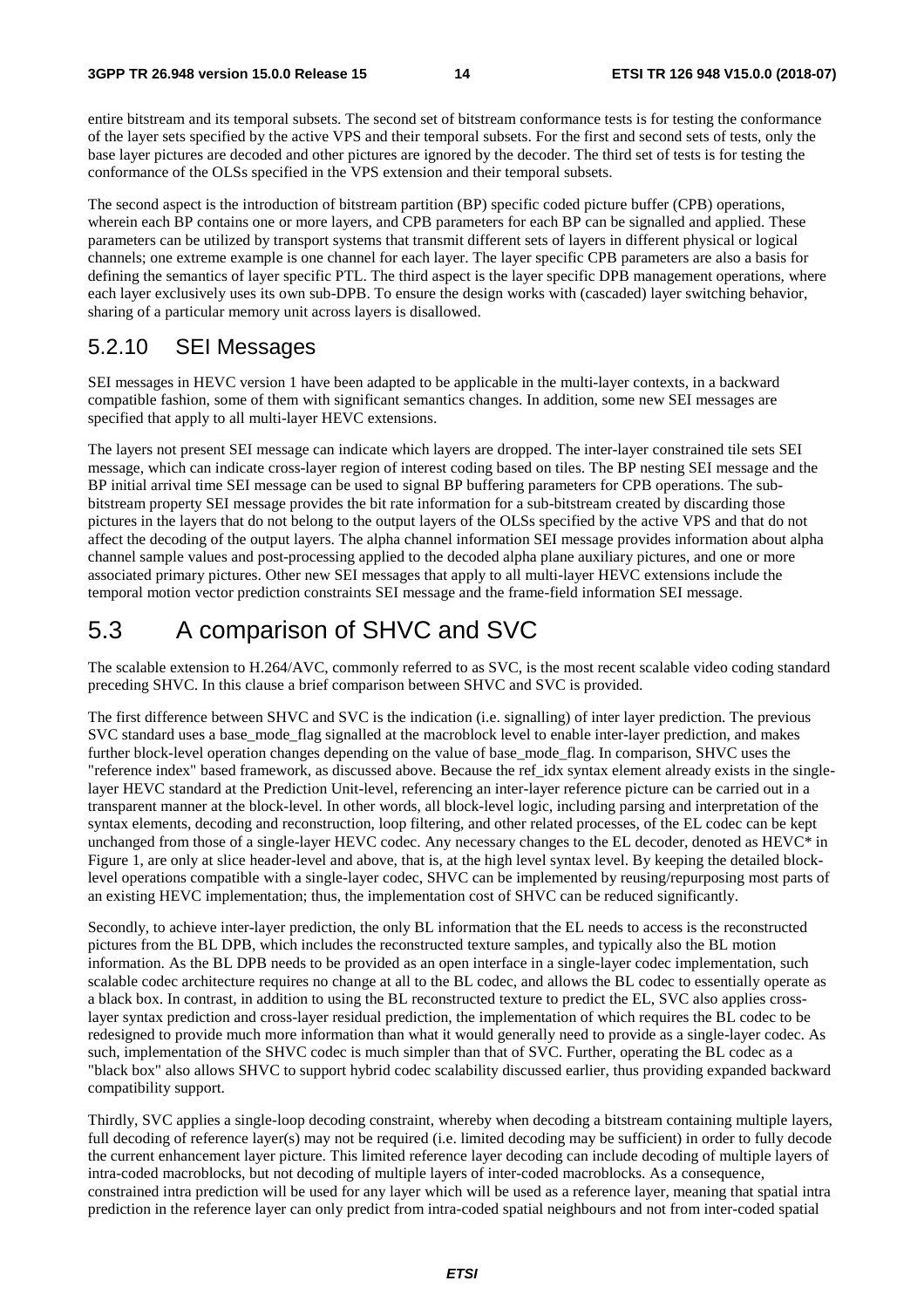neighbours. This constraint can negatively impact the coding efficiency. A disadvantage of single loop decoding is that arbitrary down-switching at any picture is not supported. For example, consider a two-layer spatial scalable bitstream containing a lower resolution BL and a higher resolution EL. When the decoder receives both layers and operates in single loop decoding mode, it outputs only the high resolution EL, and does not fully decode the lower resolution BL. If a Media Aware Network Element (MANE) removes the enhancement layer of the bitstream in the middle of a coded sequence, this single loop decoder is unable to switch to decoding just the lower resolution BL, because the previous temporal reference pictures of the BL are not available. In comparison, the SHVC architecture is based on multi-loop decoding. It allows all samples from the reference layers within the specified reference regions to be used in inter-layer prediction. By not imposing the constraint, SHVC does not have the problems inherent to single loop decoding.

Lastly, a full list of scalability features supported by SHVC is summarized in Table 2 in comparison with SVC. The type of scalability feature(s) between two layers dictates the type of inter-layer processing applied (cf. Figure 1). Both scalable standards support the conventional set of scalability features including temporal scalability (lower frame rate to higher frame rate), spatial scalability (lower spatial resolution to higher spatial resolution) and SNR scalability (lower quality to higher quality). Temporal scalability is already fully supported by the single-layer HEVC standard; SHVC simply inherits this feature. For spatial scalability, the resampling process in SHVC provides more enhanced functionality compared to SVC, to be discussed next. As shown in Table 2, SHVC also supports three new scalability features not supported by SVC: 1) the hybrid codec scalability discussed above, where the base layer can be coded using non-HEVC codec; 2) bit depth scalability, where the base layer is of lower bit-depth (e.g. 8-bit) and the EL is of higher bit-depth (e.g. 10-bit); 3) color gamut scalability, where the BL has narrower color gamut (e.g. ITU-R recommendation BT.709 [15]) and the EL has wider color gamut (e.g. ITU-R recommendation BT.2020 [16]). Individual scalability features in Table 2 can be combined. In particular, the combination of spatial, bit depth, and color gamut scalability can be used to fully enable the migration from HDTV to UHDTV.

| <b>Scalability</b> |            | Scalable standard | <b>Examples</b>   |
|--------------------|------------|-------------------|-------------------|
| features           | <b>SVC</b> | <b>SHVC</b>       |                   |
| Temporal           | X          | X (in HEVC)       | 30fps to 60fps    |
| Spatial            | X          | X                 | 1080p to 4Kx2K    |
| SNR (quality)      | X          |                   | 33 dB to 36 dB    |
| Hybrid codec       |            | X                 | AVC-coded BL      |
| Bit depth          |            | x                 | 8-bit to 10-bit   |
| Color gamut        |            | x                 | BT.709 to BT.2020 |

**Table 2: Comparison of scalability features supported by SVC and SHVC** 

In terms of spatial scalability, SHVC provides more flexibility, mainly in two aspects: 1) because of SHVC's relatively simple architecture design, arbitrary scaling ratio is included in SHVC's Scalable Main and Scalable Main 10 profiles. In comparison, arbitrary spatial ratio, also referred to as enhanced spatial scalability in SVC, is supported only in the Scalable High profile of SVC, and Scalable Baseline profile only allows 2x and 1.5x ratios; 2) SHVC supports flexible resampling phase adjustment in resampling. This allows the resampling filter phases to be selected to match those of the down-sampling filters used by the encoder. By default, the resampling process of SHVC assumes that the top left sample location of the pictures of the two spatial layers have zero phase shift. However, when generating the lower resolution layer, SHVC gives the encoder the freedom to choose non-default down-sampling filters; for example, the encoder can choose the down-sampling filters used by SVC with 0.5-sample phase shift [6]. By adjusting the filter phases during resampling at the decoder to match those used by the encoder during down-sampling, high coding efficiency can be maintained for all encoder designs. Additionally, the resampling process in SHVC allows the output sample bit depth to be different from (and larger than) the input sample bit depth. This provides a natural support for bit depth scalability.

Note that when Nx is used to refer to the spatial ratio for spatial scalable coding, the spatial resolution ratio is N is both the horizontal and the vertical dimensions, for example, for a two-layer spatial scalable coding, if the base layer is of  $640x360$  and the enhancement layer is of  $1280x720$ , it is a 2x spatial scalable coding.

To summarize, Table 3 lists the comparison between SVC and SHVC made in this clause.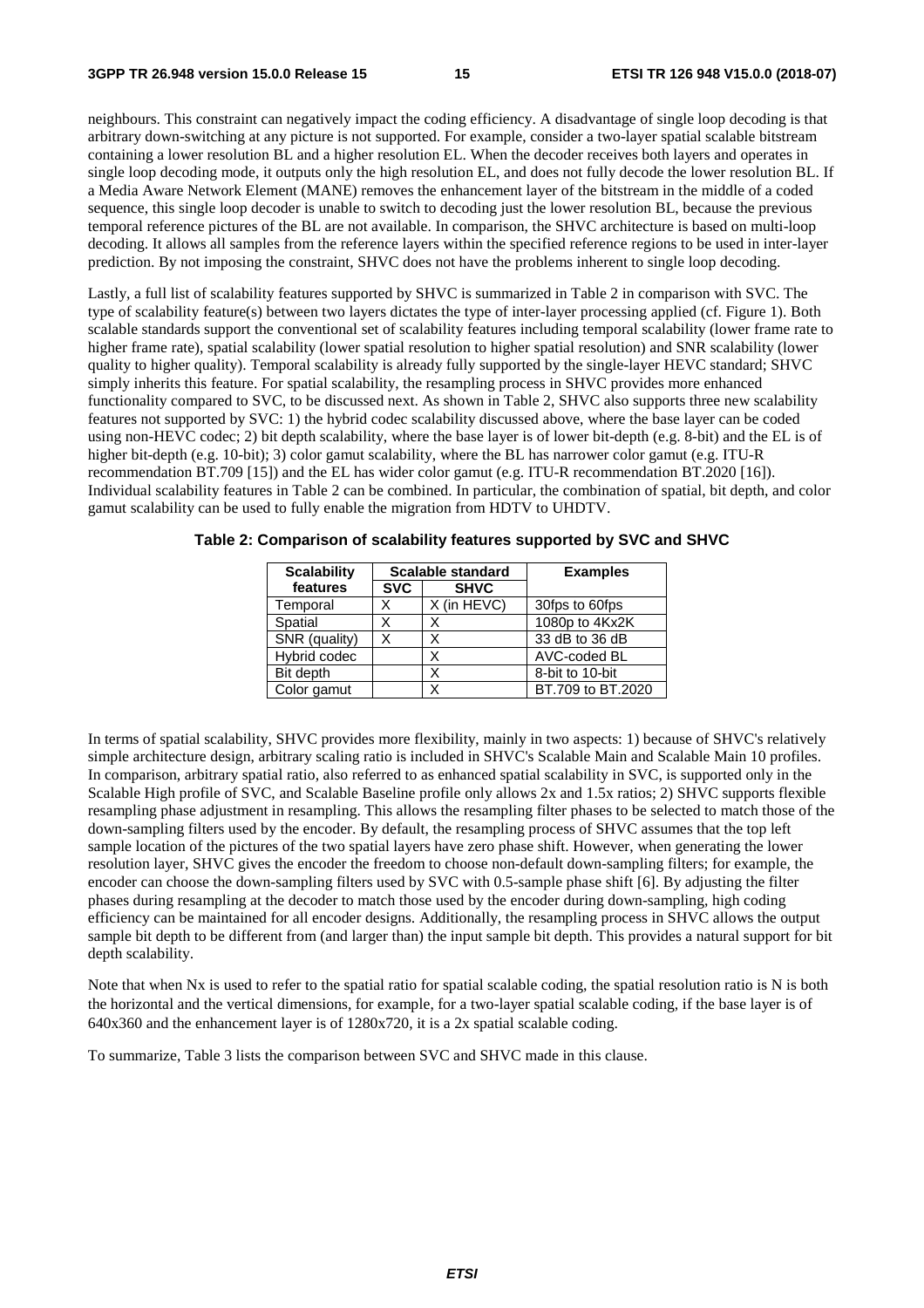|                                      | <b>SVC</b>                                     | <b>SHVC</b>                            |
|--------------------------------------|------------------------------------------------|----------------------------------------|
| Inter-layer prediction<br>signalling | Add flag in macroblock                         | Reuse ref_idx in Prediction Unit       |
| Decoding type                        | Single-loop                                    | Multi-loop                             |
| Spatial scalability<br>ratio         | Limited to 2x and 1.5x in<br>Scalable Baseline | Arbitrary ratio                        |
| Spatial resampling<br>phase          | Fixed phase position                           | Arbitrary phase adjustment             |
| <b>Backward</b><br>compatibility     | AVC-coded BL only                              | HEVC or non-HEVC coded BL              |
| BL decoder design                    | Needs new API                                  | No change to the BL decoder            |
| EL decoder design                    | Cannot directly reuse AVC<br>decoder           | Can repurpose existing HEVC<br>decoder |

## 5.4 SHVC decoder and encoder complexity analyses

### 5.4.1 Introduction

This clause provides a complexity comparison of SHVC and HEVC simulcast, including the encoder/decoder architecture and coding tools.

The following are concluded from the analysis:

- SHVC codec architecture is high-level syntax changes only which is easy to implement by re-using the existing HEVC codec designs.
- HEVC simulcast decoder and SHVC base layer decoder complexity are identical when the output layer is base layer.
- SHVC decoder complexity is around 1.25x as that of HEVC single layer decoder for 2x spatial scalability when the output layer is the enhancement layer.

### 5.4.2 HEVC simulcast encoder and decoder

HEVC is a block-based hybrid coding architecture, combining inter and intra prediction and transform coding with high-efficiency entropy coding. HEVC employs a quad-tree coding block partitioning structure based on a coding tree unit (CTU) instead of a macroblock, which enables a flexible use of large and small coding, prediction, and transform blocks. HEVC also allows for improved intra prediction and coding, adaptive motion parameter prediction and coding, a new loop filter and an enhanced version of context-adaptive binary arithmetic coding (CABAC) entropy coding. New high level structures, such as tiles or wavefront parallel processing (WPP), have also been designed to aid parallel processing. Figure 2 shows a general block diagram of HEVC encoders.

Figure 3 illustrates a block diagram of HEVC decoders that corresponds to the encoder diagram in Figure 2. The video bitstream is parsed and entropy decoded first, the coding mode and associated prediction information are passed to either intra prediction or motion compensated prediction to form the prediction block. The residual transform coefficients are then inverse quantized and inverse transformed to reconstruct the residual block. The prediction block and the reconstructed residual block are then added together to form the reconstructed block. The reconstructed block may further go through in-loop filtering before being stored into the reference picture buffer and used to predict future video blocks.

The total amount of memory required for HEVC decoding can be expected to be similar to that for H.264/AVC decoding, and most of the memory is required for the decoded picture buffer that holds multiple pictures. HEVC may require more cache memory due to larger block sizes that it supports. The complexity of some key modules such as transforms, intra prediction and motion compensation is likely higher in HEVC than in H.264/AVC, and the complexity was reduced in other modules such as entropy coding and deblocking. The implementation cost of an HEVC decoder is not expected to be much higher than that of an H.264/AVC decoder even with additional in-loop filter such as sample adaptive offset (SAO). From an encoder prospective, due to the flexibility of quad-tree structures and many more intra prediction modes, an encoder fully exploiting the capabilities of HEVC can be expected to be several times more complex than an H.264/AVC encoder. It was reported that real-time software decoding and display of a variety of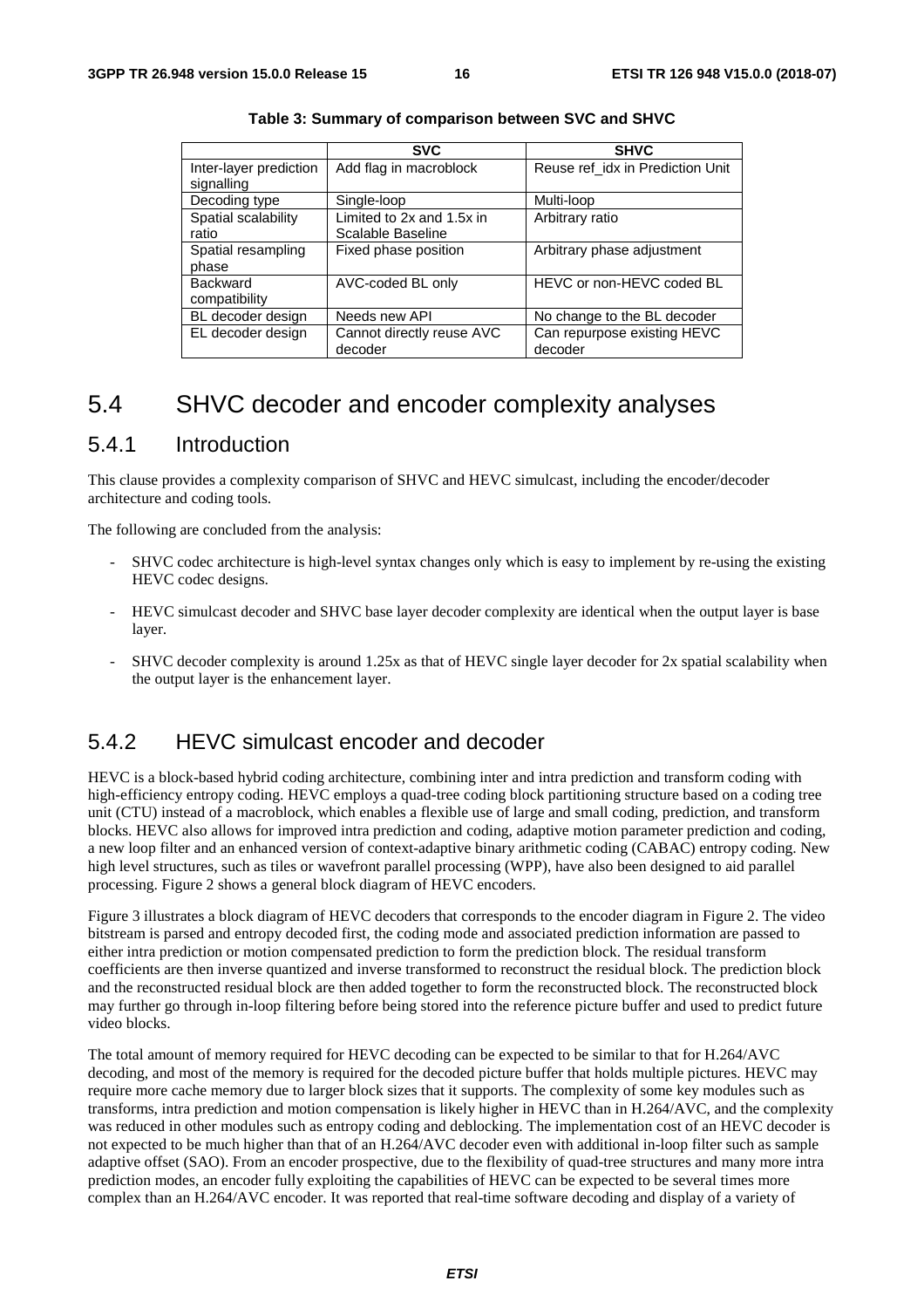1080p sequences was feasible on a smartphone featuring an ARMv7 processor clocked at 1.3GHz with 30fps at 2Mbps back in 2012.



**Figure 2: Generic diagram of HEVC encoders** 





For HEVC simulcast, each single layer video sequence is encoded by an HEVC encoder and decoded by an HEVC decode without any dependency. Figure 4 illustrates an HEVC simulcast example with two spatial resolutions, the high resolution video content is encoded by a single HEVC encoder and the generated video bitstream is streamed to the devices with high capabilities or sufficient network bandwidth. The down-sampled low resolution video content is encoded by another HEVC encoder, and the generated video bitstream is streamed to the devices with low capabilities or low network bandwidth. The decoded picture buffer (DPB) stores multiple reconstructed pictures as reference for the motion estimation and compensation.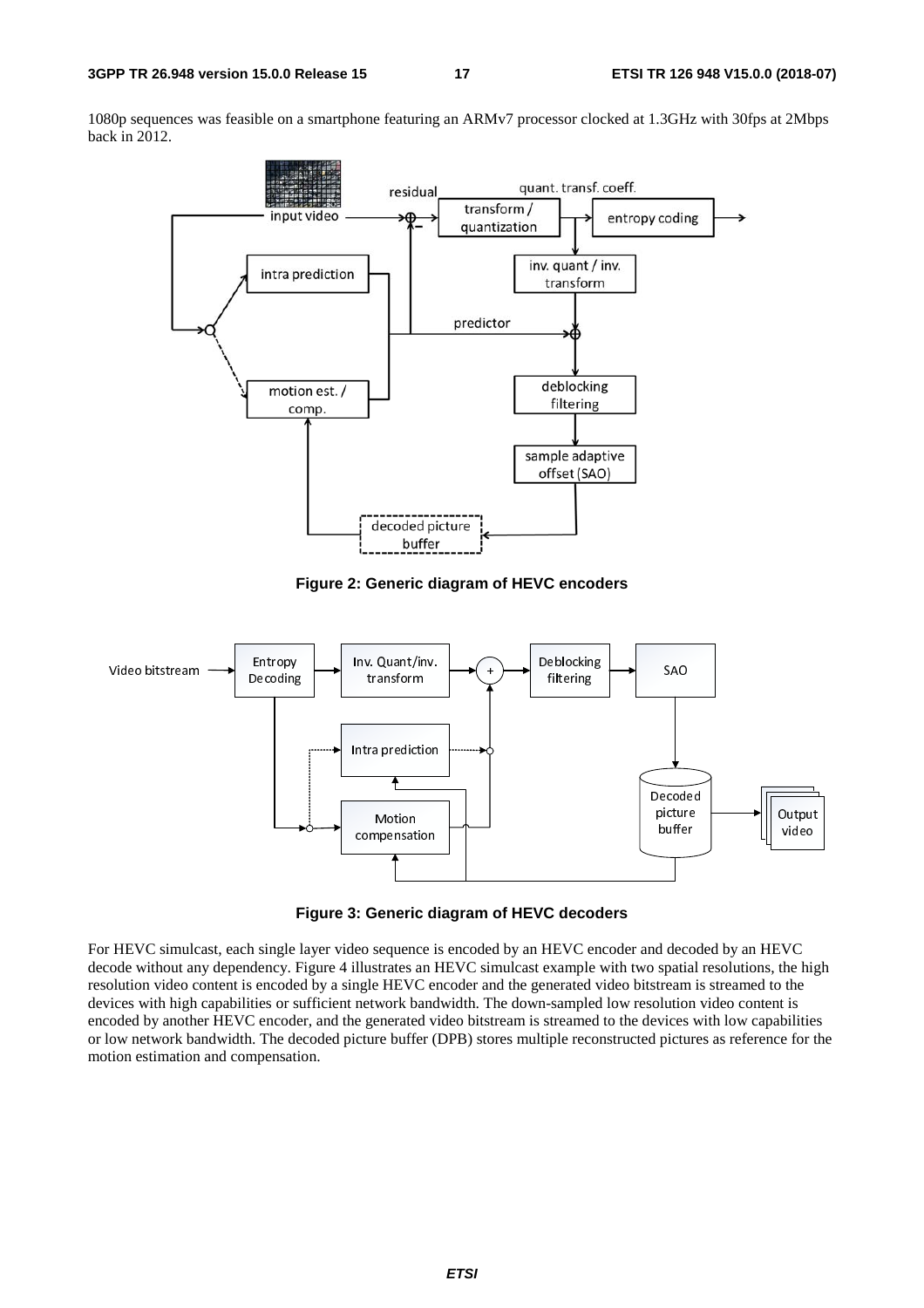

**Figure 4: HEVC simulcast example** 

## 5.4.3 SHVC encoder and decoder

SHVC is the scalability extension to HEVC that enables spatial scalability, SNR scalability, bit depth scalability and color gamut scalability. The SHVC design uses a multi-loop coding framework, such that in order to decode an enhancement layer, its reference layers have to first be fully decoded to make them available as prediction references. The coding tools of SHVC are limited to changes at the slice level and above for ease of implementation, especially the possibility to re-use existing HEVC implementations.



**Figure 5: 2 layer spatial scalability SHVC encoder diagram** 

Figure 5 shows a two-layer spatial scalability SHVC encoder architecture consisting of a base layer (BL) encoder and an enhancement layer (EL) encoder. The base layer encoder is identical to a single HEVC encoder. The up-sampling module is used to map reconstructed sample values from the base layer to the higher-resolution sampling grid of the enhancement layer. This allows the use of the reconstructed base layer sample values for enhancement layer prediction.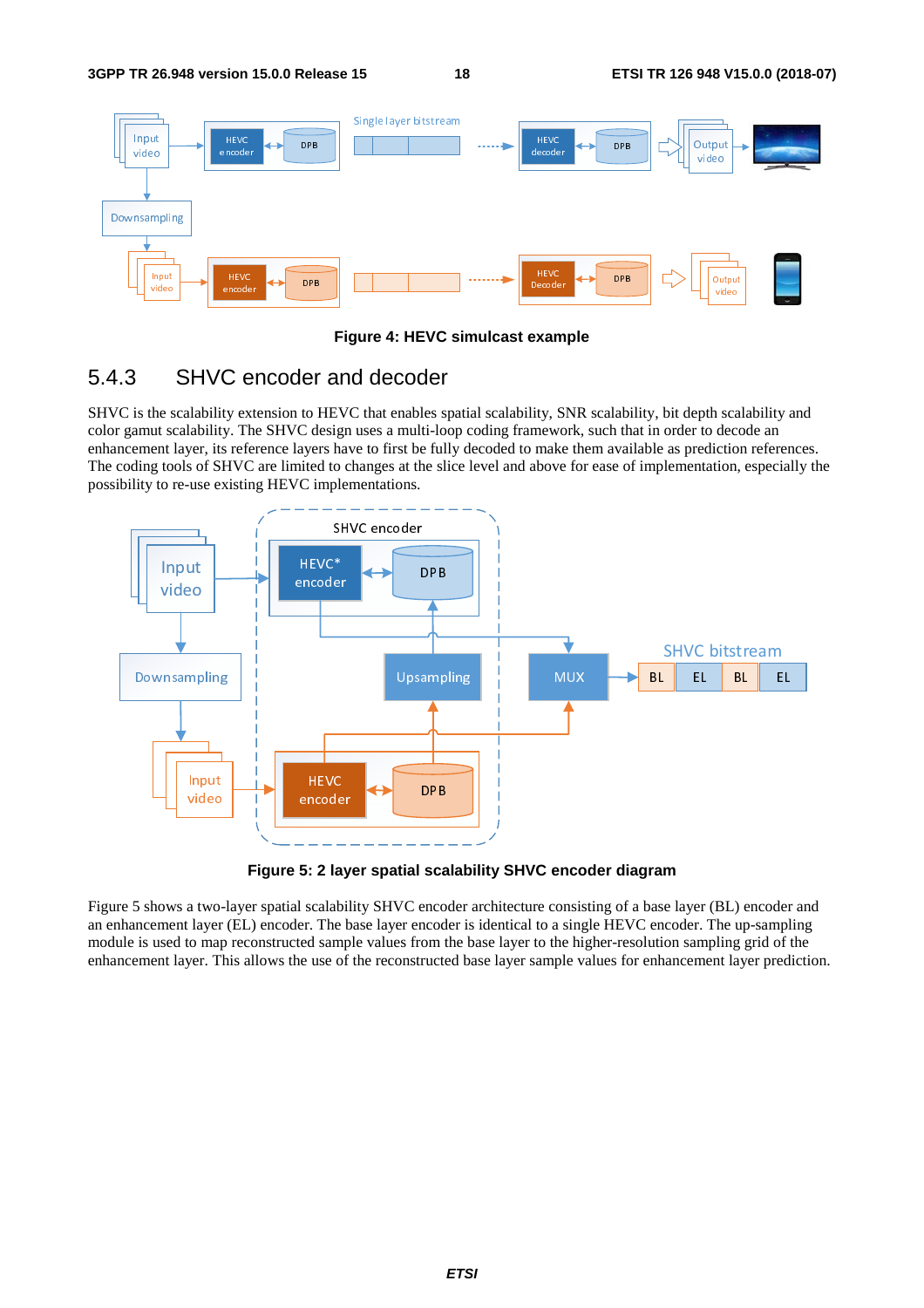



Figure 6 shows a two layer spatial scalability SHVC decoder architecture consisting of a base layer (BL) decoder and an enhancement layer (EL) decoder. The base layer decoder is identical to a single HEVC decoder. The reconstructed picture from the base layer is then up-sampled and put into the EL DPB as a long term reference picture and used along with the EL temporal reference pictures for enhancement layer decoding.

NOTE: In the SHVC spec, the up-sampled reference layer picture is not specified as being stored in the DPB. Decoders that would store an entire up-sampled reference layer picture can store it in a memory buffer that is conceptually not considered as part of the DPB.

Furthermore, the base layer codec in Figure 2 and Figure 3 can be operated as a black box because SHVC EL codec only needs the reconstructed BL pictures. This makes it easier to support different codecs for the base layer, which is also referred to as hybrid codec scalability. Such feature allows previous generation codecs to be used in the BL for backward compatibility, and the more efficient HEVC codec is used in the EL to improve coding performance.

## 5.4.4 Upsampling filter

In SHVC, the upsampling filter is defined as an 8-tap filter for luma resampling, and a 4-tap filter for chroma resampling. The basic design enables the use of arbitrary upsampling ratios, in which filters for all 16 phase positions would be necessary. Table 4 shows the filter coefficients of 8-tap luma resampling filters and Table 5 shows the filter coefficients of the 4-tap chroma resampling filters. In HEVC, the luma and chroma sample interpolation for fractional sample positions use the similar type of filters with the same number of taps.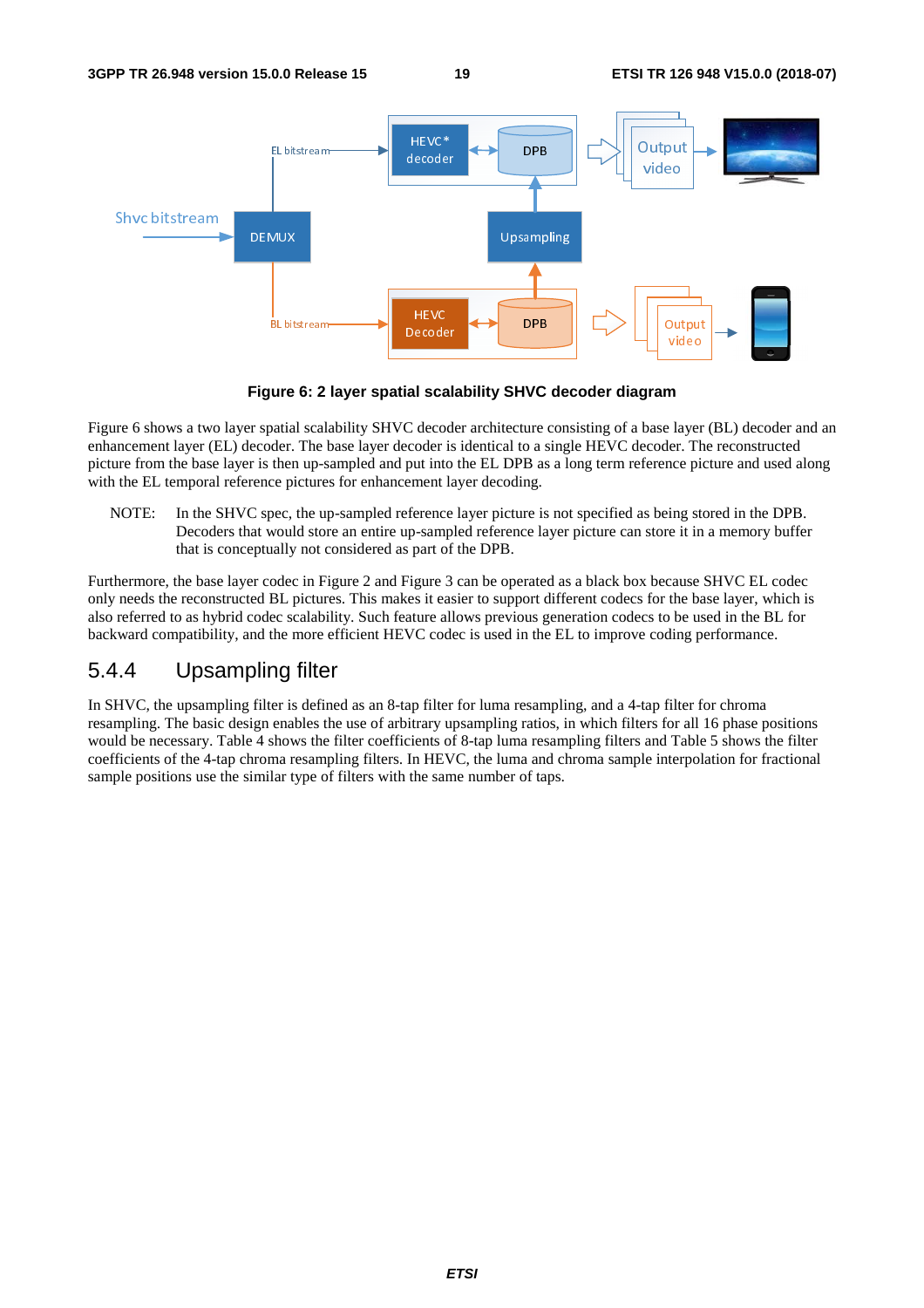|         |             |             |             |                      | interpolation filter coefficients |                           |             |             |
|---------|-------------|-------------|-------------|----------------------|-----------------------------------|---------------------------|-------------|-------------|
| phase p | $f_L[p, 0]$ | $f_L[p, 1]$ | $f_L[p, 2]$ | $f_{\text{L}}[p, 3]$ | $f_L[p, 4]$                       | f <sub>L</sub> [ $p, 5$ ] | $f_L[p, 6]$ | $f_L[p, 7]$ |
| 0       | О           |             |             | 64                   |                                   |                           |             |             |
|         | Ю           |             | -3          | 63                   | 4                                 | -2                        |             |             |
|         | -1          | n           | -5          | 62                   | 8                                 | -3                        |             |             |
| З       | -1          | ß           | -8          | 60                   | 13                                | -4                        |             |             |
| 4       | -1          | 4           | -10         | 58                   | 17                                | -5                        |             |             |
| 5       |             | 4           | -11         | 52                   | 26                                | -8                        | 3           |             |
| 6       |             | ß           | -9          | 47                   | 31                                | $-10$                     | 4           |             |
| 7       |             | 4           | -11         | 45                   | 34                                | -10                       | 4           |             |
| 8       | -1          | и           | $-11$       | 40                   | 40                                | -11                       | 4           |             |
| 9       | -1          | 4           | $-10$       | 34                   | 45                                | $-11$                     | 4           | 1           |
| 10      | ٠           | 4           | -10         | 31                   | 47                                | -9                        | З           |             |
| 11      |             | ß           | -8          | 26                   | 52                                | -11                       | 4           |             |
| 12      | Ю           |             | -5          | 17                   | 58                                | $-10$                     | 4           |             |
| 13      | Ю           |             | -4          | 13                   | 60                                | -8                        | З           |             |
| 14      | 0           |             | -3          | 8                    | 62                                | -5                        | 2           |             |
| 15      | Ю           |             | $-2$        |                      | 63                                | -3                        |             |             |

#### **Table 4: 16-phase luma resampling filter**

|    |         |         |            |    |           |    | interpolation filter coefficients |                         |            |
|----|---------|---------|------------|----|-----------|----|-----------------------------------|-------------------------|------------|
|    | phase p |         | fc[ p, 0 ] |    | fc[ p, 1] |    | fc[ p, 2 ]                        |                         | fc[ p, 3 ] |
| 0  |         | 0       |            | 64 |           | 0  |                                   | 0                       |            |
| 1  |         | $\cdot$ |            | 62 |           | 4  |                                   | 0                       |            |
| 2  |         | $\cdot$ |            | 58 |           | 10 |                                   | -2                      |            |
| З  |         | 4       |            | 56 |           | 14 |                                   | $\cdot$                 |            |
| 4  |         | 4       |            | 54 |           | 16 |                                   | $\cdot$                 |            |
| 5  |         | 6       |            | 52 |           | 20 |                                   | $\overline{\mathbf{2}}$ |            |
| 6  |         | -6      |            | 46 |           | 28 |                                   | 4                       |            |
| 7  |         | -4      |            | 42 |           | 30 |                                   | -4                      |            |
| 8  |         | -4      |            | 36 |           | 36 |                                   | -4                      |            |
| 9  |         | -4      |            | 30 |           | 42 |                                   | -4                      |            |
| 10 |         | -4      |            | 28 |           | 46 |                                   | -6                      |            |
| 11 |         | $\cdot$ |            | 20 |           | 52 |                                   | -6                      |            |
| 12 |         | $\cdot$ |            | 16 |           | 54 |                                   | -4                      |            |
| 13 |         | $\cdot$ |            | 14 |           | 56 |                                   | -4                      |            |
| 14 |         | $\cdot$ |            | 10 |           | 58 |                                   | $\cdot$                 |            |
| 15 |         | 0       |            | 4  |           | 62 |                                   | $\overline{\mathbf{2}}$ |            |

#### **Table 5: 16-phase chroma resampling filter**

## 5.4.5 Inter-layer texture prediction

The upsampling process above enables the projection of reference layer reconstructed samples to the enhancement layer resolution. SHVC requires an EL decoder to insert the up-sampled reference layer picture into the EL DPB as interlayer reference picture (ILP) for texture prediction. The ILP is signaled in reference picture list (RPL) for reference in the same manner as usually in inter prediction.

The process for constructing the RPL at the decoder is relatively straightforward. First, an initial RPL is constructed in the same way as in HEVC version 1, the short-term reference pictures and long-term reference pictures identified in the bitstream are added to the RPL, and the upsampled base layer picture is inserted after the short-term reference pictures that have smaller values of picture order counts than the current picture and is marked as a long term reference picture. Again, this is consistent with the HEVC except that the initial RPL contain the upsampled base layer picture and any additional reference layer pictures when present.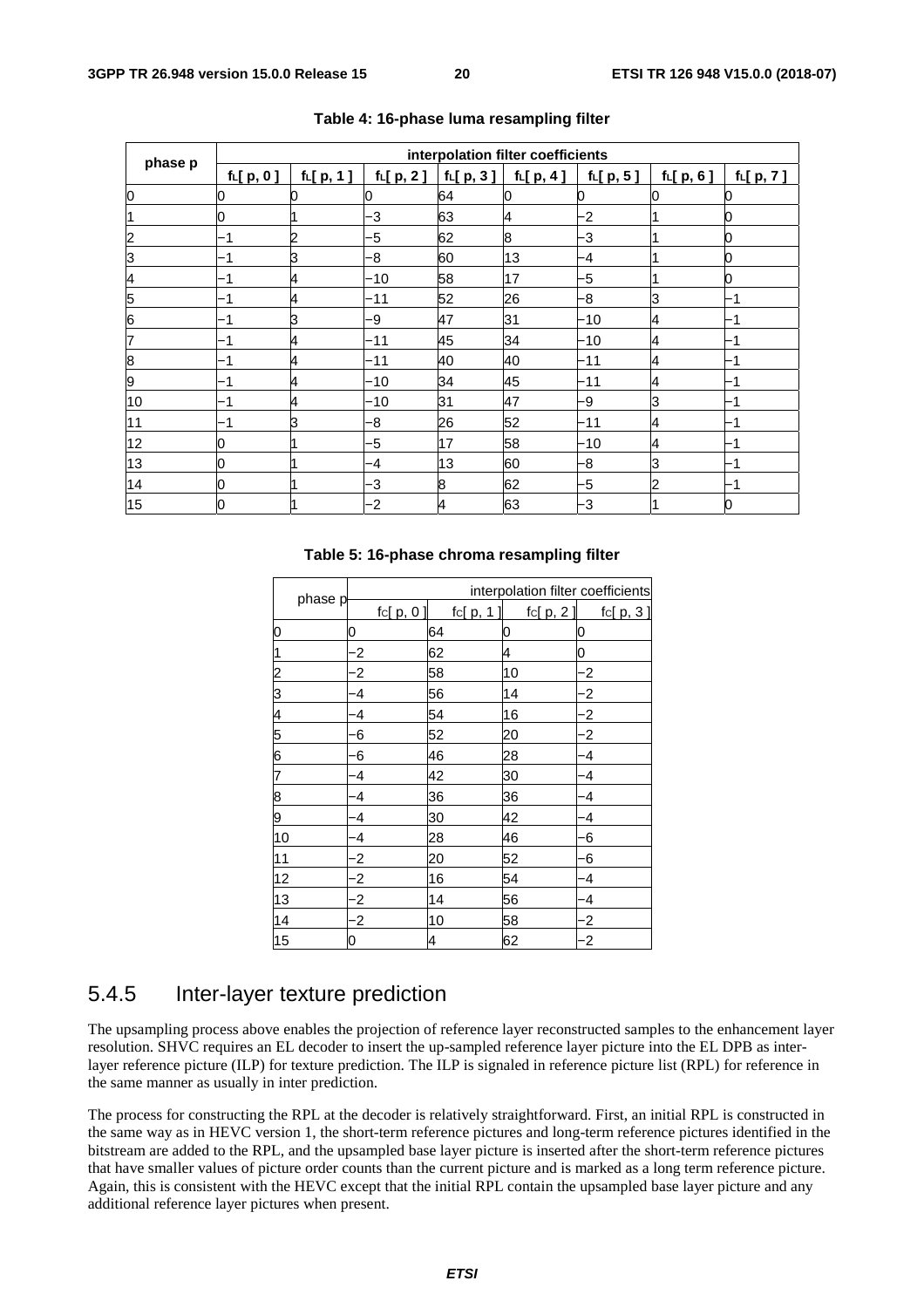Such reference index signaling based approach improves the coding flexibility and efficiency since the enhancement layer encoder can signal a prediction from either temporal reference picture, or base layer upsampled reference picture, or both with weighted prediction. To limit memory bandwidth and complexity, SHVC specifies a bitstream restriction that the motion vector will be zero when referencing the upsampled reference layer samples. This simplifies the codec design, especially for implementations that might perform the up-sampling on the fly as part of prediction process, rather than upsampling whole reference pictures in advance.



**Figure 7: SHVC inter-layer texture prediction** 

### 5.4.6 Inter-layer motion prediction

SHVC uses the reference layer motion information when coding EL motion vectors (MVs) by making use of the existing temporal motion vector prediction (TMVP) process of HEVC version 1.

In HEVC, TMVP is used to predict motion information for a current block from a co-located block in the reference picture (Figure 8). The motion information consists of inter prediction mode, reference indices, luma MVs and reference picture order counts (POCs) of the co-located block. The motion information is compressed and stored on a 16x16 luma lock basis which reduces the worst-case memory size and bandwidth requirements for storing the reference layer motion information.



**Figure 8: HEVC TMVP** 

SHVC inter-layer motion prediction maps BL's motion information to EL's resolution and the mapped motion information is also stored in units of 16x16 luma samples. Once the EL co-located position is determined and the corresponding motion information from the co-located BL block is available, a scaling operation is applied to those BL motion vectors to account for the upsampling ratio. The scaled BL motion information is then used as reference to predict the EL's motion information as shown in Figure 9. The inter-layer motion prediction provides a means to leverage a significant amount of reference layer information without changing the block level design of an HEVC codec. When the base layer is using a previous generation codec such as H264/AVC or MPEG-2, the inter-layer motion prediction is disabled since the BL motion information may not be available.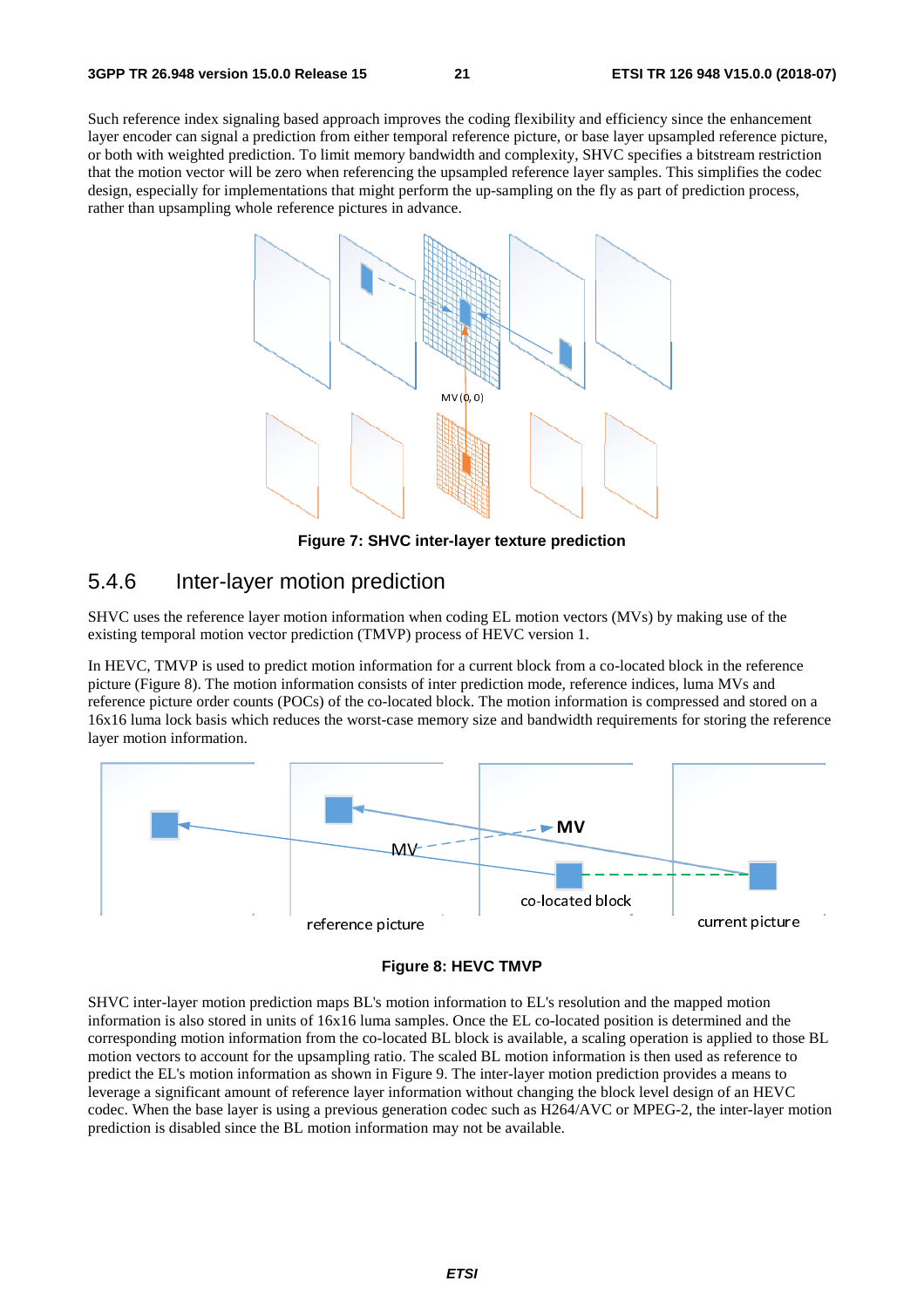

BL reference picture

#### **Figure 9: SHVC inter-layer motion prediction**

### 5.4.7 Conclusion

SHVC adopts a multi-loop design framework with only high-level syntax changes relative to its base codec. Such design would ease SHVC implementation and allow re-using existing HEVC implementations. The SHVC coding modules such as up-sampling filter, inter-layer texture prediction and inter-layer motion prediction leverage a significant amount of reference layer information without changing the block level design of an HEVC codec.

The computational complexity and memory access would be similar between HEVC simulcast and SHVC from the encoder perspective. Multiple HEVC simulcast bitstreams or multiple layer SHVC bitstreams would be generated to support multiparty video conferencing, and the complexity of each layer's HEVC encoder or SHVC encoder would be similar based on the previous technical complexity analysis.

From the decoder perspective, the decoding complexity of the base layer would be exactly the same between HEVC simulcast decoder (of the lowest resolution) and SHVC base layer decoder. When decoding the high resolution layer, SHVC base layer decoder and enhancement layer decoder are both needed in order to output enhancement layer pictures, the extra computational complexity of SHVC decoder comparing to HEVC single layer decoder is determined by the base layer decoder complexity. For 2x spatial scalability, SHVC decoder complexity is estimated to be around 1.25x comparing to HEVC single layer decoder when the enhancement layer is the output layer.

## 6 Use cases

6.1 Multi-stream Multiparty Video Conferencing (MMVC)

### 6.1.1 The heterogeneous-device MMVC use case

The first MMVC use case considers video conferencing with multiple participating endpoints, e.g. special VC terminals, laptops, tablets and smartphones, with different decoding and render capabilities. This use case is thus referred to as the heterogeneous-device MMVC use case. The Multimedia Resource Function Processor (MRFP) as the conference focus makes connections between multiple video conferencing endpoints and receives video streams from each endpoint, and forwards a set of appropriate video streams to each endpoint.

The following assumptions are made for this use case:

1) It is assumed that there are two terminal classes, the high-end terminal devices that are capable of encoding/sending and decoding/receiving a high video resolution, e.g. 1080p@30fps, and the low-end terminal devices that are capable of encoding/sending and decoding/receiving a medium video resolution, e.g. 720p@30fps.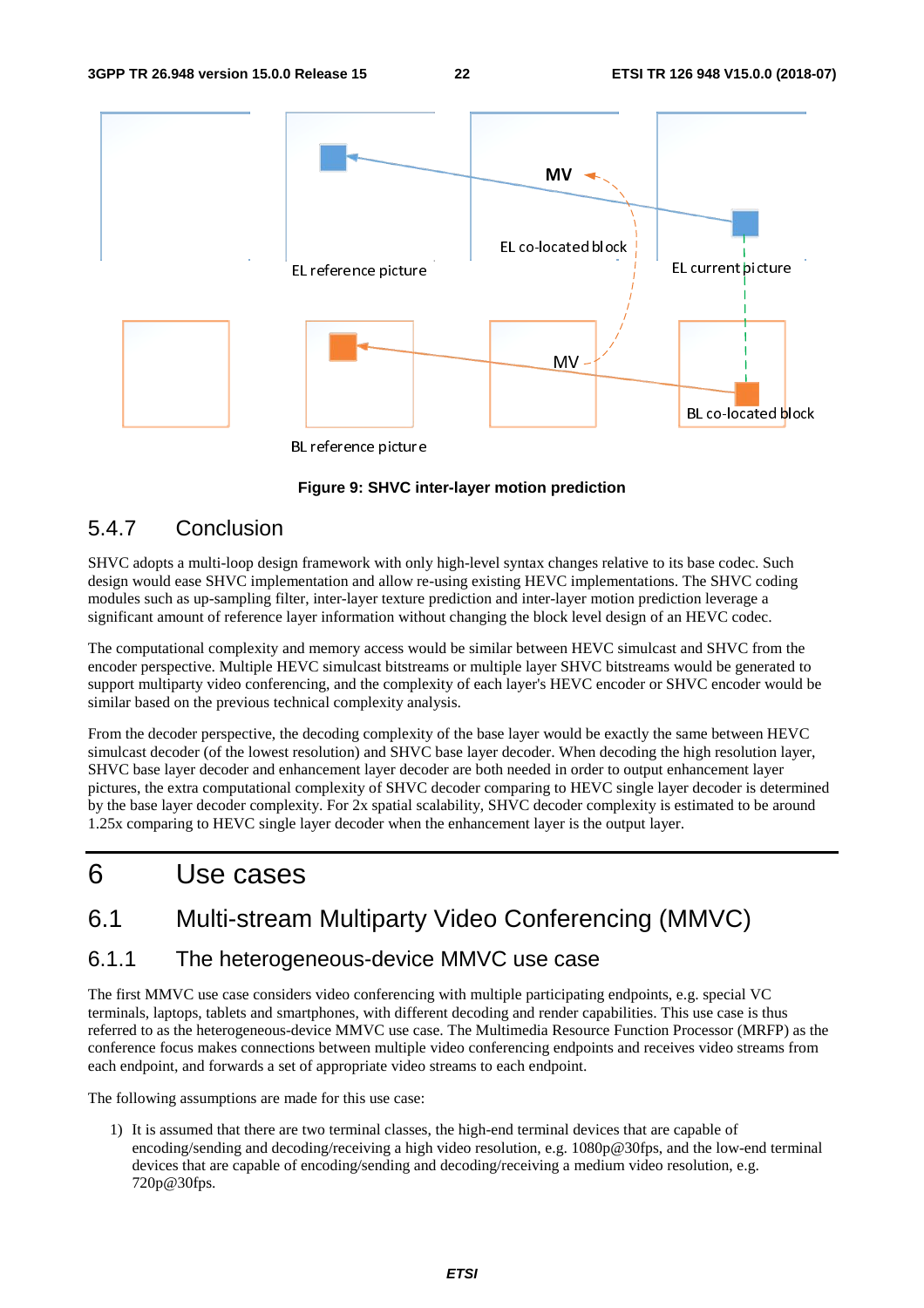- 2) Each UE other than the current active speaker displays a full video of the current active speaker and a thumbnail video of other participants. The video resolution of the full video is the lower of the current active speaker's sending capability and this UE's receiving capability. The video resolution of each thumbnail video is of a low video solution, e.g. 240p@15fps.
- 3) The current active speaker UE displays a full video of the previous active speaker and a thumbnail video of other participants. The video resolution of the full video is the lower of the previous active speaker's sending capability and the active speaker UE's receiving capability.
- 4) It is assumed that the thumbnail video of each participant is encoded as a single video bitstream (i.e. not as the base layer of a scalable video bitstream).

Figure 10 shows an example of this use case. Four endpoints (A, B, C and D) are the participants in one video conference, where participants A and D are high-end devices, B and C and are low-end devices, A is the current active speaker, and B is the previous active speaker.



**Figure 10: The heterogeneous-device MMVC use case** 

The signal flows are as follows:

Participant A (the current active speaker) sends a high video resolution (as main video for participant D) and a medium video resolution (as main video for participants B and C) to the MRFP, and receives (via the MRFP) the medium resolution full video from participant B and the low resolution thumbnail videos from participants C and D.

Participant B (the previous active speaker) sends a medium video resolution (as main video for participant A) and a low resolution thumbnail video (for participants C and D) to the MRFP, and receives (via the MRFP) the medium resolution full video from participant A and the low resolution thumbnail videos from participants C and D. The medium resolution video is encoded as a single video bitstream, and the thumbnail video is also encoded as a single video bitstream.

Participant C sends a low resolution thumbnail video (for participants A, B and D) to the MRFP, and receives (via the MRFP) the medium resolution full video from participant A and the low resolution thumbnail videos from participants B and D. The thumbnail video is encoded and transmitted as a single HEVC bitstream.

Participant D sends a low resolution thumbnail video (for participants A, B and C) to the MRFP, and receives (via the MRFP) the high resolution full video from participant A and the low resolution thumbnail videos from participants C and D. The thumbnail video is encoded and transmitted as a single HEVC bitstream.

The metrics for comparison of the potential solutions for this use case are:

- 1) Total uplink bitrate for each participant UE
- 2) Total downlink bitrate for each participant UE
- 3) Quality for participant UE
- 4) Decoding complexity for each participant UE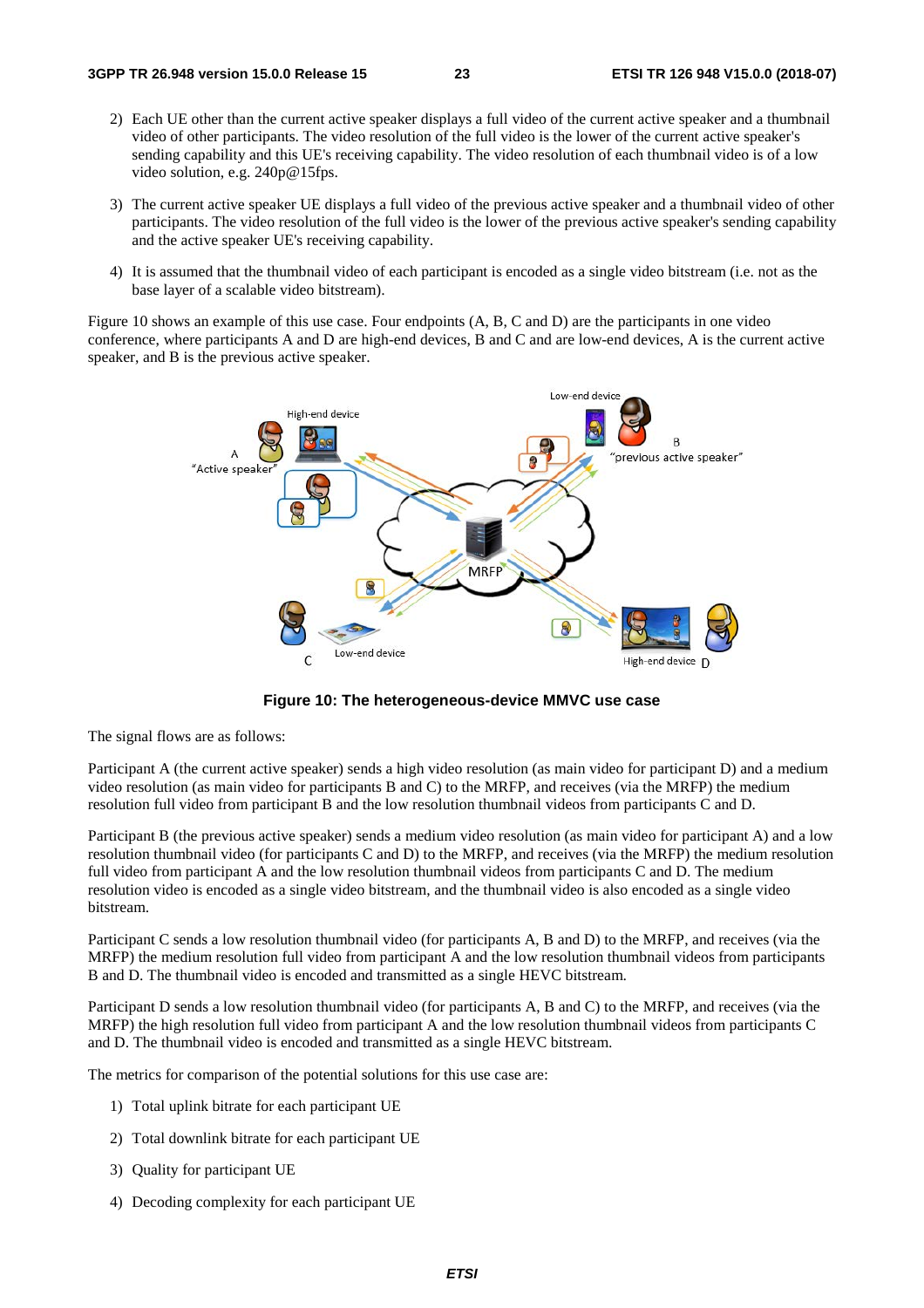5) Encoding complexity for each participant UE

## 6.1.2 The heterogeneous-bandwidth MMVC use case

The second MMVC use case considers video conferencing with multiple participating endpoints with different access network bandwidths, e.g. as shown in Figure 11. This use case is thus referred to as the heterogeneous-bandwidth MMVC use case. Similarly as in the heterogeneous-device MMVC use case, the MRFP makes connections between multiple video conferencing endpoints and receives video streams from each endpoint, and forwards a set of appropriate video streams to each endpoint.



**Figure 11: The heterogeneous-bandwidth MMVC use case** 

The following assumption is made for this use case:

1) It is assumed that there are two access network classes, the fast connection that is capable of sending and receiving a high video resolution, e.g. 1080p@30fps, and the slow connection that is capable of sending and receiving a medium video resolution, e.g. 720p@30fps. 2) It is also assumed that the sending and decoding capabilities of each terminal's access network are within the terminal's encoding and decoding capabilities.

With these two assumptions, then the  $2<sup>nd</sup>$ ,  $3<sup>rd</sup>$  and  $4<sup>th</sup>$  assumptions of the heterogeneous-device MMVC use case apply herein. With the same topology in Figure 11 as in Figure 10, the same signal flows as well as the metrics as described for the heterogeneous-device MMVC use case also apply herein.

### 6.1.3 Solutions for the MMVC use cases

#### 6.1.3.0 General

The solutions from video coding point of view apply to both MMVC use cases in the same manner. Therefore, in the discussion of the solutions, no difference is made to which use case the solutions apply.

#### 6.1.3.1 HEVC simulcast

HEVC simulcast can be applied as a video coding solution to the MMVC use cases. In this solution, each full or thumbnail video as described in the signal flows is an independently coded HEVC single-layer bitstream.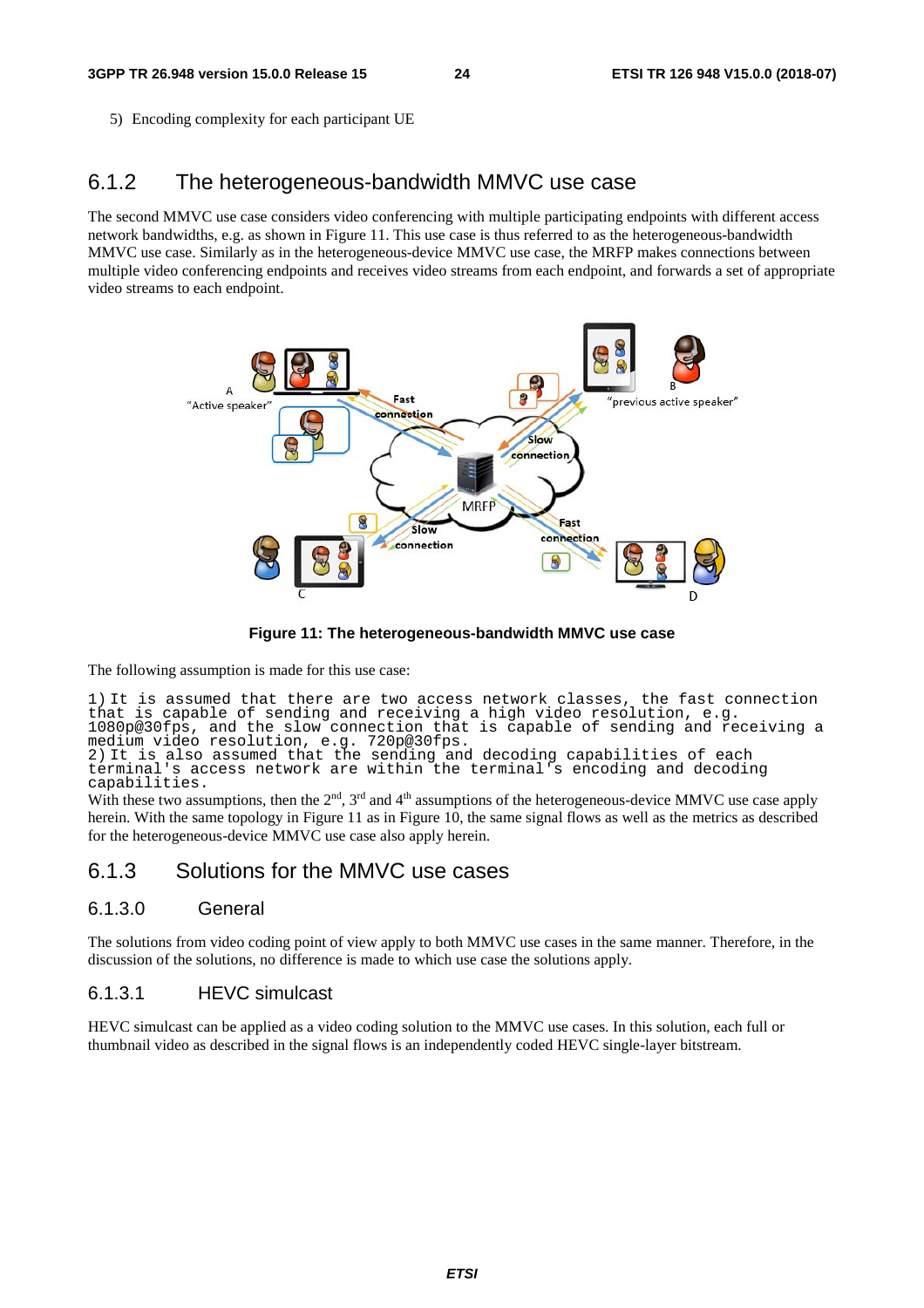

**Figure 12: Use of HEVC simulcast in the MMVC use cases** 

Figure 12 shows the two independent HEVC single-layer bitstreams that are sent from participant A and received (through the MRFP) by other participants. Both bitstreams are sent to the MRFP, which forwards the high resolution bitstream to participant D and the medium resolution bitstream to participants B and C.

#### 6.1.3.2 SHVC

Another video coding solution for the MMVC use cases is to apply SHVC. Multiple spatial resolutions can be encoded into one SHVC bitstream. In this solution, for any participant, if both the high and medium resolutions need to be sent simultaneously (e.g. participant A), the participant UE encodes the two solutions into two layers of one SHVC bitstream and sends the bitstreams to the MRFP; otherwise each full or thumbnail video as described in the signal flows is an independently coded HEVC single-layer bitstream.



**Figure 13: Use of SHVC in the MMVC use cases** 

Figure 13 shows the two layers of the SHVC bitstream that are sent from participant A and received (through the MRFP) by other participants. Both layers of the bitstream are sent to the MRFP, which forwards the both layers to participant D but only the base layer to participants B and C.

## 6.1.4 Comparison of the solutions

#### 6.1.4.1 Uplink bandwidth

The uplink connection between UE A and MRFP includes one 1080p@30fps resolution video and one 720p@30fps resolution video.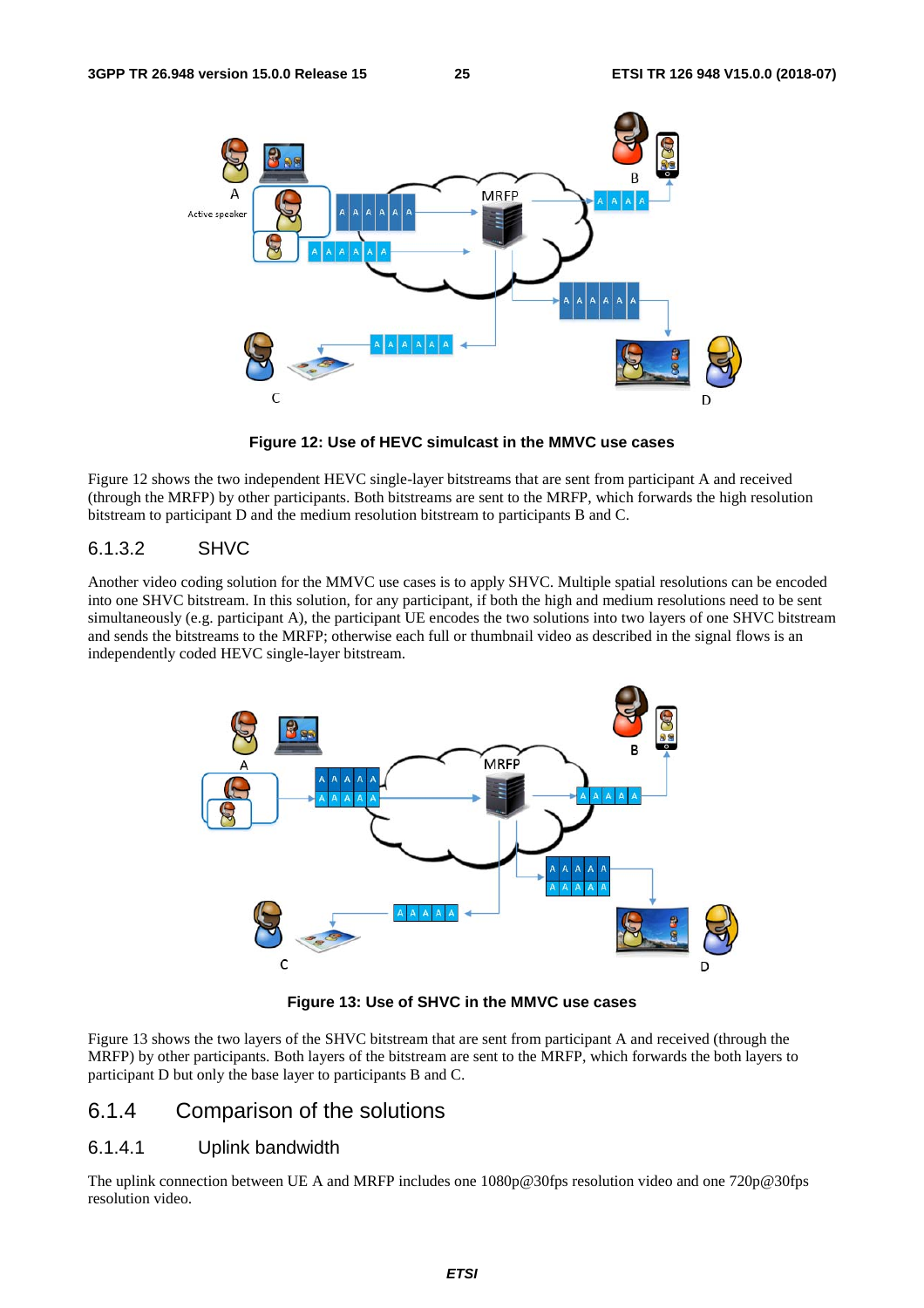The uplink connection between UE B and MRFP includes one 720p@30fps resolution video and one 240p@15fps resolution video. Due to the resolution difference, UE B may deploy simulcast to transmit 720p@30fps and 240p@15fps video streams.

The uplink connection between UE C and MRFP includes one 240p@15fps video.

The uplink connection between UE D and MRFP includes one 240p@15fps video.

Table 6 and Table 7 show the uplink luma BD-rate comparison between HEVC simulcast and SHVC with different deltaQP values, based on the test conditions described in clause 7.

**Table 6: Uplink BD-rate comparison (SHVC vs. Simulcast, BL720p/EL1080p, DeltaQP=0)** 

|                        | n          |    | ັ  |    |
|------------------------|------------|----|----|----|
| Kimono                 | $-21.5%$   | 0% | 0% | 0% |
| ParkScene              | $-13.1%$   | 0% | 0% | 0% |
| Cactus                 | $-18.8%$   | 0% | 0% | 0% |
| <b>BasketballDrive</b> | $-24.2%$   | 0% | 0% | 0% |
| <b>BQTerrace</b>       | $-8.5%$    | 0% | 0% | 0% |
| Average saving         | $-17.22\%$ | 0% | 0% | 0% |

| Table 7: Uplink BD-rate comparison (SHVC vs. Simulcast, BL720p/EL1080p, DeltaQP=2) |
|------------------------------------------------------------------------------------|
|------------------------------------------------------------------------------------|

|                        | Ħ         |       | ີ  |       |
|------------------------|-----------|-------|----|-------|
| Kimono                 | $-35.5%$  | 0%    | 0% | 0%    |
| ParkScene              | $-22.7%$  | 0%    | 0% | 0%    |
| Cactus                 | $-29.7%$  | 0%    | 0% | 0%    |
| <b>BasketballDrive</b> | $-33.6%$  | 0%    | 0% | $0\%$ |
| <b>BQTerrace</b>       | $-15.2%$  | $0\%$ | 0% | 0%    |
| Average saving         | $-27.34%$ | $0\%$ | 0% | 0%    |

#### 6.1.4.2 Downlink bandwidth

The downlink connection between UE A and MRFP includes one 720P@30fps single layer stream and two 240p@15fps single layer stream.

The downlink connection between UE B and MRFP includes one 720P@30fps single layer stream and two 240p@15fps single layer streams.

The downlink connection between UE C and MRFP includes one 720P@30fps single layer stream and two 240p@15fps single layer streams.

For HEVC simulcast, the downlink connection between UE D and MRFP includes one 1080p@30fps single layer stream and two 240p@15fps single layer streams.

For SHVC, the downlink connection between UE D and MRFP includes one 1.5x spatial scalability SHVC stream (base layer 720p@30fps and enhancement layer 1080p@30fps) and two 240p@15fps single layer streams.

Table 8 and Table 9 show the downlink luma BD-rate comparison between HEVC simulcast and SHVC with different deltaQP values, based on the test conditions described in clause 7 for MMVC for the IRAP-alignment scenarios.

#### **Table 8: Downlink BD-rate comparison (SHVC vs. Simulcast, deltaQP = 0)**

|                        | n     |       | w  |        |
|------------------------|-------|-------|----|--------|
| Kimono                 | 0%    | 0%    | 0% | 25.1%  |
| ParkScene              | 0%    | $0\%$ | 0% | 31.4%  |
| Cactus                 | $0\%$ | 0%    | 0% | 25.2%  |
| <b>BasketballDrive</b> | 0%    | 0%    | 0% | 16.5%  |
| <b>BQTerrace</b>       | $0\%$ | 0%    | 0% | 21.1%  |
| Average cost           | 0%    | 0%    | 0% | 23.86% |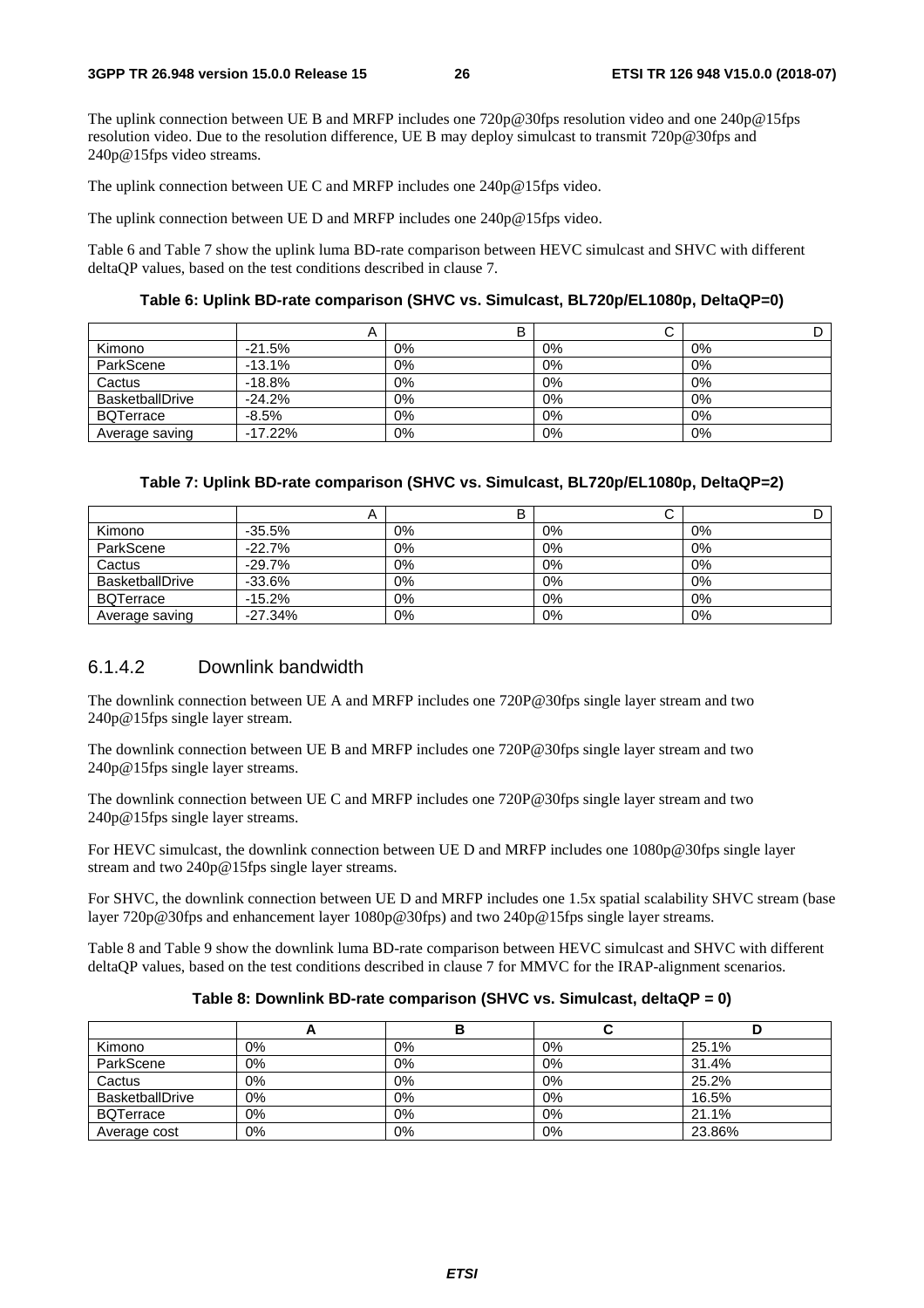|                        | n     |       | ີ     |        |
|------------------------|-------|-------|-------|--------|
| Kimono                 | 0%    | 0%    | $0\%$ | 14.6%  |
| ParkScene              | 0%    | 0%    | 0%    | 33.2%  |
| Cactus                 | $0\%$ | 0%    | 0%    | 22.7%  |
| <b>BasketballDrive</b> | 0%    | 0%    | $0\%$ | 13.8%  |
| <b>BQTerrace</b>       | 0%    | 0%    | 0%    | 33.4%  |
| Average cost           | $0\%$ | $0\%$ | 0%    | 23.54% |

#### 6.1.4.3 Decoding complexity

The decoding complexity of UE A, B and C is the same for HEVC simulcast and SHVC since each UE decodes the same amount of single layer streams (one 720p@30fps and two 240p@15fps). For simulcast, UE D decodes one 1080p@30fps video streams and two 240p@15fps single layer video streams; while for SHVC, UE D decodes one 1.5x spatial scalability SHVC stream and two 240p@15fps single layer video streams. The SHVC decoding complexity of UE D increases around 40% comparing to HEVC simulcast because the base layer video (720p@30fps) has to be decoded in order to output enhancement layer video (1080p@30fps).

#### 6.1.4.4 Encoding complexity

The encoding complexity of UE B, C and D is the same for HEVC simulcast and SHVC since each UE encodes the same amount of single layer streams. For HEVC simulcast, UE A encodes one 1080p@30fps video streams and one 720p@30fps single layer video streams; while for SHVC, UE A encodes one 1.5x spatial scalability SHVC stream. Compared to simulcast, the complexity of SHVC encoding at UE A is typically less than that of simulcast encoding. This is because SHVC places zero motion constraint on the inter layer reference picture. When the inter layer reference picture provides sufficiently good prediction signal (without the need for motion estimation), early termination is typically applied at the encoder, and the need for motion estimation of the temporal reference pictures is avoided, leading to lower encoding complexity.

## 6.2 MBMS

## 6.2.1 The differentiated-service MBMS use case

This use case considers MBMS with subscription based differentiated video services. This use case is thus referred to as the differentiated-service MBMS use case. It should be reasonable to assume that two different classes of video services may be provided (as providing more classes would be heavy for any broadcast system), e.g. the normal video service of 720p@30fps and the premium video service of 1080p@30fps. UEs may subscribe to either of the two services because of its decoding and rendering capabilities, network access conditions, power saving strategies, price, and/or other considerations. UEs receiving the normal service receives and renders the lower quality video with lower resolution, and UEs receiving the premium service receives and renders the higher quality video with higher resolution.

Due to the use of the broadcast mode in eMBMS, all bits required for both services are assumed to be transmitted on all the network paths, from the content provider to the BM-SC, from the BM-SC to MBMS-GW, from MBMS-GW to eNodeB, as well as the air interface between eNodeB and UEs, as shown in Figure 14.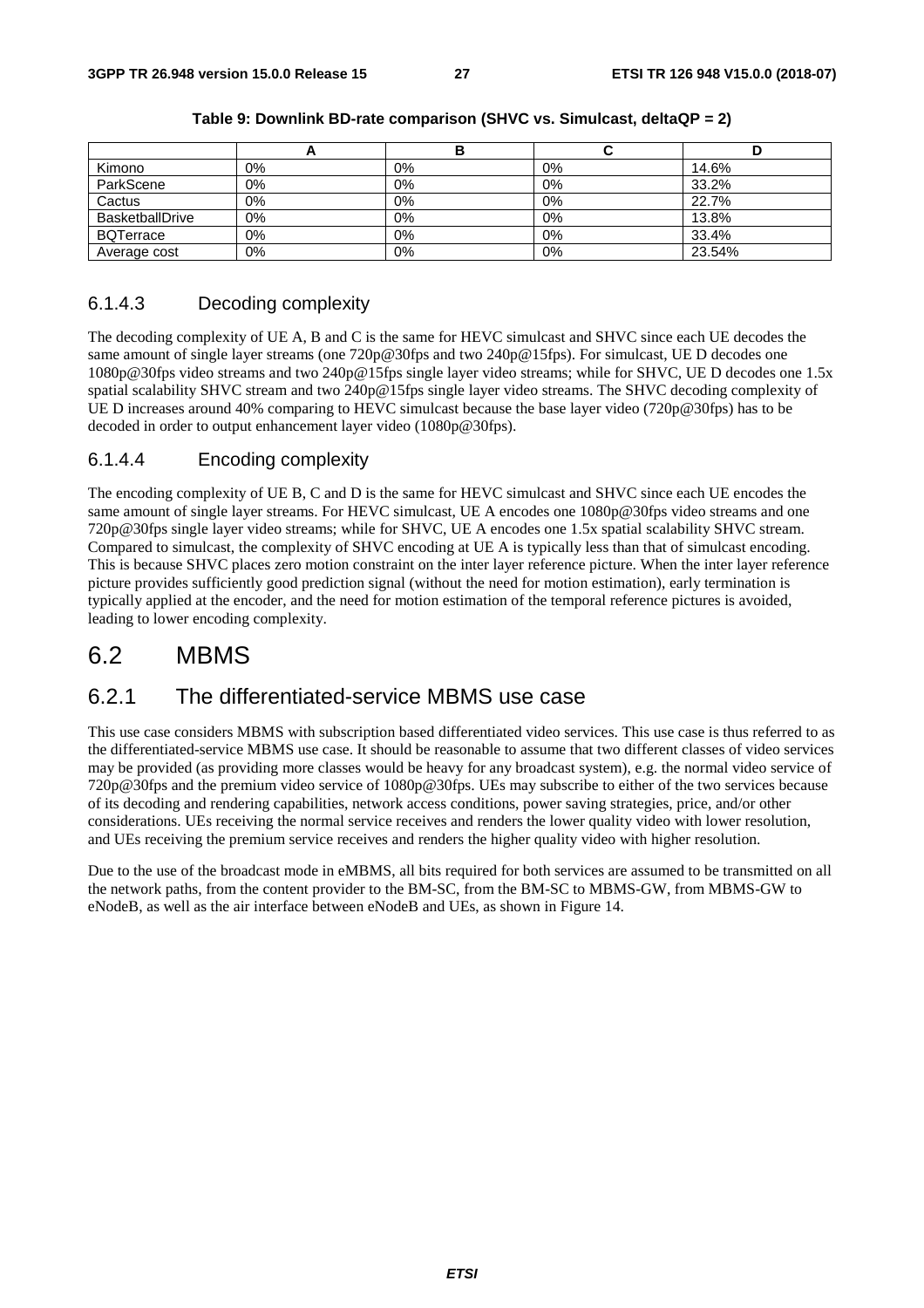

#### **Figure 14: An MBMS use case with premium and normal video services**

The metrics for comparison of the potential solutions for this use case are:

- 1) Bandwidth used for transmission of the video data (in the network links from the content provider to the BM-SC, and all the way to the UEs)
- 2) Quality for normal-service UEs and premium-service UEs
- 3) Decoding complexity for normal-service UEs and premium-service UEs
- 4) Encoding complexity

## 6.2.2 Solutions for the MBMS use case

#### 6.2.2.1 HEVC simulcast

HEVC simulcast can be applied as a video coding solution to the MMVC use cases. In this solution, each full or thumbnail video as described in the signal flows is an independently coded HEVC single-layer bitstream.

One solution from video coding point of view for the MBMS use case with premium and normal video services is to use HEVC simulcast, where two independently encoded HEVC bitstreams representing the same video content, but with different spatial resolutions, are transmitted (from the content provider to the BM-SC, and all the way to the UEs), as shown in Figure 15. The two HEVC bitstreams are associated with two different FLUTE sessions of the same MBMS User Service. Each premium-service UE receives, decodes, and renders the video bitstream with the higher resolution only, while each normal-service UE receives, decodes, and renders the video bitstream with the lower resolution only.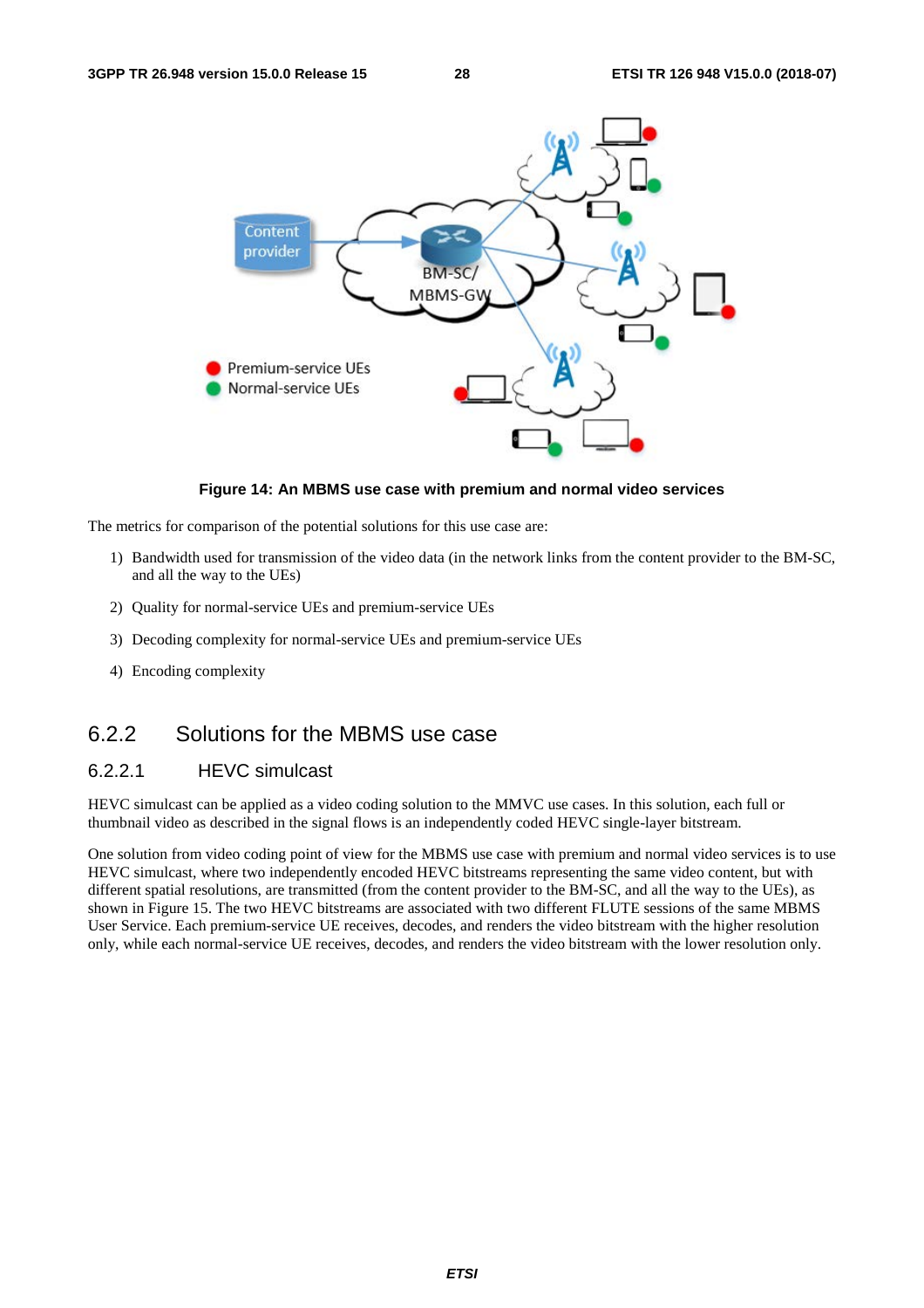

**Figure 15: Use of HEVC simulcast in the differentiated-service MBMS use case** 

#### 6.2.2.2 SHVC

Another solution from video coding point of view for the MBMS use case with premium and normal video services is to use SHVC, where one encoded SHVC bitstream with two layers of different spatial resolutions, is transmitted (from the content provider to the BM-SC, and all the way to the UEs), as shown in Figure 16. The sub-bitstreams of the two layers of the SHVC bitstream are associated with two different FLUTE sessions of the same MBMS User Service. Each premium-service UE receives and decodes both layers and renders the higher layer, while each normal-service UE receives, decodes, and renders the base layer only.



#### **Figure 16: Use of SHVC in the differentiated-service MBMS use case**

### 6.2.3 Comparison of the solutions

#### 6.2.3.1 Transmission bandwidth

For solution with HEVC simulcast, the bandwidth for transmission from the content provider to the BM-SC, and all the way to the UEs is the bandwidth required for transmitting one HEVC coded 1080p@30fps stream and one HEVC coded 720p@30fps stream. For solution with SHVC, the bandwidth for transmission from content provider to BM-SC is the bandwidth required for transmitting one SHVC stream containing two layers (i.e., 720p@30fps for base layer and 1080p@30fps).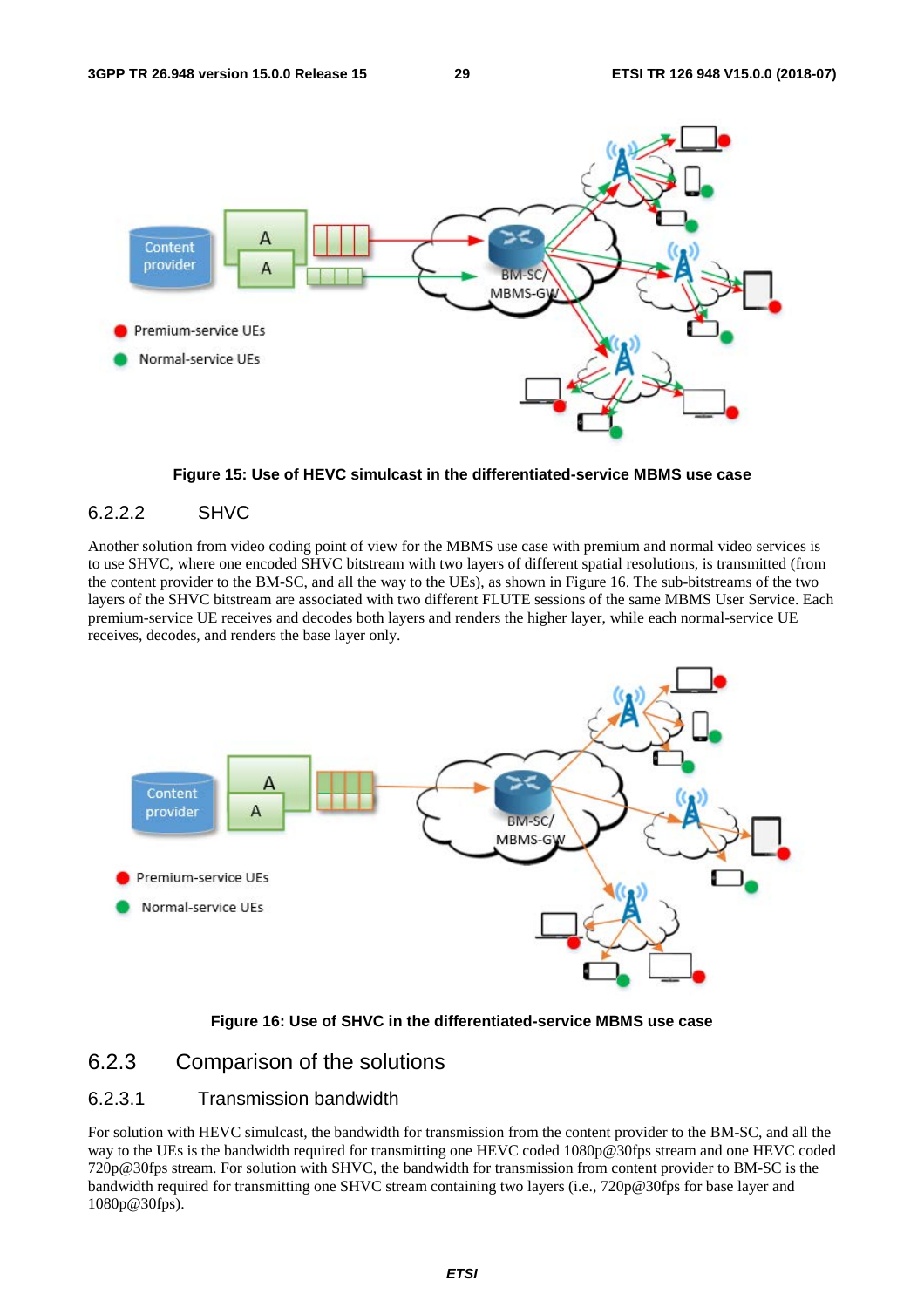The simulation results is reported in TR 26.948 [18] for MBMS are relevant. For the cross-layer RAP non-aligned case, the average bandwidth decrease (i.e. based on BD-rate decrease) for SHVC comparing to HEVC simulcast was around 32.9% for 1.5x spatial scalability and 20% for 2x spatial scalability, and the max gain was up to 40.6%. For the crosslayer RAP aligned case, the average bandwidth decrease was around 31.9% for 1.5x spatial scalability and 18.7% for 2x spatial scalability, and the max gain was up to 40.5%. The results are tabulated in the following tables:

|                        | QP delta<br><b>BL &amp; EL</b> | <b>BD-Rate Comparison</b> |          |          |
|------------------------|--------------------------------|---------------------------|----------|----------|
| <b>Test Sequences</b>  |                                | <b>SHVC Vs. Simulcast</b> |          |          |
|                        |                                | Y                         | U        | v        |
| Kimono                 | 0                              | $-28.4%$                  | $-20.9%$ | $-18.7%$ |
| ParkScene              | 0                              | $-19.5%$                  | $-15.3%$ | $-15.1%$ |
| Cactus                 | 0                              | $-23.4\%$                 | $-19.2%$ | $-12.5%$ |
| <b>BasketballDrive</b> | 0                              | $-26.5\%$                 | $-15.5%$ | $-15.9%$ |
| <b>BQTerrace</b>       | 0                              | $-14.9%$                  | 4.9%     | 10.4%    |
| Average                |                                | $-22.5%$                  | $-13.2%$ | $-10.4%$ |
| Kimono                 | $\overline{2}$                 | -40.5%                    | $-34.5%$ | $-33.3%$ |
| ParkScene              | $\overline{2}$                 | $-28.9%$                  | $-24.6%$ | $-25.2%$ |
| Cactus                 | $\overline{2}$                 | $-32.7%$                  | $-30.5%$ | $-27.5%$ |
| <b>BasketballDrive</b> | $\overline{2}$                 | $-36.1%$                  | $-30.3%$ | $-29.8%$ |
| <b>BQTerrace</b>       | 2                              | $-21.5%$                  | $-11.2%$ | -10.5%   |
| Average                |                                | -31.9%                    | $-26.2%$ | $-25.3%$ |

**Table 10: Test results for IRAP aligned Class B (BL 720p – EL 1080p)** 

| Table 11: Test results for IRAP aligned Class B (BL 540p - EL 1080p) |  |  |
|----------------------------------------------------------------------|--|--|
|----------------------------------------------------------------------|--|--|

|                        | QP Delta<br><b>BL &amp; EL</b> | <b>BD-Rate Comparison</b> |           |          |
|------------------------|--------------------------------|---------------------------|-----------|----------|
| <b>Test Sequences</b>  |                                | <b>SHVC Vs. Simulcast</b> |           |          |
|                        |                                | Υ                         | U         | v        |
| Kimono                 | 0                              | $-19.2%$                  | $-11.9%$  | $-9.5%$  |
| ParkScene              | 0                              | $-10.2%$                  | $-8.5\%$  | $-8.7%$  |
| Cactus                 | 0                              | $-13.7%$                  | $-9.7\%$  | $-3.9%$  |
| <b>BasketballDrive</b> | 0                              | $-16.6%$                  | $-4.9\%$  | $-6.1%$  |
| <b>BQTerrace</b>       | 0                              | $-7.7\%$                  | 1.7%      | 6.2%     |
| Average                |                                | $-13.5%$                  | $-6.7\%$  | $-4.4%$  |
| Kimono                 | 2                              | $-27.0%$                  | $-18.9%$  | $-16.8%$ |
| ParkScene              | 2                              | $-14.8%$                  | $-12.0%$  | $-12.1%$ |
| Cactus                 | 2                              | $-18.4%$                  | $-14.4%$  | $-10.3%$ |
| <b>BasketballDrive</b> | 2                              | $-23.0%$                  | $-12.5%$  | $-13.0%$ |
| <b>BQTerrace</b>       | 2                              | $-10.2%$                  | $-2.1%$   | 0.1%     |
| Average                |                                | $-18.7%$                  | $-12.0\%$ | $-10.4%$ |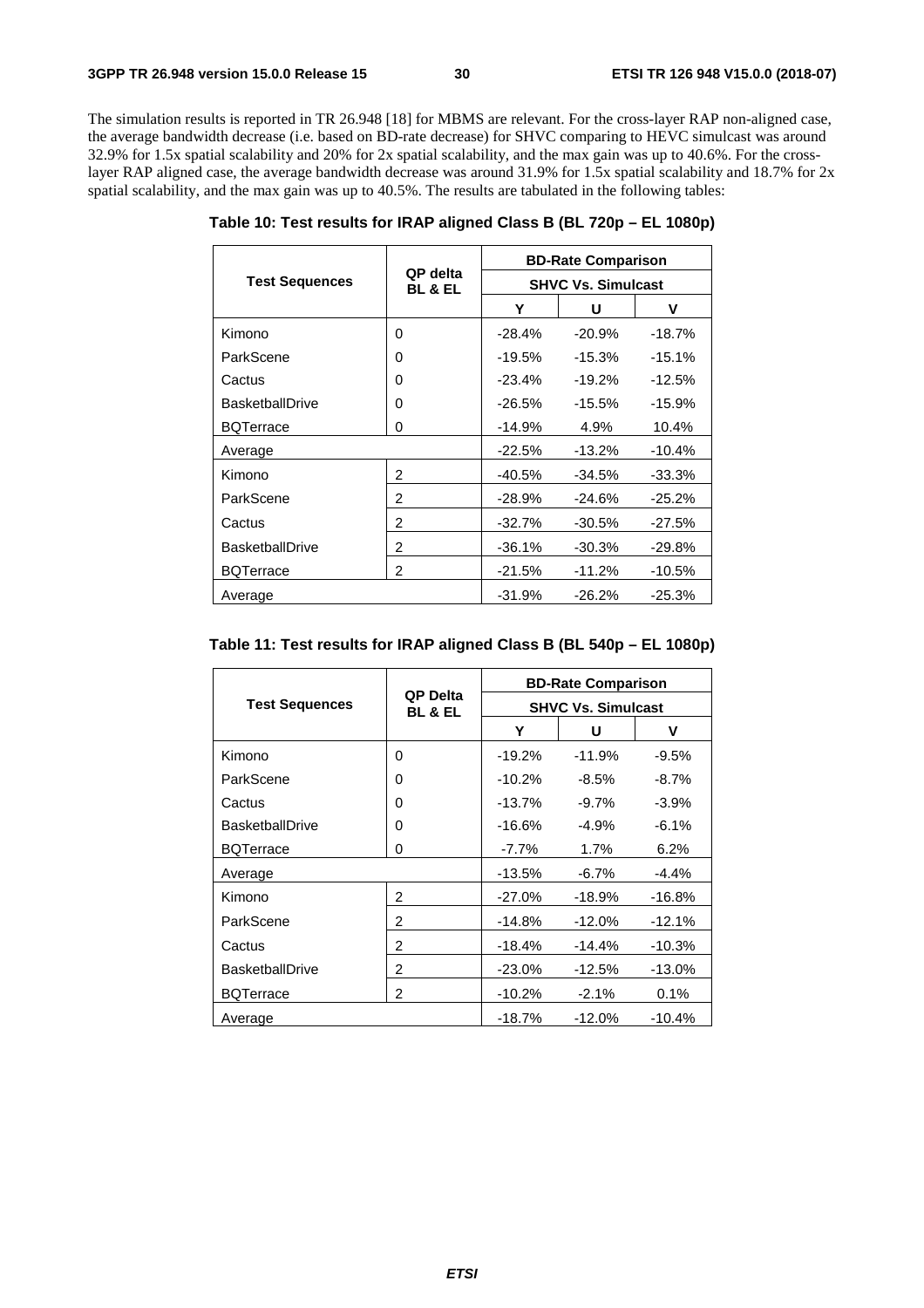|                        | QP Diff of<br><b>BL &amp; EL</b> | <b>BD-Rate Comparison</b> |          |           |
|------------------------|----------------------------------|---------------------------|----------|-----------|
| <b>Test Sequences</b>  |                                  | <b>SHVC Vs. Simulcast</b> |          |           |
|                        |                                  | Y                         | U        | ۷         |
| Kimono                 | 0                                | $-28.4%$                  | $-20.7%$ | $-18.3%$  |
| ParkScene              | 0                                | $-20.2%$                  | $-15.9%$ | $-15.2%$  |
| Cactus                 | 0                                | $-25.4%$                  | $-21.4%$ | $-14.5%$  |
| <b>BasketballDrive</b> | 0                                | $-26.8%$                  | $-15.8%$ | $-16.2%$  |
| <b>BQTerrace</b>       | 0                                | $-16.6%$                  | 3.0%     | 7.5%      |
| Average                |                                  | $-23.5%$                  | $-14.2%$ | $-11.3%$  |
| Kimono                 | 2                                | $-40.6%$                  | $-34.5%$ | $-33.1%$  |
| ParkScene              | 2                                | $-29.6%$                  | $-25.2%$ | $-25.4%$  |
| Cactus                 | 2                                | $-34.3%$                  | $-32.2%$ | $-29.0\%$ |
| <b>BasketballDrive</b> | 2                                | $-36.4%$                  | $-30.5%$ | $-30.1%$  |
| <b>BQTerrace</b>       | 2                                | $-23.4%$                  | $-13.1%$ | -13.5%    |
| Average                |                                  | $-32.9%$                  | $-27.1%$ | $-26.2%$  |

**Table 12: Test results for IRAP non-aligned Class B (BL 720p – EL 1080p)** 

#### **Table 13: Test results for IRAP non-aligned Class B (BL 540p – EL 1080p)**

|                        | QP Diff of<br><b>BL &amp; EL</b> | <b>BD-Rate Comparison</b> |           |           |  |
|------------------------|----------------------------------|---------------------------|-----------|-----------|--|
| <b>Test Sequences</b>  |                                  | <b>SHVC Vs. Simulcast</b> |           |           |  |
|                        |                                  | Υ                         | U         | v         |  |
| Kimono                 | 0                                | $-18.9%$                  | $-11.0%$  | $-8.5%$   |  |
| ParkScene              | 0                                | $-11.7%$                  | $-9.6\%$  | $-9.0\%$  |  |
| Cactus                 | 0                                | $-16.3%$                  | $-12.8%$  | $-6.4%$   |  |
| <b>BasketballDrive</b> | 0                                | $-17.0%$                  | $-5.0\%$  | $-6.5%$   |  |
| <b>BQTerrace</b>       | 0                                | $-10.1%$                  | $-0.1%$   | 3.4%      |  |
| Average                |                                  | $-14.8%$                  | -7.7%     | $-5.4%$   |  |
| Kimono                 | 2                                | $-26.8%$                  | $-18.3%$  | $-16.0\%$ |  |
| ParkScene              | 2                                | $-15.9%$                  | $-13.1%$  | $-12.7%$  |  |
| Cactus                 | 2                                | $-20.6%$                  | $-17.0\%$ | $-12.5%$  |  |
| <b>BasketballDrive</b> | 2                                | $-23.4%$                  | $-12.7%$  | $-13.3%$  |  |
| <b>BQTerrace</b>       | 2                                | $-13.2%$                  | $-4.8\%$  | $-3.5%$   |  |
| Average                |                                  | $-20.0\%$                 | $-13.2%$  | $-11.6%$  |  |

#### 6.2.3.2 Decoding complexity

Decoding complexity or overhead at UEs depends on how many layers an UE needs to decode. For solution with HEVC simulcast, an UE needs to decode one layer stream, i.e. either stream of 720p@30fps or stream of 1080p@30fps. Decoding complexity for UEs receiving normal-service when the solution with SHVC is used can be assumed the same as when solution with HEVC simulcast is used because UEs receiving normal-service can ignore coded data for enhancement layer.

The decoding complexity overhead for UEs receiving premium-service when the SHVC solution is used is roughly the percentage of the number of samples in the lower resolution video relative to that in the higher resolution video.

#### 6.2.3.3 Encoding complexity

For the solution with HEVC simulcast, the content provider has to encode one 1080p@30fps video stream and one 720p@30fps video stream; on the other hand, for the solution with SHVC, the content provider has to encode one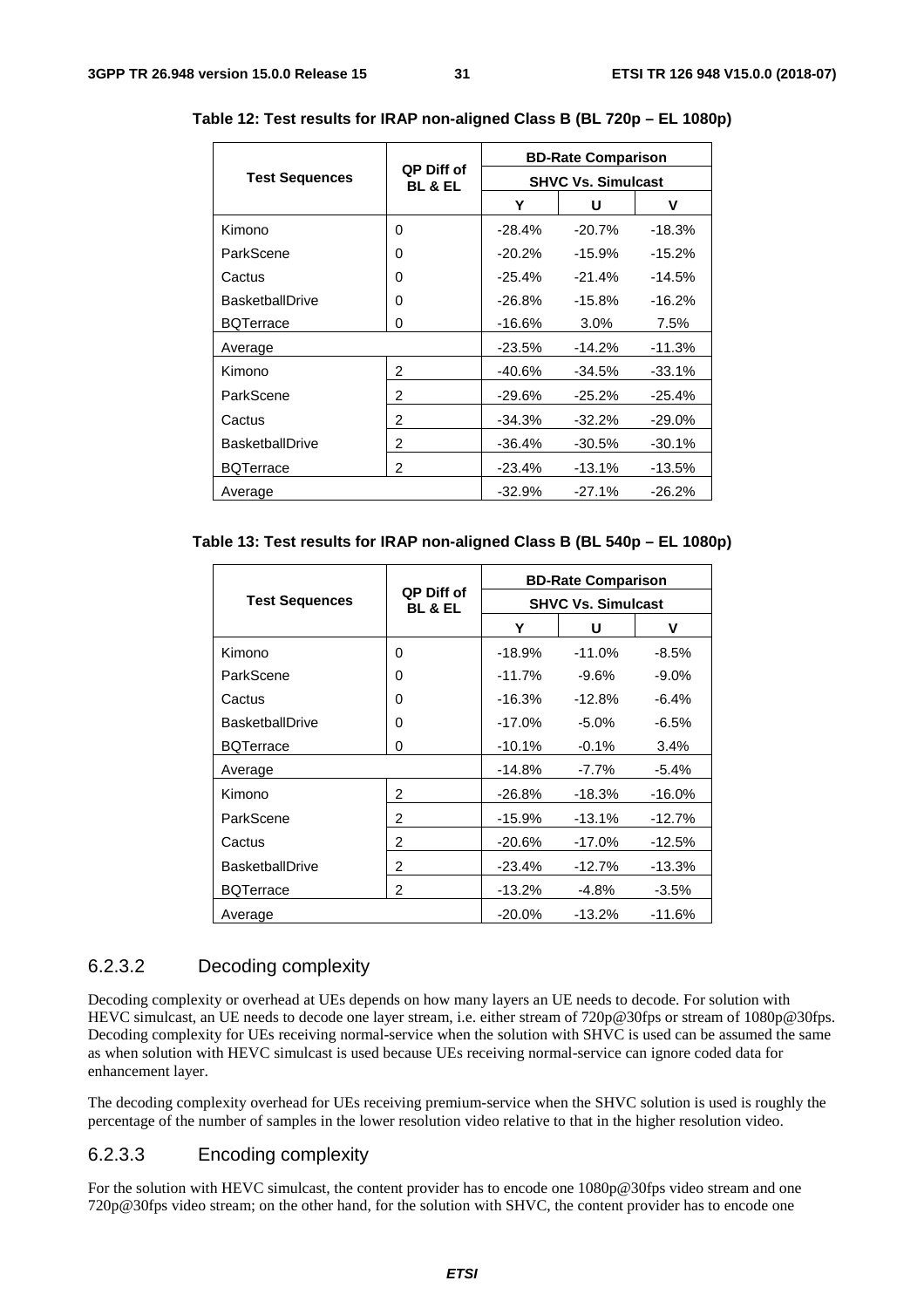stream with two layers (i.e., 720p@30fps for base layer and 1080p@30fps). Compared to simulcast, the complexity of SHVC encoding at UE A is typically less than that of simulcast encoding. This is because SHVC places zero motion constraint on the inter layer reference picture. When the inter layer reference picture provides sufficiently good prediction signal (without the need for motion estimation), early termination is typically applied at the encoder, and the need for motion estimation of the temporal reference pictures is avoided, leading to lower encoding complexity.

## 6.3 3GP-DASH

## 6.3.1 The 3GP-DASH use case

This use case considers providing 3GP-DASH video streaming services to multiple end user devices. A diverse of end user devices could be with different display capabilities and network access conditions. Each end user device may prefer receiving a different quality of a content, possibly with a different resolution, and request the chosen video content from the origin server, involving caches between the origin server and the UEs. During a session, a UE may also adaptive switch to segments of different representations of different bitrates and qualities, and possibly also different spatial resolutions, to adapt to the dynamic network conditions. As shown in Figure 17, a video content is encoded into multiple video streams in different representations providing different levels of resolutions or qualities, e.g. as 4 Representations of resolutions 360p@30fps, 720p@30fps, 1080p@30fps and 1080p@60fps in an Adaptation Set. Copies of the streams may be stored in the caches and directly served to the UEs.



**Figure 17: 3GP-DASH use case** 

The metrics for comparison of the potential solutions for this use case are:

- 1) Bandwidth used for outgoing video transmission from the origin server to (the first level) caches
- 2) Bandwidth used for incoming video transmission to the UEs
- 3) Video quality received by the UEs
- 4) Decoding complexity of UEs
- 5) Encoding complexity

### 6.3.2 Solutions for the 3GP-DASH use case

#### 6.3.2.1 HEVC simulcast

One solution from video coding point of view for the 3GP-DASH use case is to use HEVC simulcast, where each resolution or quality representation can be encoded into an independent HEVC single-layer bitstream and stored on the origin server and probably also caches in 3GP-DASH segments. Based on the client requests, the corresponding representation segments are delivered to the client. Each end user device needs to decode an HEVC single-layer bitstream.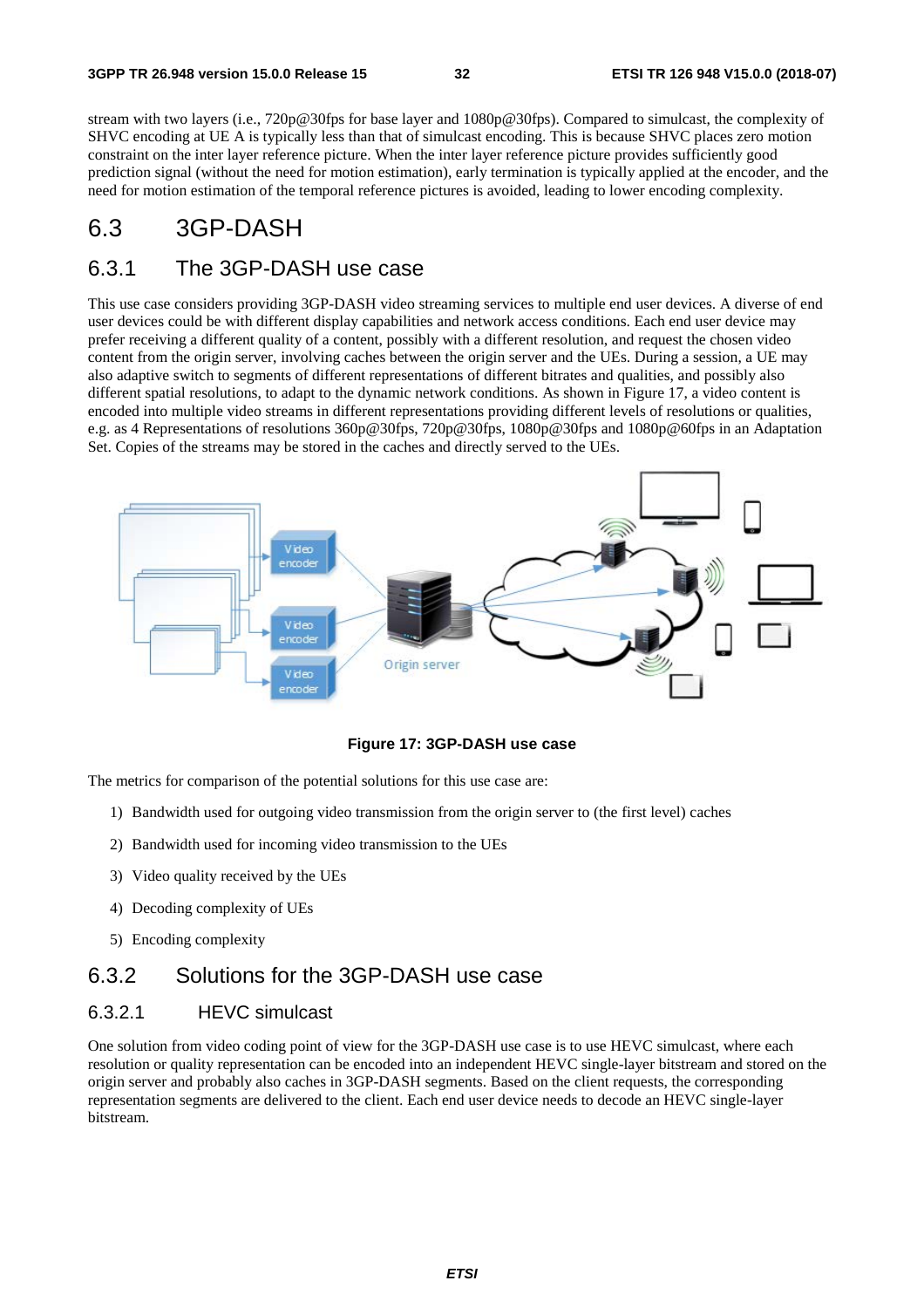

**Figure 18: HEVC simulcast in 3GP-DASH use case** 

Figure 18 shows such HEVC simulcast example, 3 representation resolutions are encoded into 3 bitstreams and stored in the origin server. The medium and low resolution stream copies can be replicated on the cache, but not the high resolution stream due to a storage size limit of the cache. The server or the cache may stream the corresponding representation segment to the client based on the client's streaming request.

#### 6.3.2.2 SHVC

Another solution from video coding point of view for the 3GP-DASH use case is to use SHVC, where multiple resolutions or quality representations can be encoded into multi-layer SHVC bitstreams. Herein each layer can be encapsulated as one 3GP-DASH Representation. A client wanting a particular resolution or quality can request segments of that Representation and all other Representations it depends on (i.e. request the desired layer and all layers the desired layer depends on). The request layer and all its dependent layers will then be sent to the client and the client can decode the bitstream and output the desired layer.



**Figure 19: SHVC in 3GP-DASH** 

Figure 19 shows an example of using SHVC in the 3GP-DASH use case. A single SHVC stream is stored in the origin server and replicated in the edge cache supporting 3 spatial resolution representations. Each client may request the base layer representation for phone device, medium layer representation on laptop and high representation for TV display from the edge cache.

### 6.3.3 Comparison of the solutions

#### 6.3.3.0 General

For comparison of solutions with HEVC simulcast and SHVC, simulations with three representation of spatial resolution 360p, 720p and 1080p have been conducted.

For outgoing transmission bandwidth, SHVC solution requires less bandwidth for transmitting the encoded streams from origin server to cache and to UEs. The bandwidth reduction varies from 9.22% to 10.52% for transmitting both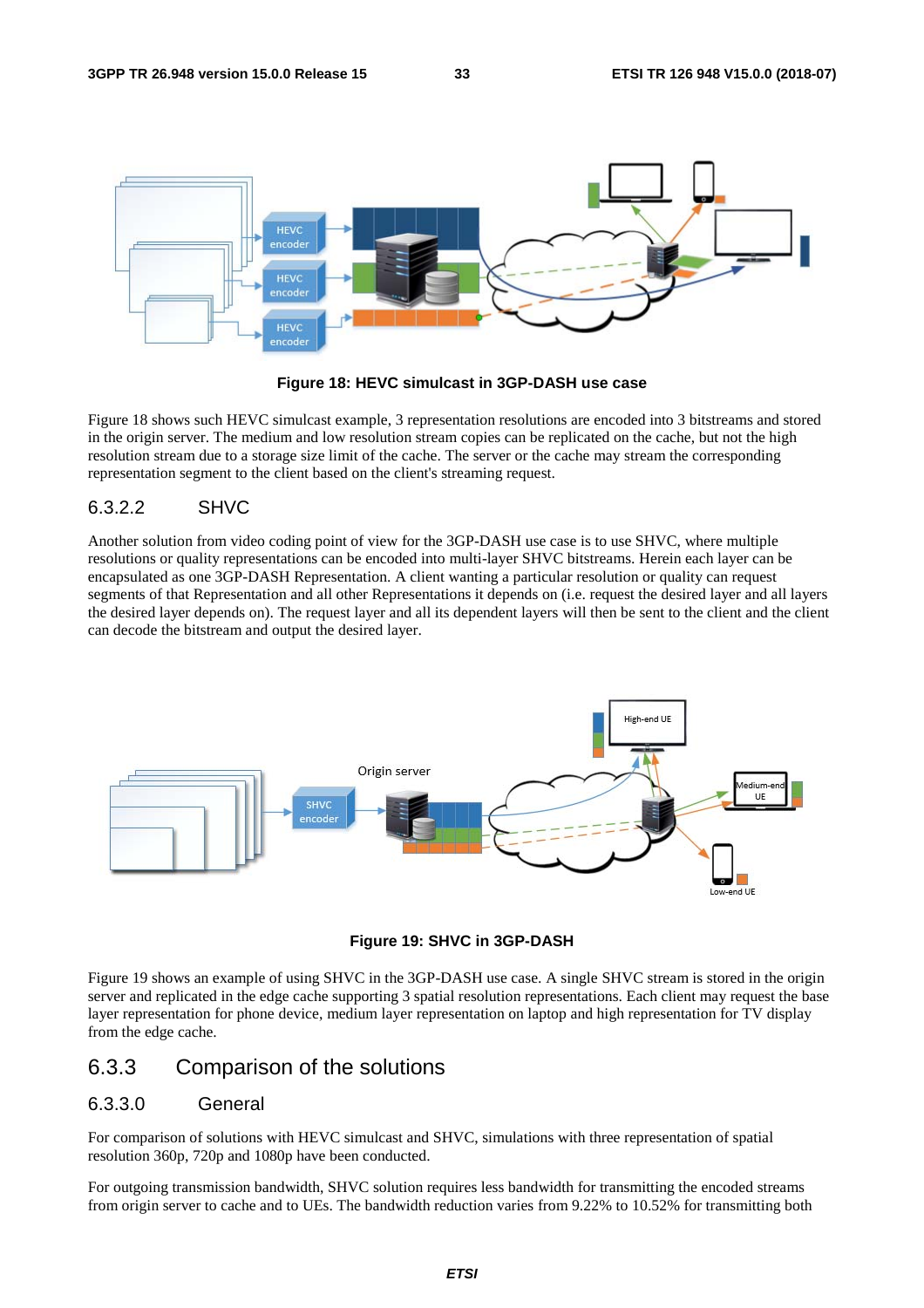360p and 720p resolution streams and from 23.34% to 23.62% for transmitting 360p, 720p and 1080p resolution streams.

For incoming transmission bandwidth, SHVC solution has data overhead for UEs when receiving medium to high resolution representation. The overhead varies from 20.4% to 22.1% when receiving representation with highest resolution 720p and from 24.9% to 26.88% when receiving representation with highest resolution 1080p.

#### 6.3.3.1 Outgoing transmission bandwidth

#### 6.3.3.1.0 General

Comparison of bandwidth used for transmission for solution with HEVC simulcast and SHVC can be analysed based on BD-rate difference between the two solutions. As described in the use-case, there are two outgoing transmissions, that is, from origin server to cache and from origin server to UEs.

#### 6.3.3.1.1 From origin server to caches

For transmission from origin server to the caches, the transmission only involve low and medium resolution representation. Table 14 and Table 15 tabulate BD-rate reduction for coding of 720p resolution that SHVC can achieved when compared to HEVC simulcast.

#### **Table 14: BD-rate decrease for coding of 720p given by SHVC over HEVC simulcast for case of IRAP aligned.**

| <b>IRAP Aligned</b>    | <b>SHVC vs. HEVC Simulcast</b> |                       |          |  |  |
|------------------------|--------------------------------|-----------------------|----------|--|--|
|                        |                                |                       |          |  |  |
| Kimono                 | $-17.3%$                       | -11.9%                | $-10.1%$ |  |  |
| ParkScene              | -5.6%                          | -6.4%                 | -4.7%    |  |  |
| Cactus                 | $-8.5%$                        | $-4.5%$               | $-3.0%$  |  |  |
| <b>BasketballDrive</b> | -13.7%                         | $-3.8%$               | $-6.3%$  |  |  |
| <b>BQTerrace</b>       | $-1.0\%$                       | $-0.7%$               | 1.9%     |  |  |
| Average                |                                | $-5.46%$<br>$-9.22\%$ | $-4.44%$ |  |  |

#### **Table 15: BD-rate decrease for coding of 720p given by SHVC over HEVC simulcast for case of IRAP non-aligned**

| <b>IRAP Non-Aligned</b> | <b>SHVC vs. HEVC Simulcast</b> |          |          |  |  |
|-------------------------|--------------------------------|----------|----------|--|--|
|                         |                                |          |          |  |  |
| Kimono                  | $-16.8%$                       | $-10.7%$ | $-8.8%$  |  |  |
| ParkScene               | $-7.2%$                        | $-7.5%$  | $-6.0%$  |  |  |
| Cactus                  | $-10.2%$                       | $-6.3%$  | $-4.7%$  |  |  |
| <b>BasketballDrive</b>  | $-13.9%$                       | $-3.4%$  | $-6.2%$  |  |  |
| <b>BQTerrace</b>        | $-4.5%$                        | $-3.3%$  | $-1.2%$  |  |  |
| Average                 | $-10.52%$                      | $-6.24%$ | $-5.38%$ |  |  |

#### 6.3.3.1.2 From origin server to UEs

For transmission from origin server to the UEs, the transmission only involves high resolution representation. Table 16 and Table 17 tabulate BD-rate reduction that SHVC can achieve when compared to HEVC simulcast.

#### **Table 16: BD-rate decrease for coding of 1080p given by SHVC over HEVC simulcast for case of IRAP aligned.**

| <b>IRAP Aligned</b>    | <b>SHVC vs. HEVC Simulcast</b> |           |          |  |  |
|------------------------|--------------------------------|-----------|----------|--|--|
|                        |                                |           |          |  |  |
| Kimono                 | $-30.0%$                       | $-21.4%$  | $-18.7%$ |  |  |
| ParkScene              | $-19.5%$                       | $-14.7%$  | $-14.0%$ |  |  |
| Cactus                 | $-23.8%$                       | $-18.1%$  | $-9.7\%$ |  |  |
| <b>BasketballDrive</b> | $-27.5%$                       | $-11.4%$  | $-13.7%$ |  |  |
| <b>BQTerrace</b>       | $-15.9%$                       | 8.4%      | 17.1%    |  |  |
| Average                | $-23.34%$                      | $-11.44%$ | $-7.80%$ |  |  |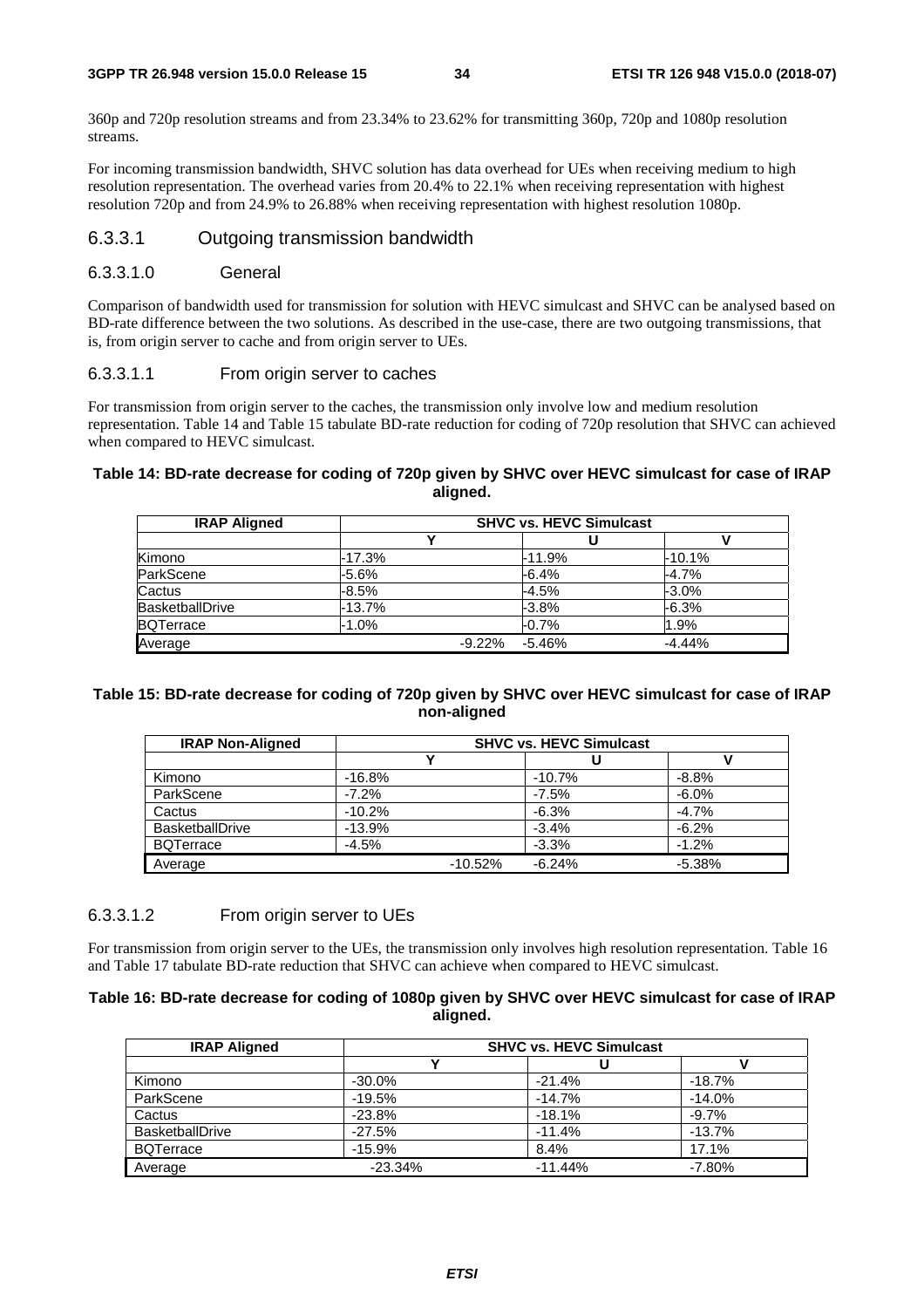| <b>IRAP Non-Aligned</b> | <b>SHVC vs. HEVC Simulcast</b> |           |          |  |
|-------------------------|--------------------------------|-----------|----------|--|
|                         |                                |           |          |  |
| Kimono                  | $-30.0%$                       | $-20.7%$  | $-17.9%$ |  |
| ParkScene               | $-20.3%$                       | $-15.1%$  | $-14.4%$ |  |
| Cactus                  | $-24.1%$                       | $-18.3%$  | $-9.7%$  |  |
| <b>BasketballDrive</b>  | $-27.3%$                       | $-10.7%$  | $-12.9%$ |  |
| <b>BQTerrace</b>        | $-16.4%$                       | 8.2%      | 17.0%    |  |
| Average                 | $-23.62%$                      | $-11.32%$ | $-7.58%$ |  |

#### **Table 17: BD-rate decrease for coding of 1080p given by SHVC over HEVC simulcast for case of IRAP non-aligned**

#### 6.3.3.2 Incoming transmission bandwidth

As described in the use-case, depending on which representation an UE chooses and depending on which solution is used, an UE may receive data from origin server, cache or from both origin server and cache.

When an UE chooses the low resolution representation (i.e. 360p resolution), the incoming transmission bandwidth is the same for HEVC simulcast and SHVC solution. When an UE chooses the medium resolution representation (i.e. 720p), with HEVC simulcast solution, the UE receives a single layer of 720p video resolution; whereas with SHVC solution, the UE receives two layers (base layer 360p and enhancement layer 720p). Likewise, when an UE chooses the high resolution representation (i.e. 1080p resolution), with HEVC simulcast solution, the UE receives a single layer of 1080p; whereas with SHVC solution, the UE receives three layers of 360p, 720p and 1080p.

The SHVC bandwidth overhead comparing to HEVC simulcast solution bandwidth is tabulated in Table 18 to Table 21.

#### **Table 18: BD-rate overhead for choosing medium resolution representation (720p) when SHVC solution is used.**

| <b>IRAP Aligned</b>    | <b>SHVC vs. HEVC Simulcast</b> |        |        |  |
|------------------------|--------------------------------|--------|--------|--|
|                        |                                | u      |        |  |
| Kimono                 | 17.3%                          | 25.0%  | 27.5%  |  |
| ParkScene              | 23.2%                          | 22.1%  | 24.2%  |  |
| Cactus                 | 24.7%                          | 30.1%  | 32.2%  |  |
| <b>BasketballDrive</b> | 19.7%                          | 33.4%  | 29.9%  |  |
| <b>BQTerrace</b>       | 25.6%                          | 25.7%  | 29.0%  |  |
| Average                | 22.10%                         | 27.26% | 28.56% |  |

#### **Table 19: BD-rate overhead for choosing medium resolution representation (720p) when SHVC solution is used**

| <b>IRAP Non-Aligned</b> | <b>SHVC vs. HEVC Simulcast</b> |        |        |        |  |
|-------------------------|--------------------------------|--------|--------|--------|--|
|                         |                                |        |        |        |  |
| Kimono                  | 18.0%                          |        | 26.7%  | 29.4%  |  |
| ParkScene               | 21.1%                          |        | 20.6%  | 22.6%  |  |
| Cactus                  | 22.3%                          |        | 27.6%  | 29.8%  |  |
| <b>BasketballDrive</b>  | 19.4%                          |        | 33.9%  | 30.0%  |  |
| <b>BQTerrace</b>        | 21.2%                          |        | 22.4%  | 25.1%  |  |
| Average                 |                                | 20.40% | 26.24% | 27.38% |  |

#### **Table 20: BD-rate overhead for choosing high resolution representation (1080p) when SHVC solution is used.**

| <b>IRAP Aligned</b>    | <b>SHVC vs. HEVC Simulcast</b> |        |        |  |
|------------------------|--------------------------------|--------|--------|--|
|                        |                                |        |        |  |
| Kimono                 | 28.6%                          | 44.6%  | 49.6%  |  |
| ParkScene              | 34.7%                          | 42.6%  | 43.6%  |  |
| Cactus                 | 30.9%                          | 39.4%  | 56.1%  |  |
| <b>BasketballDrive</b> | 25.7%                          | 54.3%  | 50.1%  |  |
| <b>BQTerrace</b>       | 14.5%                          | 52.1%  | 64.9%  |  |
| Average                | 26.88%                         | 46.60% | 52.86% |  |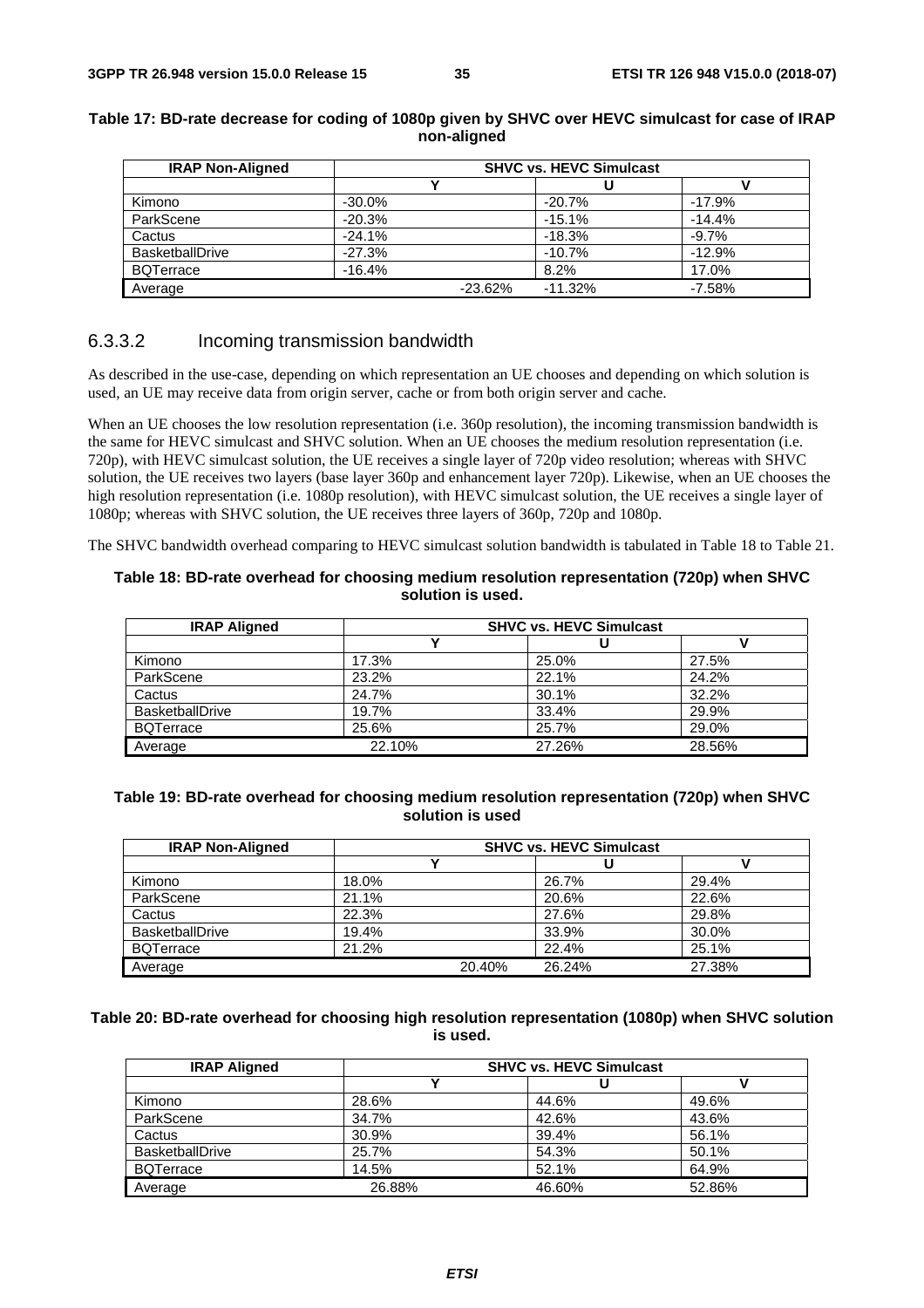| <b>IRAP Non-Aligned</b> | <b>SHVC vs. HEVC Simulcast</b> |        |        |        |  |
|-------------------------|--------------------------------|--------|--------|--------|--|
|                         |                                |        |        |        |  |
| Kimono                  | 28.2%                          |        | 45.2%  | 50.5%  |  |
| ParkScene               | 30.6%                          |        | 39.2%  | 40.2%  |  |
| Cactus                  | 27.7%                          |        | 36.4%  | 52.9%  |  |
| <b>BasketballDrive</b>  | 25.2%                          |        | 54.6%  | 50.6%  |  |
| <b>BQTerrace</b>        | 12.8%                          |        | 49.9%  | 62.7%  |  |
| Average                 |                                | 24.90% | 45.06% | 51.38% |  |

#### **Table 21: BD-rate overhead for choosing high resolution representation (1080p) when SHVC solution is used**

#### 6.3.3.3 Decoding complexity

Decoding complexity is mainly proportional to the resolution(s) of the video represented in the bitstream. For HEVC simulcast solution, only one single layer stream needs to be decoded, i.e. either stream of 360p@30fps, 720p@30fps, 1080p@30fps or stream of 1080p@60fps. For SHVC solution, the decoding complexity depends on the resolution of each layer needs to be decoded in order to output the highest layer video resolution.

#### 6.3.3.4 Encoding complexity

For HEVC simulcast solution, the content provider has to encode streams for each representations (i.e. 360p@30fps, 720p@30fps, 1080p@30fps and 1080@60fps). For SHVC solution, the content provider has to encode streams with multiple layers in which each layer is associated with one representations. Compared to simulcast, the complexity of SHVC encoding at UE A is typically less than that of simulcast encoding. This is because SHVC places zero motion constraint on the inter layer reference picture. When the inter layer reference picture provides sufficiently good prediction signal (without the need for motion estimation), early termination is typically applied at the encoder, and the need for motion estimation of the temporal reference pictures is avoided, leading to lower encoding complexity.

## 7 Test cases, conditions, and results

## 7.1 Test cases and conditions

### 7.1.1 General conditions

The following test conditions apply for multi-stream multiparty video conferencing (MMVC), MBMS and 3GP-DASH tests:

Codecs (profiles): HEVC Main profile vs Scalable Main profile

Test sequences, resolutions and frame rates for MMVC and MBMS:

Two sets of the test sequences are used, as follows:

720p@30fps / 1080p@30fps, corresponding to the Class E and B sequences as listed in Table 2 of TR 26.906 (the relevant parts of the table is copied below for convenience). For the sequences Kimono and ParkScene, for which the original sequences were only of 24 fps, the frame rate to be used is 24 fps for both resolutions. For the sequences Cactus and BasketballDrive, for which the original sequences were of 50 fps, the frame rate to be used is 25 fps. For the sequences BQTerrace, FourPeople, Johnny and KristenAndSara, for which the original sequences were of 60 fps, the frame rate to be used is 30 fps. For the sequences which the original sequence are of 50fps or 60 fps, the frames with odd indices (assuming the initial index being 0) are dropped to achieve the half frame rate.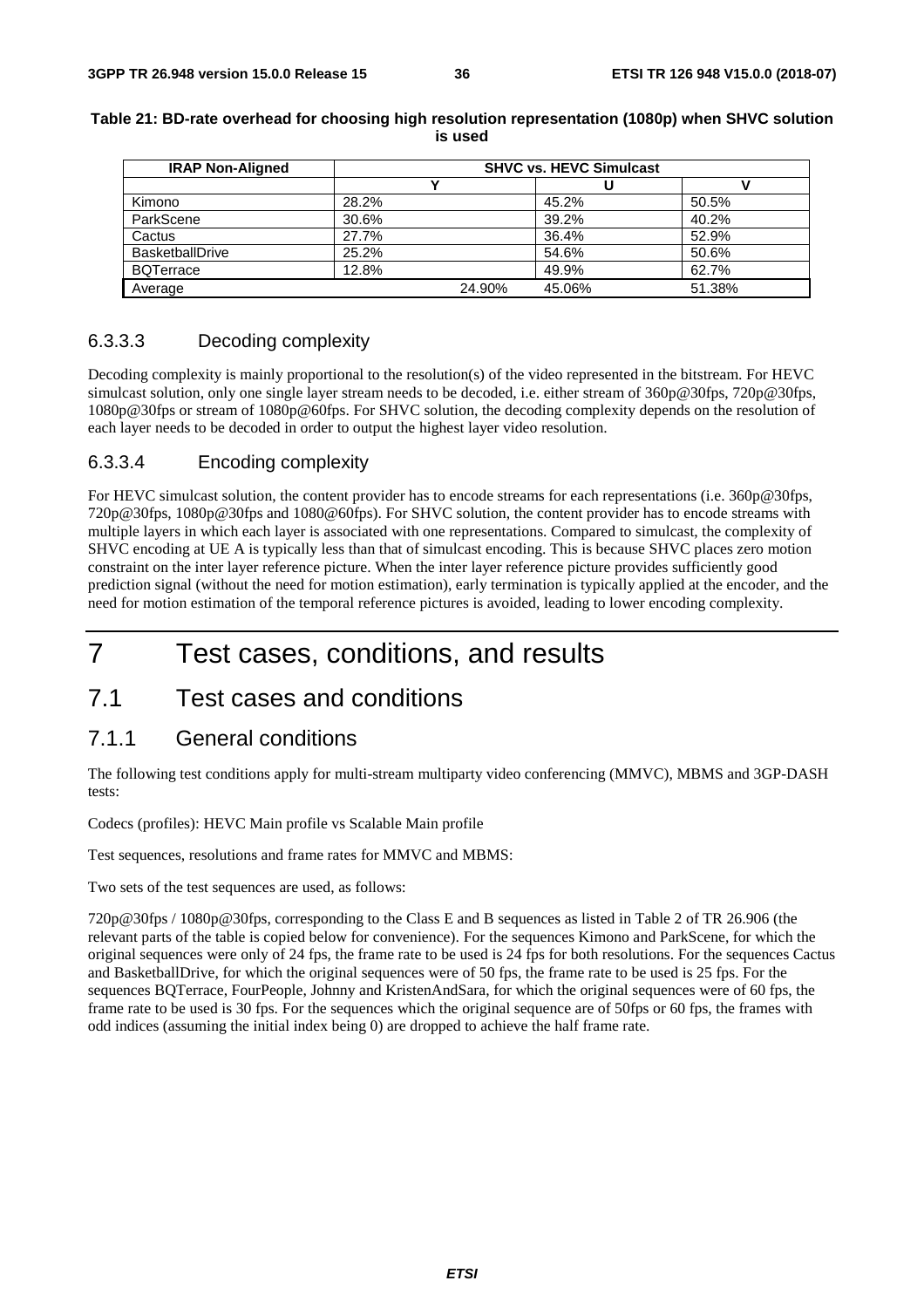| <b>Class</b> | <b>Sequence</b>      | <b>Spatial resolution</b> | <b>Frame rate</b> |
|--------------|----------------------|---------------------------|-------------------|
| Class B      | Kimono               | 1920x1080                 | 24 fps            |
|              | ParkScene            | 1920x1080                 | 24 fps            |
|              | Cactus               | 1920x1080                 | 50 fps            |
|              | BasketballDrive      | 1920x1080                 | 50 fps            |
|              | BQTerrace            | 1920x1080                 | 60 fps            |
| Class E      | Kimono 720p          | 1280x720                  | 24 fps            |
|              | ParkScene_720p       | 1280x720                  | 24 fps            |
|              | Cactus 720p          | 1280x720                  | 50 fps            |
|              | BasketballDrive 720p | 1280x720                  | 50 fps            |
|              | BQTerrace 720p       | 1280x720                  | 60 fps            |

| Table 22: Class B and E test sequences for MMVC and MBMS tests |  |  |  |  |
|----------------------------------------------------------------|--|--|--|--|
|----------------------------------------------------------------|--|--|--|--|

720p@30fps / 640x360p@30fps, corresponding to the Class VC-E sequences listed in Table 5 of TR 26.906 (the table is copied below for convenience) and their sub-sampled (both spatially and temporally) version.

| Table 23: Class VC-E test sequences for MMVC tests |  |
|----------------------------------------------------|--|
|----------------------------------------------------|--|

| Class      | Sequence       | <b>Spatial resolution</b> | <b>Frame rate</b> |
|------------|----------------|---------------------------|-------------------|
| Class VC-E | FourPeople     | 1280x720                  | 60 fps            |
|            | Johnny         | 1280x720                  | 60 fps            |
|            | KristenAndSara | 1280x720                  | 60 fps            |

RAP distance for MMVC and MBMS: 2 seconds (i.e. one RAP every 64 pictures when frame rate is 30 fps and every 48 pictures when frame rate is 25 fps)

For SHVC encoding, two options are tested, where the first option is with cross-layer aligned RAPs with RAP distance of 2 seconds for both layers, and the second option is with RAP distance of 2 seconds for the base layer, and longer RAP distance of 4 seconds for the enhancement layer (i.e. one RAP every 128 pictures when frame rate is 30 fps and every 96 pictures when frame rate is 25 fps).

#### QP Configuration

Fixed QP configuration is used without rate control to avoid uncertainty due to different rate control algorithms. Cascaded QP setting (e.g. higher QP for P pictures than I pictures, higher QP for B pictures than P pictures is allowed. When temporal level is used, higher QP for higher temporal level than lower temporal level in hierarchical coding structures) is allowed.

For coding of enhancement layer: Two sets of delta QP values, delta QP =  $\{0, +2\}$ . The delta QP value specifies the difference between initial EL QP and initial BL QP for collocated pictures in the two layers. For example, when  $deltaQP = 0$ , for each picture of a particular resolution, the same QP that was used in base-layer is used; when deltaQP  $= 2$ , for each picture in enhancement layer, the QP that was used in base-layer plus 2 is used.

Rate-distortion optimized quantization. Rate-distortion optimized quantization is disabled.

### 7.1.2 MMVC

For multi-stream multiparty video conferencing, the video bitstreams should be encoded with low-delay coding structure where the decoding order of pictures is identical to the presentation order to minimize the delay introduced by the codec. To enable late tuning-in, insertion of frequent random access points (RAPs) is needed. A key point that needs to be determined for multi-stream multiparty video conferencing is whether simulcast of multiple single-layer HEVC bitstreams or multiple layers per SHVC should be used.

With the above points in mind, the following test conditions are specified for testing of potential video codecs for multistream multiparty video conferencing:

Input test sequences, resolutions and frame rates are as listed in clause 7.1.1

#### Encoding settings

For single-layer coding (including coding of the base layer in multi-layer coding): similar as for MTSI tests specified in TR 26.906 (with the exception that temporal scalability is not used, for simplicity), as follows: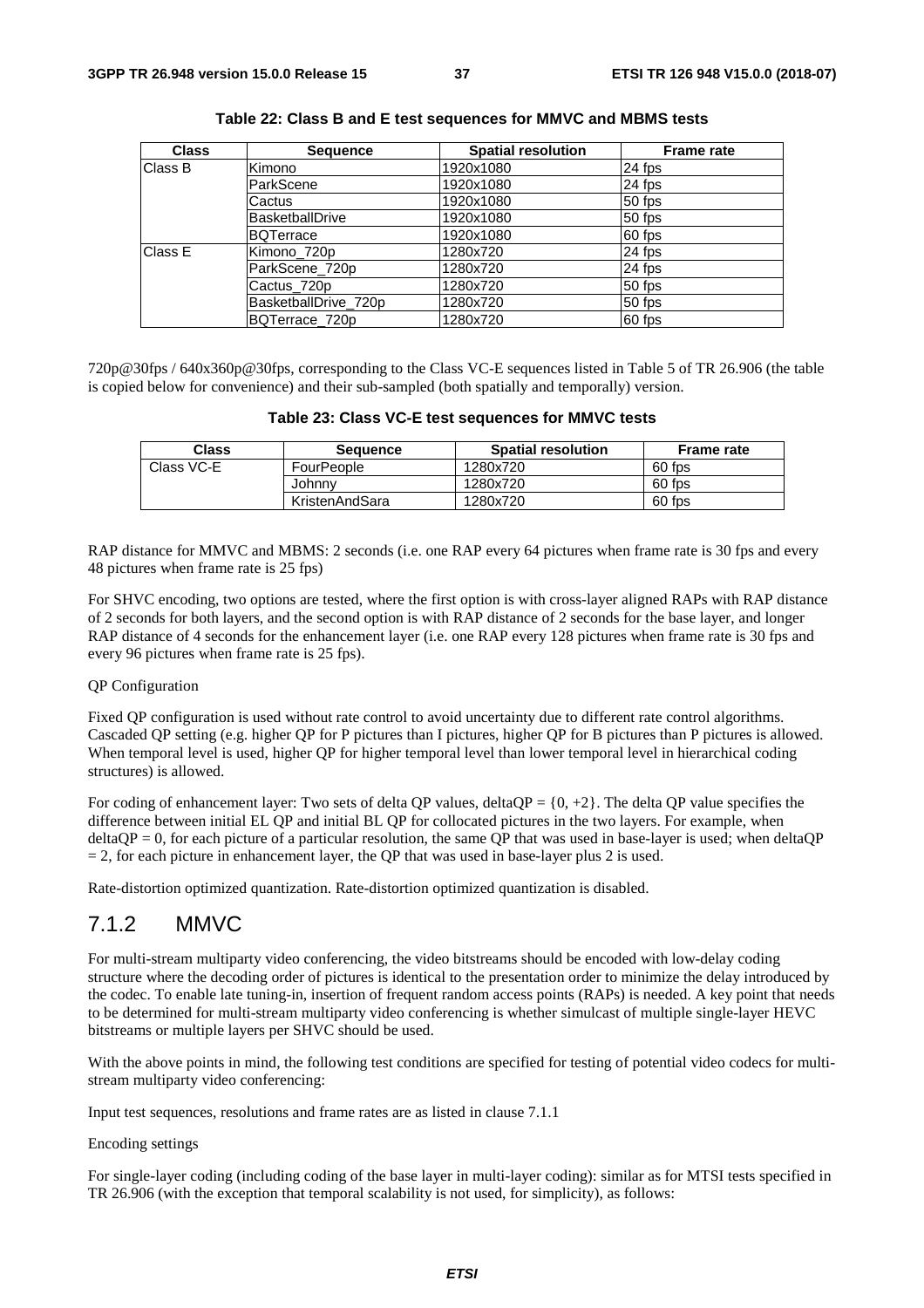QP configuration

For Class B sequences, the following QP set is used {25, 28, 31, 34}.

For Class VC-E sequences, the following QP set is used {19, 22, 25, 28}.

Number of reference pictures in the reference picture list is set equal to 2.

GOP and prediction structures

The IPPP coding structure, wherein the first picture in each random access point period is an IDR picture and the rest are P pictures, and the decoding order equals the output order, is used.

The previous two pictures in decoding order are always used for prediction.

Temporal scalability is not enabled.

Motion vector search range: The motion vector search range, in units of integer luma samples, is restricted to 32 in both directions.

MTU size matching and multiple slices are allowed. The size of each slice in a picture is set to 1200 bytes, with the exception that the last slice in each picture is allowed to have a smaller size.

For SHVC coding of the enhancement layer, the following encoding settings are used:

QP configuration

For Class B sequences, the following QP set is used {25, 28, 31, 34}.

For Class VC-E sequences, the following QP set is used {19, 22, 25, 28}.

Number of reference pictures in the reference picture list is set equal to 3.

GOP and prediction structure structures

The IPPP coding structure, wherein the first picture in each random access point period is an IDR picture and the rest are P pictures, and the decoding order equals the output order, is used.

If there is no lower layer picture in the same access unit, the previous two pictures of the same layer in decoding order are always used for prediction. Otherwise, the previous two picture of the same layer in decoding order and the lower layer picture in the same access units are used for prediction (except for an IRAP picture only inter-layer prediction is used).

Temporal scalability is not enabled.

Motion vector search range: The motion vector search range, in units of integer luma samples, is restricted to 32 in both directions.

MTU size matching and multiple slices are allowed. The size of each slice in a picture is set to 1200 bytes, with the exception that the last slice in each picture is allowed to have a smaller size.

### 7.1.3 MBMS

For MBMS, the video bitstreams should be encoded with the so-called random access coding structure to achieve the highest compression efficiency. To enable stream or layer switching in DASH or late tuning-in and channel switching in MBMS, insertion of frequent random access points (RAPs) is needed. Two different scenarios for enhancement should be tested: enhancement of video spatial resolution and enhancement of quality.

With the above points in mind, the following test conditions are specified for testing of potential video codecs for multistream multiparty video conferencing:

Input test sequences from Class B, resolutions and frame rates are as listed in clause 7.1.1

Encoding settings

For single-layer coding (including coding of the base layer in multi-layer coding):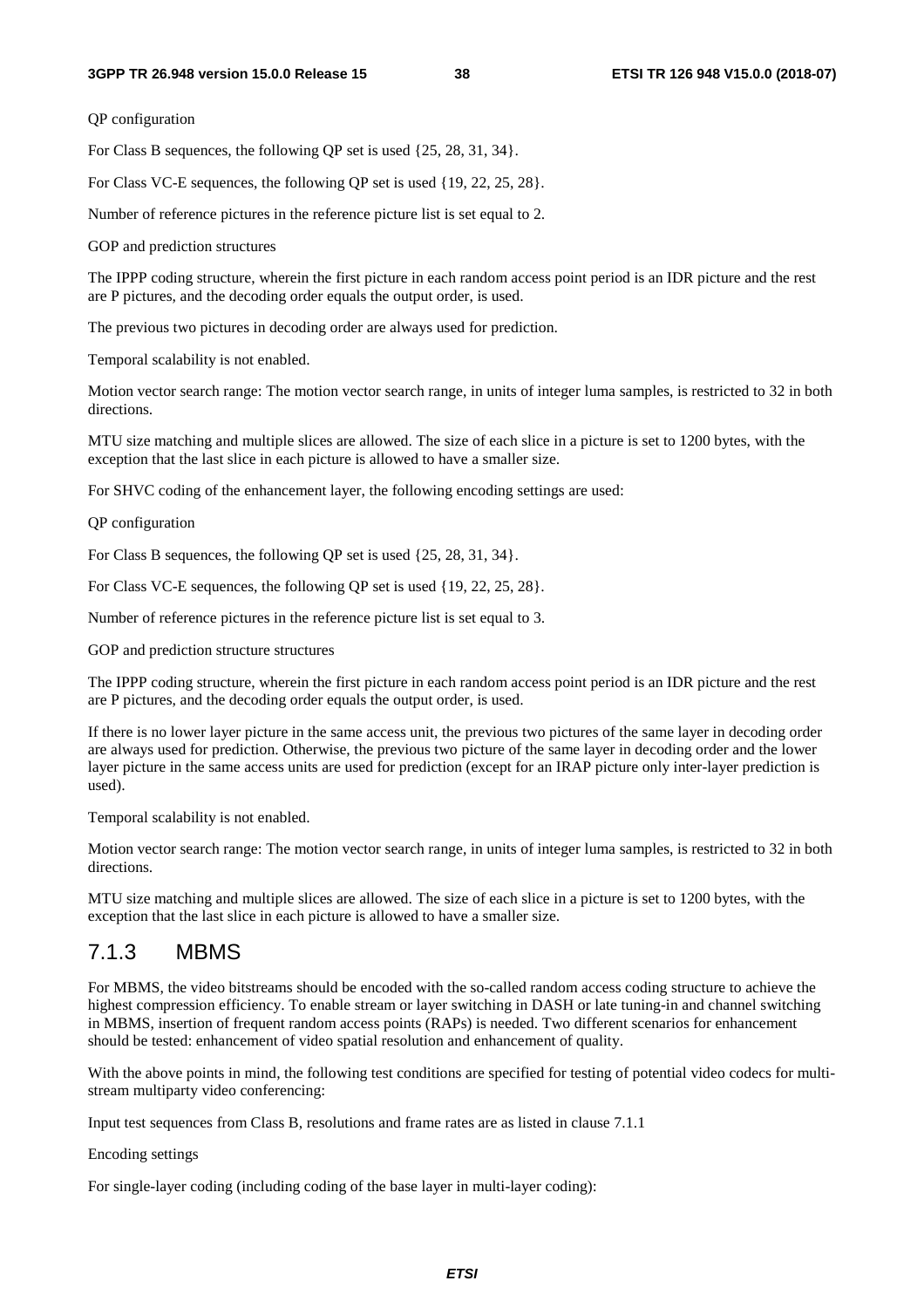#### **3GPP TR 26.948 version 15.0.0 Release 15 39 ETSI TR 126 948 V15.0.0 (2018-07)**

OP configuration: For Class B sequences, the following OP set is used  $\{22, 25, 28, 31\}$ .

Number of reference pictures in each reference picture lists (for forward prediction and backward prediction) is set equal to 2.

GOP and Prediction structures

GOP size is 8.

The hierarchical B-picture structure as used for each layer as in the HEVC random access common test condition.

IRAP picture type is CRA except for the first IRAP picture, for which IDR is used.

Temporal scalability is not enabled.

Motion vector search range: The motion vector search range, in units of integer luma samples, is restricted to 64 in both directions.

MTU size matching is not enabled.

For SHVC coding of the enhancement layer, the following encoding settings are used:

QP configuration: For Class B sequences, the following QP set is used {22, 25, 28, 31}

Number of reference pictures in each reference picture lists for base layer is set equal to 2 and for enhancement layer is set equal to 3 (2 from the same layer and 1 from the base layer).

GOP and Prediction structures

GOP size is 8.

The hierarchical B-picture structure as used in the SHVC random access common test condition.

IRAP picture type is CRA except for the first IRAP picture, for which IDR is used.

Temporal scalability is not enabled.

Motion vector search range: The motion vector search range, in units of integer luma samples, is restricted to 64 in both directions.

MTU size matching is not enabled.

## 7.1.4 3GP-DASH

For 3GP-DASH, the video bitstreams should be encoded with the following features:

To achieve highest compression efficiency, random access coding structure is used.

To enable layer switching in DASH or late tuning-in and channel switching, insertion of frequent random access points (RAPs) is needed.

To enable frequent switching to higher layer / representation, higher layer may have more frequent RAPs.

With the above points in mind, the following test conditions are specified for testing of potential video codecs for multistream multiparty video conferencing:

Input test sequences, resolutions and frame rates are as follows:

Input test sequences are test sequences from class B sequences.

Three layers with the following spatial resolutions 1080p / 720p / 360p

Frame rates are either 24, 25 or 30 fps depending on the sequences. For the sequences Cactus, BasketballDrive and BQTerrace for which the original sequence are of 50fps or 60 fps, the frames with odd indices (assuming the initial index being 0) are dropped to achieve the half frame rate.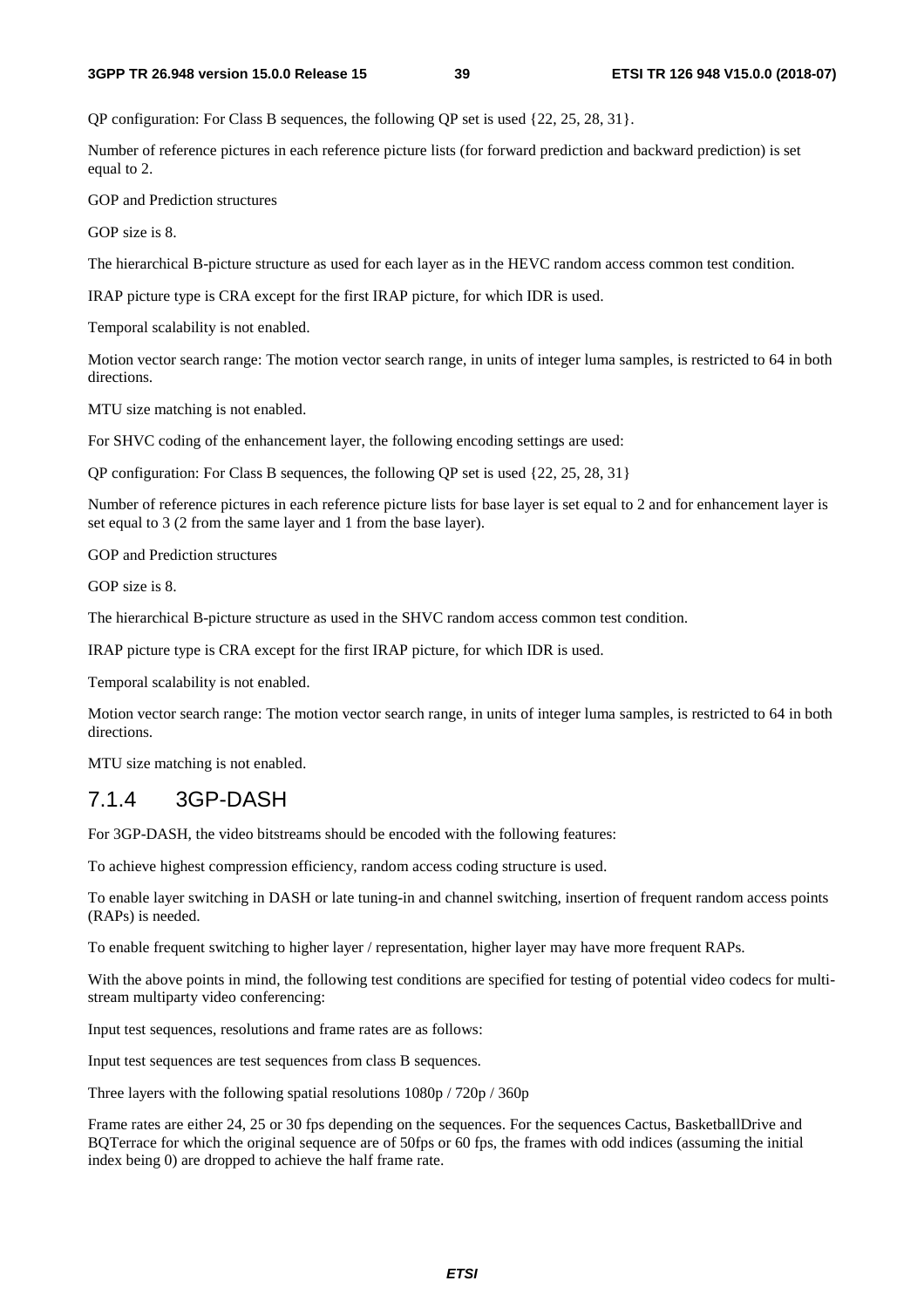| <b>Sequence</b>        | <b>Spatial resolution</b> | <b>Frame rate</b> |
|------------------------|---------------------------|-------------------|
| Kimono                 | 1920x1080                 | 24                |
|                        | 1280x720                  | 24                |
|                        | 640x360                   | 24                |
| ParkScene              | 1920x1080                 | 24                |
|                        | 1280x720                  | 24                |
|                        | 640x360                   | 24                |
| Cactus                 | 1920x1080                 | 25                |
|                        | 1280x720                  | 25                |
|                        | 640x360                   | 25                |
| <b>BasketballDrive</b> | 1920x1080                 | 25                |
|                        | 1280x720                  | 25                |
|                        | 640x360                   | 25                |
| <b>BQTerrace</b>       | 1920x1080                 | 30                |
|                        | 1280x720                  | 30                |
|                        | 640x360                   | 30                |

#### **Table 24: Test sequences for 3GP-DASH test**

Encoding settings

For single-layer coding (including coding of the base layer in multi-layer coding):

QP configuration: For Class B sequences, the following QP set is used {22, 25, 28, 31}.

Number of reference pictures in each reference picture lists (for forward prediction and backward prediction) is set equal to 2.

Temporal scalability is enabled.

GOP and Prediction structures

GOP size is 8.

The hierarchical B-picture structure as used for each layer as in the HEVC random access common test condition.

IRAP picture type is CRA except for the first IRAP picture, for which IDR is used.

RAP distance:

For base layer: every 4 seconds (i.e. one RAP every 128 pictures when frame rate is 30 fps and every 96 pictures when frame rate is 24 or 25 fps).

For enhancement layers, two options are tested:

Option 1: every 4 seconds (i.e. one RAP every 128 pictures when frame rate is 30 fps and every 96 pictures when frame rate is 24 or 25 fps).

Option 2: every 2 seconds (i.e. one RAP every 64 pictures when frame rate is 30 fps and every 48 pictures when frame rate is 24 or 25 fps).

Inter-layer prediction: No inter-layer prediction is used.

Motion vector search range: The motion vector search range, in units of integer luma samples, is restricted to 64 in both directions.

MTU size matching is not enabled.

For SHVC coding of the enhancement layer, the following encoding settings are used:

QP configuration: For Class B sequences, the following QP set is used {22, 25, 28, 31}.

Number of reference pictures in each reference picture lists for base layer is set equal to 2 and for enhancement layer is set equal to 3 (2 from the same layer and 1 from the base layer).

Temporal scalability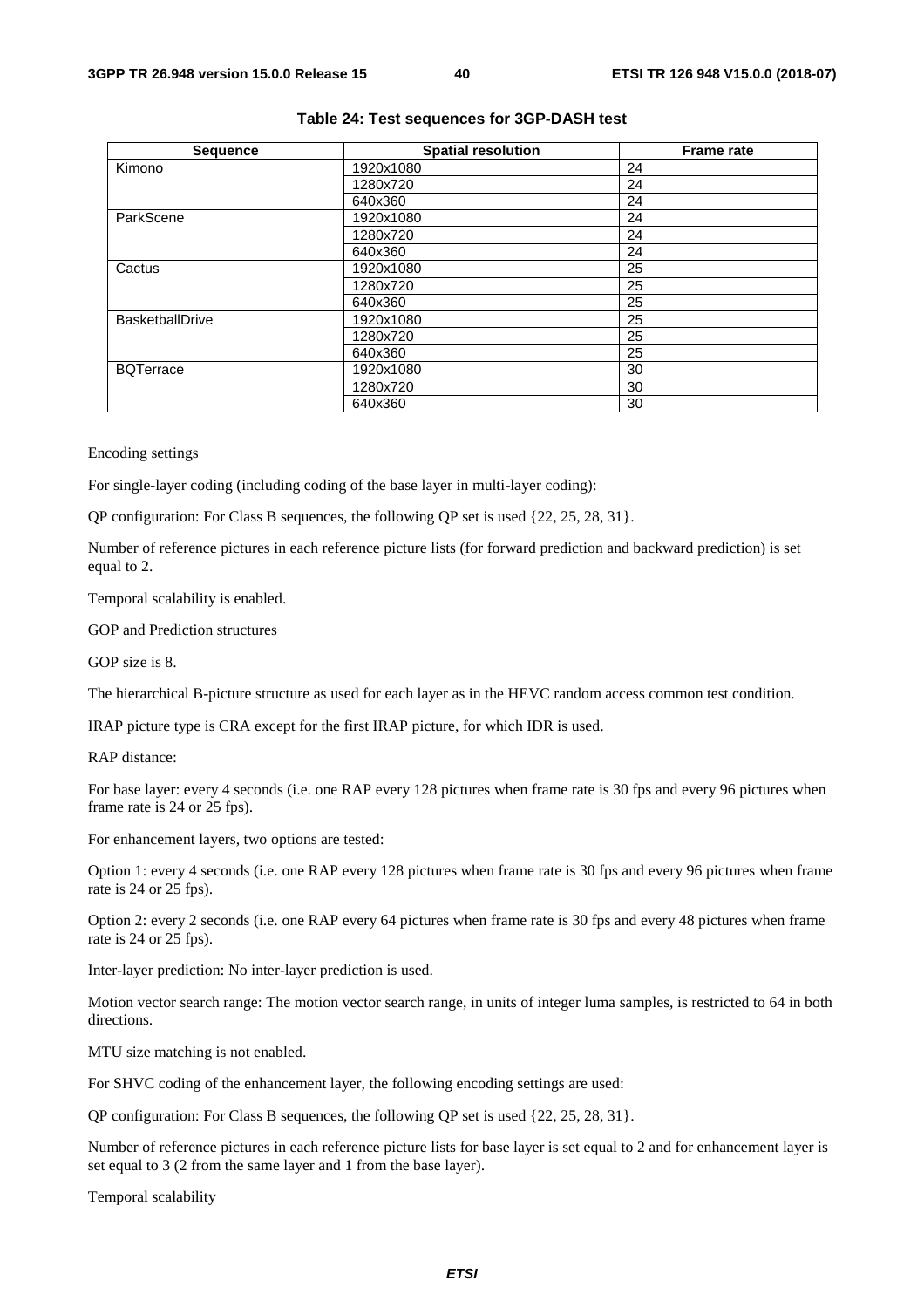Temporal scalability is enabled.

GOP and Prediction structures

GOP size is 8.

The hierarchical B-picture structure as used in the SHVC random access common test condition.

IRAP picture type is CRA except for the first IRAP picture, for which IDR is used.

RAP distance:

For base layer: 4 seconds (i.e. one RAP every 128 pictures when frame rate is 30 fps and every 96 pictures when frame rate is 24 or 25 fps).

For enhancement layers, two options are tested:

Option 1: 4 seconds (i.e. one RAP every 128 pictures when frame rate is 30 fps and every 96 pictures when frame rate is 24 or 25 fps).

Option 2: 2 seconds (i.e. one RAP every 64 pictures when frame rate is 30 fps and every 48 pictures when frame rate is 24 or 25 fps).

Inter-layer prediction (ILP)

Linear dependency structure is used for ILP, that is, pictures in layer *n*, where  $n > 0$ , may use only collocated pictures from layer  $n - 1$  as reference for ILP.

Inter-layer prediction (ILP) is used with the following constraints:

Option 1: No constraint. All lower layer pictures are used for ILP references.

Option 2: Only IRAP pictures and pictures at temporal sub-layer 0 are used for ILP references.

Option 3: Only pictures up to temporal sub-layer 1 are used for ILP references.

Option 4: Only pictures up to temporal sub-layer 2 are used for ILP references.

Motion vector search range: The motion vector search range, in units of integer luma samples, is restricted to 64 in both directions.

MTU size matching is not enabled.

## 7.2 Test results

### 7.2.1 MMVC

#### 7.2.1.1 General

In this clause, simulation results for the multi-stream multiparty video conferencing service are provided, comparing SHVC vs HEVC simulcast. A particular value of the BD-rate decrease of SHVC comparing simulcast indicates how much less bandwidth, in percentage, is needed for transmission of the two-layer SHVC bitstream compared to transmission of both HEVC single-layer bitstreams, on average for the same quality of the higher resolution video. The comparison indicates the difference of the bandwidth requirements for SHVC vs simulcast in the network link between a sender and bitstream-switching MCU in the multi-stream multiparty video conferencing service.

#### 7.2.1.2 Results for aligned IRAP pictures case

BD-rate results for cross layer IRAP aligned case is presented in Table 25 and Table 26.

For 1.5x spatial scalability, SHVC has overall 27.34% BD-rate decrease comparing simulcast when deltaQP is 2, and the max gain can be up to 35.5%.

For 2x spatial scalability scenario, SHVC has overall 8.03% BD-rate decrease comparing simulcast when the deltaQP is 2, and the max gain can be up to 10.6%.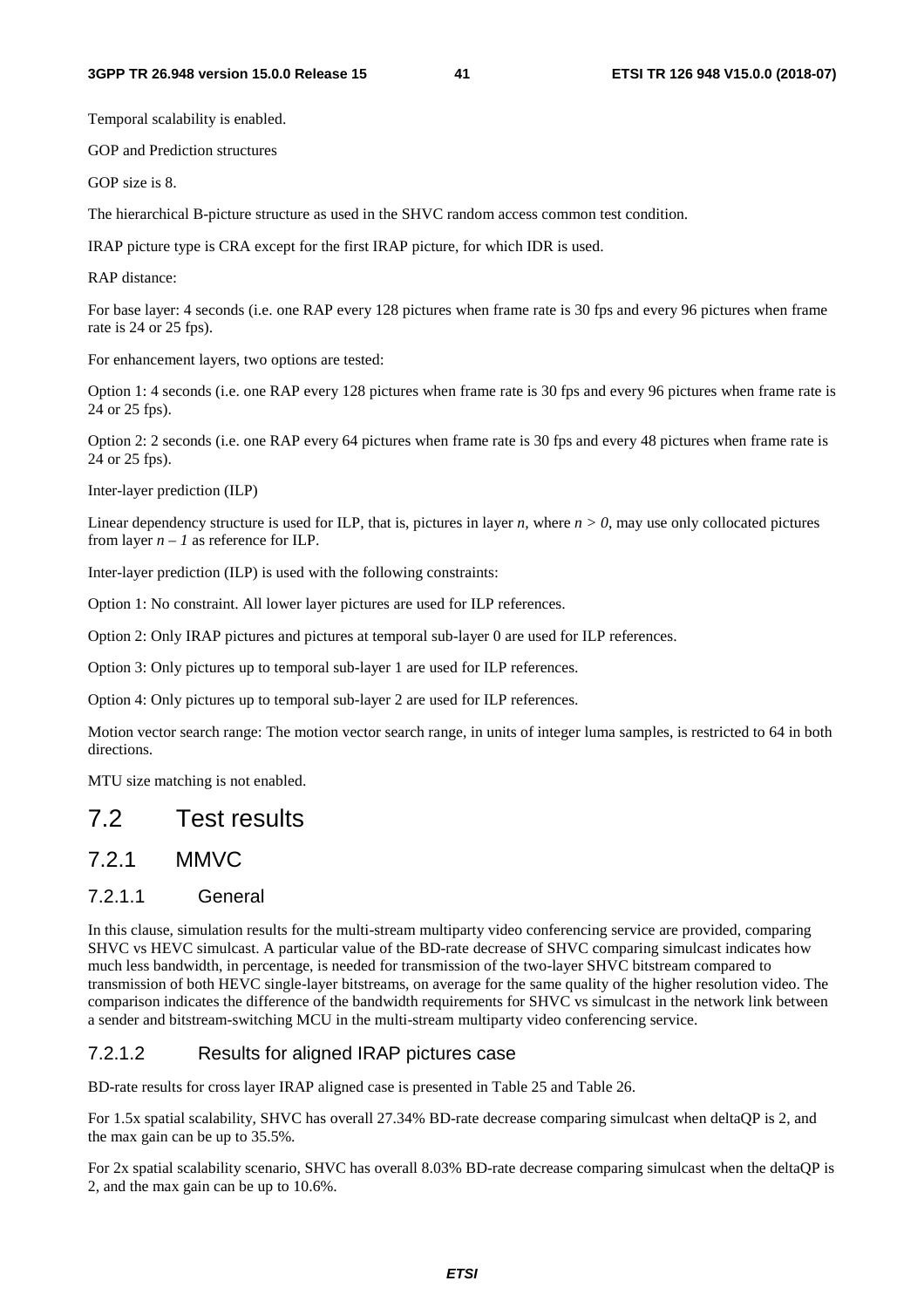|                                 | 1.5x spatial scalability<br>(Class-B) |           |           |          |
|---------------------------------|---------------------------------------|-----------|-----------|----------|
|                                 | deltaQP                               |           | u         | ν        |
| Kimono                          | 0                                     | $-21.5%$  | $-21.4%$  | $-20.4%$ |
| ParkScene                       | 0                                     | $-13.1%$  | $-10.0%$  | $-9.1%$  |
| Cactus                          | 0                                     | $-18.8%$  | $-14.3%$  | $-10.9%$ |
| <b>BasketballDrive</b>          | 0                                     | $-24.2%$  | $-17.4%$  | $-16.9%$ |
| <b>BQTerrace</b>                | 0                                     | $-8.5%$   | 5.7%      | 13.6%    |
| Average gain SHVC vs. Simulcast |                                       | $-17.22%$ | $-11.48%$ | $-8.74%$ |
| Kimono                          | $\overline{2}$                        | $-35.5%$  | $-36.3%$  | $-34.8%$ |
| ParkScene                       | 2                                     | $-22.7%$  | $-18.1%$  | $-18.0%$ |
| Cactus                          | 2                                     | $-29.7%$  | $-27.1%$  | $-25.3%$ |
| <b>BasketballDrive</b>          | $\overline{2}$                        | $-33.6%$  | $-29.6%$  | $-28.7%$ |
| <b>BQTerrace</b>                | 2                                     | $-15.2%$  | $-3.2\%$  | $-2.2%$  |
| Average gain SHVC vs. Simulcast |                                       | $-27.34%$ | $-22.86%$ | $-21.8%$ |

#### **Table 25: MMVC IRAP 1.5x aligned results (SHVC vs. simulcast)**

#### **Table 26: MMVC IRAP 2x aligned results (SHVC vs. simulcast)**

|                                 | 2x spatial scalability (Class-VC E) |          |          |         |
|---------------------------------|-------------------------------------|----------|----------|---------|
|                                 | deltaQP                             |          |          |         |
| FourPeople                      |                                     | $-7.7%$  | $-2.7%$  | $-0.1%$ |
| Johnny                          |                                     | $-2.8%$  | 4.3%     | 7.2%    |
| KristenAndSara                  | 0                                   | $-6.3%$  | $-2.6%$  | $-0.1%$ |
| Average gain SHVC vs. Simulcast |                                     | $-5.6%$  | $-0.33%$ | 2.33%   |
| FourPeople                      | ົ                                   | $-10.6%$ | $-4.9%$  | $-1.8%$ |
| Johnny                          | າ                                   | $-4.5%$  | 6.2%     | 7.3%    |
| KristenAndSara                  | າ                                   | $-9.0\%$ | $-3.2%$  | $-2.8%$ |
| Average gain SHVC vs. Simulcast |                                     | $-8.03%$ | $-0.63%$ | 0.9%    |

#### 7.2.1.3 Results for IRAP non-aligned test case

BD-rate results for cross-layer RAP non-aligned case is presented in Table 27 and Table 28.

For 1.5x spatial scalability scenario, SHVC has overall 27.9% BD-rate decrease comparing simulcast when deltaQP is 2, and the max gain can be up to 35.6%.

For 2x spatial scalability scenario, SHVC has overall 10.76% BD-rate decrease comparing simulcast when deltaQP is 2, and the max gain can be up to 12.8%.

| Table 27: MMVC IRAP 1.5X non-aligned results (SHVC vs. simulcast) |  |
|-------------------------------------------------------------------|--|
|-------------------------------------------------------------------|--|

|                                 | 1.5x spatial scalability<br>(Class-B) |           |           |           |
|---------------------------------|---------------------------------------|-----------|-----------|-----------|
|                                 | deltaQP                               | v         | U         | v         |
| Kimono                          | O                                     | $-21.6%$  | $-21.4%$  | $-20.3%$  |
| ParkScene                       | 0                                     | $-14.1%$  | $-10.5%$  | $-9.0\%$  |
| Cactus                          | 0                                     | $-20.1%$  | $-15.7%$  | $-12.3%$  |
| <b>BasketballDrive</b>          | 0                                     | $-24.4%$  | $-17.2%$  | $-16.7%$  |
| <b>BQTerrace</b>                | 0                                     | $-9.4%$   | 3.6%      | 9.6%      |
| Average gain SHVC vs. Simulcast |                                       | $-17.92%$ | $-12.24%$ | $-9.74%$  |
| Kimono                          | 2                                     | $-35.6%$  | $-36.4%$  | $-34.6%$  |
| ParkScene                       | 2                                     | $-23.4%$  | $-18.3%$  | $-17.5%$  |
| Cactus                          | 2                                     | $-30.7%$  | $-28.2%$  | $-26.4%$  |
| <b>BasketballDrive</b>          | 2                                     | $-33.7%$  | $-29.6%$  | $-28.5%$  |
| <b>BQTerrace</b>                | 2                                     | $-16.3%$  | $-5.0%$   | $-6.1%$   |
| Average gain SHVC vs. Simulcast |                                       | $-27.94%$ | $-23.5%$  | $-22.62%$ |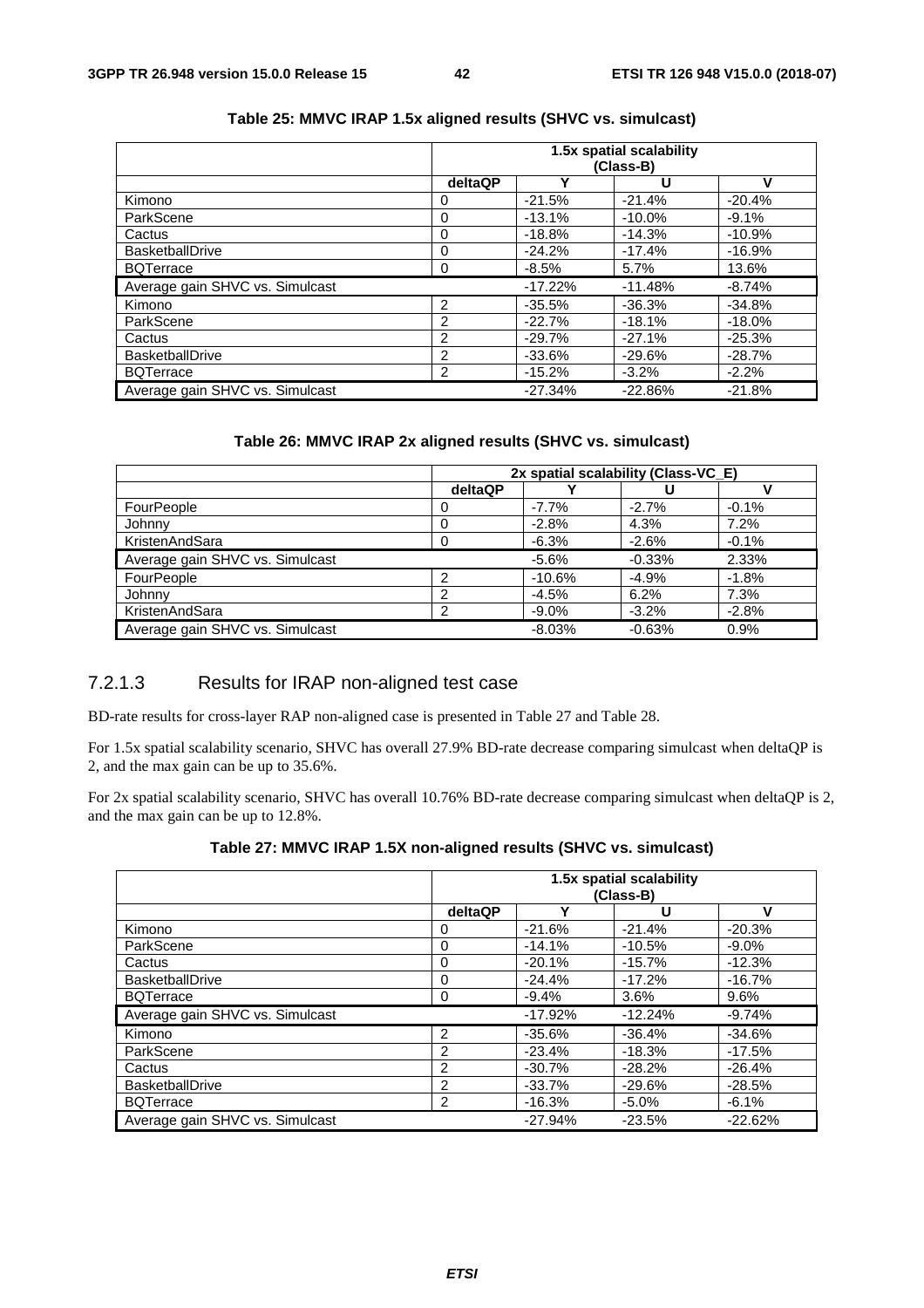|                                 |         |           | 2x spatial scalability<br>(Class-VC_E) |          |
|---------------------------------|---------|-----------|----------------------------------------|----------|
|                                 | deltaQP | v         |                                        |          |
| FourPeople                      |         | $-9.6%$   | $-5.6%$                                | $-2.7%$  |
| Johnny                          |         | $-5.8\%$  | $0.1\%$                                | 2.3%     |
| KristenAndSara                  |         | $-8.3%$   | $-5.7\%$                               | $-2.9%$  |
| Average gain SHVC vs. Simulcast |         | $-7.9%$   | $-3.73%$                               | $-1.1%$  |
| FourPeople                      | ົ       | $-12.8%$  | $-7.7%$                                | $-4.5%$  |
| Johnny                          | າ       | $-8.2%$   | 1.7%                                   | 1.6%     |
| KristenAndSara                  | ົ       | $-11.3%$  | $-6.0\%$                               | $-5.7%$  |
| Average gain SHVC vs. Simulcast |         | $-10.76%$ | $-4%$                                  | $-2.86%$ |

#### **Table 28: MMVC IRAP 2X non-aligned results (SHVC vs. simulcast)**

#### 7.2.1.4 First set of additional results

Additional down-sampled sequences for Class VC-E were tested where the base layer is 960x540 and enhancement layer is class VC-E.

With the same RAP aligned test conditions, SHVC has overall 17% BD-rate decrease comparing simulcast when deltaQP is 2, and the max gain can be up to 19.8%.

With the same non-RAP aligned test conditions, SHVC has overall 18.76% the BD-rate decrease comparing simulcast when deltaQP is 2, and the max gain can be up to 21.2%.

#### **Table 29: MMVC IRAP aligned results class-VC\_E (BL540P/EL720P)**

|                                 | 1.5x spatial scalability (Class-VC_E) |           |           |           |  |
|---------------------------------|---------------------------------------|-----------|-----------|-----------|--|
|                                 | deltaQP                               |           |           |           |  |
| FourPeople                      |                                       | $-11.6%$  | $-6.6\%$  | $-5.1%$   |  |
| Johnny                          |                                       | $-7.3%$   | $-0.3%$   | 1.9%      |  |
| KristenAndSara                  |                                       | $-12.1%$  | $-9.3%$   | $-8.2%$   |  |
| Average gain SHVC vs. Simulcast |                                       | $-10.33%$ | $-5.4%$   | $-3.8%$   |  |
| FourPeople                      | ⌒                                     | $-17.4%$  | $-16.5%$  | $-16.7%$  |  |
| Johnny                          |                                       | $-13.8%$  | $-13.6%$  | $-15.6%$  |  |
| KristenAndSara                  | ົ                                     | $-19.8%$  | $-20.1%$  | $-22.1%$  |  |
| Average gain SHVC vs. Simulcast |                                       | $-17%$    | $-16.73%$ | $-18.13%$ |  |

#### **Table 30: MMVC IRAP non-aligned results class-VC\_E (BL540P/EL720P)**

|                                 | 1.5x spatial scalability (Class-VC_E) |           |           |          |
|---------------------------------|---------------------------------------|-----------|-----------|----------|
|                                 | deltaQP                               |           |           |          |
| FourPeople                      |                                       | $-13.0%$  | $-9.2%$   | $-7.1%$  |
| Johnny                          |                                       | $-9.7\%$  | $-4.6%$   | $-2.6%$  |
| KristenAndSara                  |                                       | $-13.7%$  | $-11.7%$  | $-10.8%$ |
| Average gain SHVC vs. Simulcast |                                       | $-12.13%$ | $-8.5\%$  | $-6.83%$ |
| FourPeople                      | ◠                                     | $-18.8%$  | $-18.5%$  | $-18.4%$ |
| Johnny                          | ີ                                     | $-16.3%$  | $-16.7%$  | $-18.5%$ |
| KristenAndSara                  | ີ                                     | $-21.2%$  | $-21.7%$  | $-23.7%$ |
| Average gain SHVC vs. Simulcast |                                       | $-18.76%$ | $-18.96%$ | $-20.2%$ |

#### 7.2.1.5 Second set of additional results

This clause presents additional simulation results for the use case where the previous active speaker sends both medium and thumbnail video, but uses SHVC for encoding. The results show one scenario with 240p resolution thumbnail (i.e., 3x in both width and height relative to the 720p resolution) and another scenario with 360p thumbnail (i.e., 2x in both width and height relative to the 720p resolution).

The Class E test sequences as listed in Table 22 were used for 2x and 3x spatial scalability MMVC tests between the medium-resolution main video and the thumbnail video. For spatial 3x scalable video coding between the mediumresolution main video and the thumbnail video, Class-E (1280x720) sequences were used as the enhancement layer and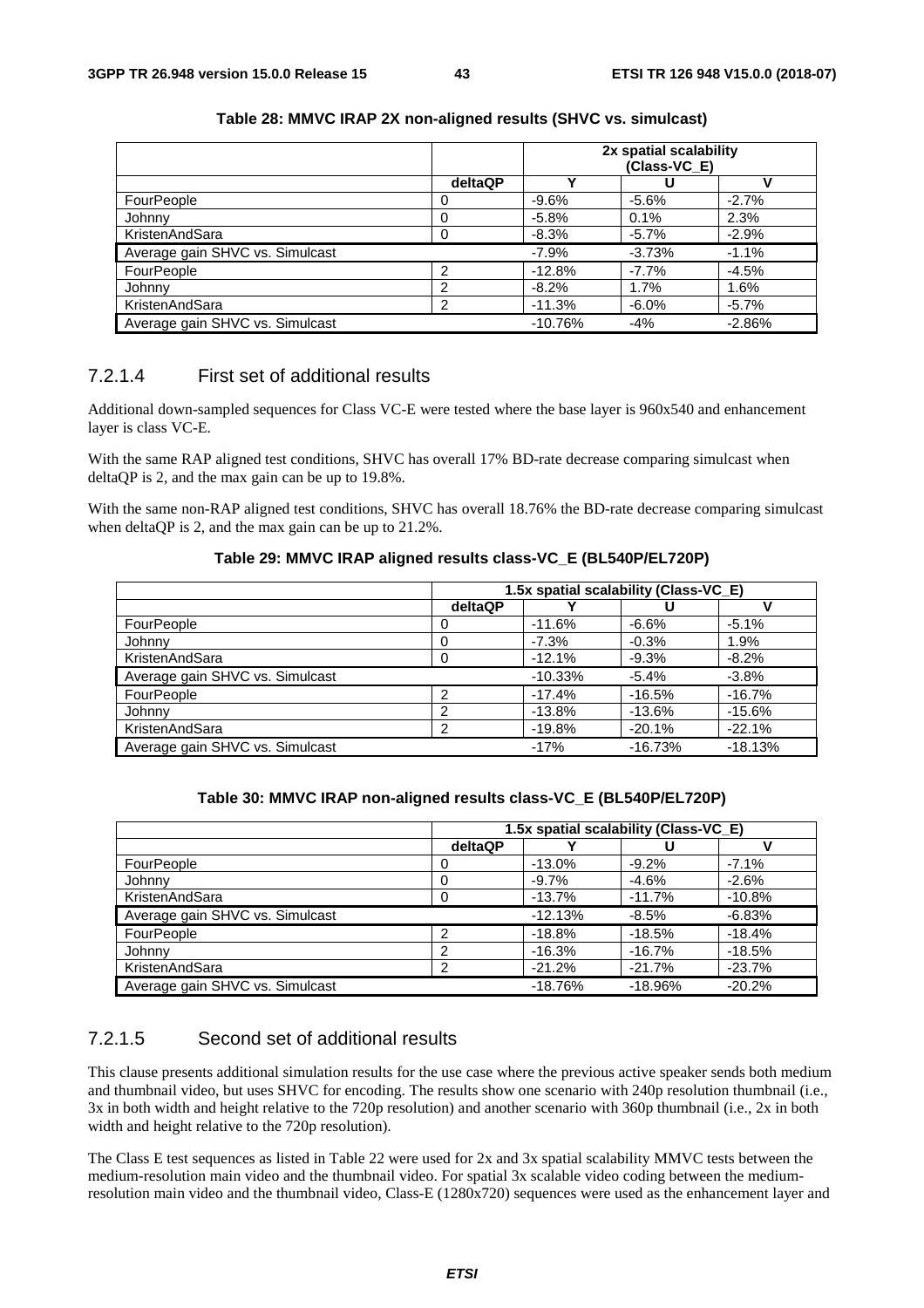the corresponding subsampled sequences of 424x240 were used as the base layer. For spatial 2x scalable video coding between the medium-resolution main video and the thumbnail video, Class- E (1280x720) sequences were used as enhancement layer and the corresponding subsampled 640x360 sequences were used as base layer.

For both 3x and 2x spatial scalability cases, the QP settings for the base layer were {25, 28, 31, 34}, and the QPs used for the enhancement layer were {27, 30, 33, 36} and {29, 32, 35, 38}, respectively.

The following test conditions were used for the simulations:

- 1) The motion vector search range is 64.
- 2) Up to 2 active temporal reference pictures are used for inter prediction of each coding picture.
- 3) Cross-layer picture type aligned where the base layer and enhancement layer share the same RAP distance (approximately 2 seconds).

The SHM9.0 reference software was used for the simulation.

For the 3x spatial scalability scenario, SHVC has on average 6.7% uplink BD-rate saving and 13.1% downlink BD-rate cost comparing simulcast. The sequence-specific results are shown in the table below.

| Table 31: MMVC 3X (720p/240p) spatial scalability results (SHVC vs. simulcast) |  |  |  |  |
|--------------------------------------------------------------------------------|--|--|--|--|
|--------------------------------------------------------------------------------|--|--|--|--|

| <b>Sequences</b>       | <b>Uplink BD-rate saving</b> | Downlink BD-rate cost |
|------------------------|------------------------------|-----------------------|
| Kimono                 | 12%                          | 13%                   |
| ParkScene              | 5%                           | 12%                   |
| Cactus                 | 6%                           | 14%                   |
| <b>BasketballDrive</b> | 8%                           | 12%                   |
| <b>BQTerace</b>        | 2%                           | 14%                   |
| Average                | 6.7%                         | 13.1%                 |

For 2x spatial scalability scenario, SHVC has on average 18.3% uplink BD-rate saving and 19.2% downlink BD-rate cost comparing simulcast. The sequence-specific results are shown in the table below.

| <b>Sequences</b>       | Uplink BD-rate saving | <b>Downlink BD-rate cost</b> |
|------------------------|-----------------------|------------------------------|
| Kimono                 | 28%                   | 12%                          |
| ParkScene              | 17%                   | 20%                          |
| Cactus                 | 18%                   | 20%                          |
| <b>BasketballDrive</b> | 20%                   | 14%                          |
| <b>BQTerace</b>        | 9%                    | 30%                          |
| Average                | 18.3%                 | 19.2%                        |

**Table 32: MMVC 2X (720p/360p) spatial scalability results (SHVC vs. simulcast)** 

Even though the bandwidth saving using SHVC for 3x ratio is less than that for 2x ratio, further investigation shows that the total uplink bandwidth usage between 2x and 3x is quite similar when SHVC is used.

Table 33 illustrates the details of the base layer (BL) bitrate, enhancement layer (EL) bitrate, BL quality and EL quality between 2x and 3x spatial scalability. It shows that the enhancement layer (720P) picture quality is almost the same (0.14 dB difference) for 2x and 3x scalability. Further, the overall bitrates of both layers are also approximately the same (1.57% difference) between 2x and 3x scalability. In other words, SHVC may be used as a tool by the previous active speaker (B) to provide higher resolution thumbnail (360p) instead of low resolution thumbnail (240p) at similar quality and similar uplink bandwidth.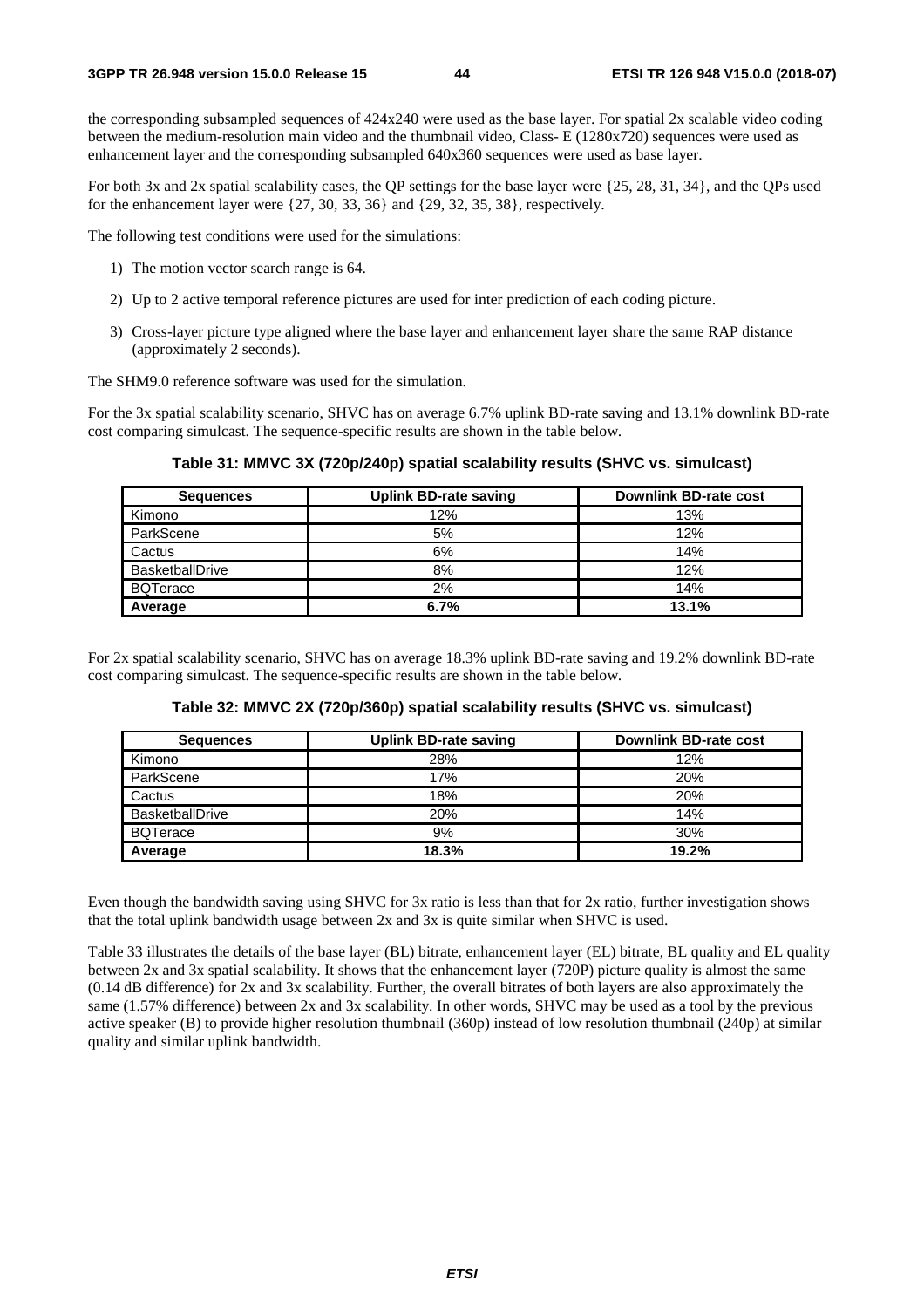**Table 33: MMVC 2X (720p/360p) vs. 3X (720p/240p) comparison**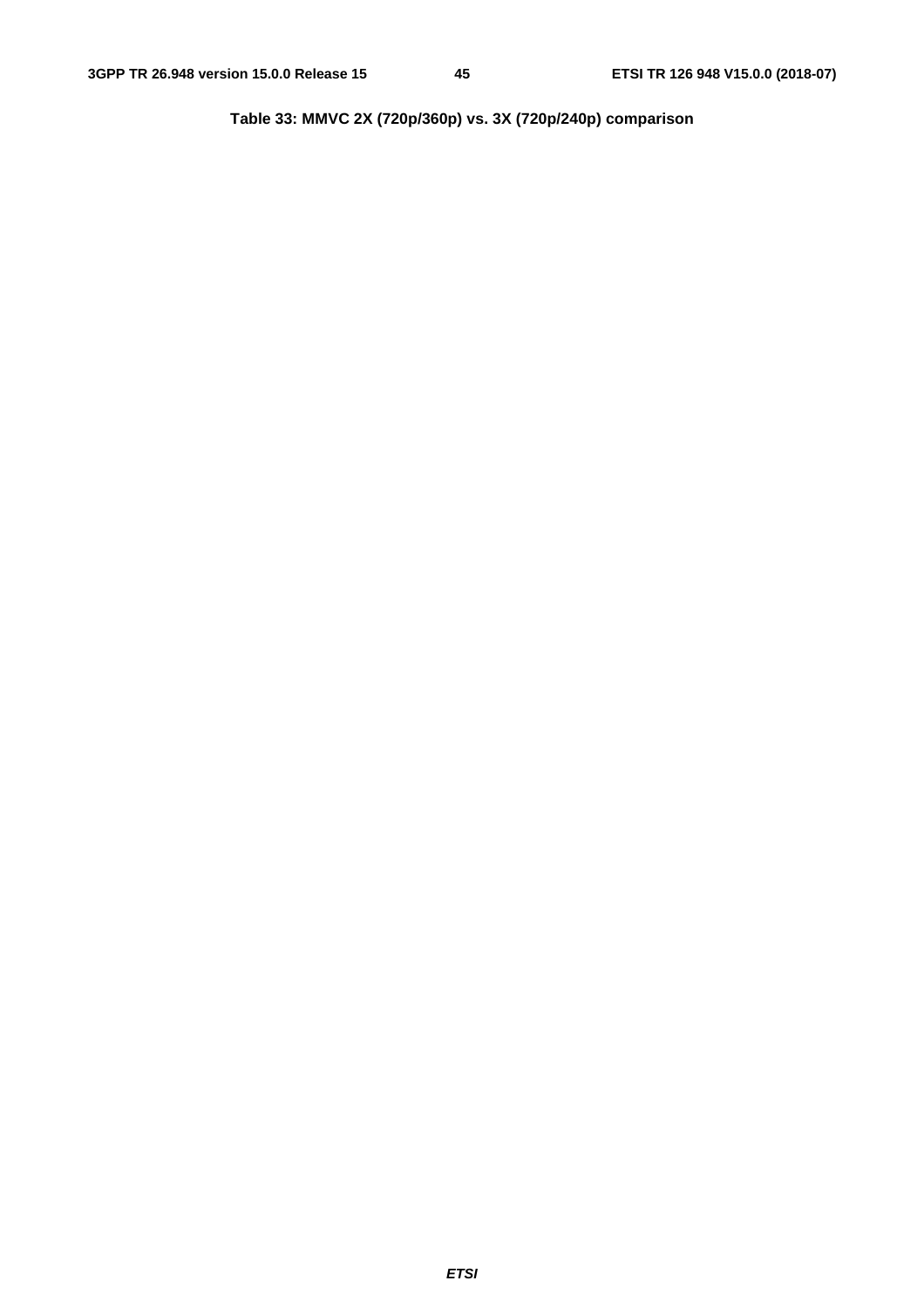|                   |           |     | 3x (reference) |                   |         | 2x          |         |                |         |             |                  |              |
|-------------------|-----------|-----|----------------|-------------------|---------|-------------|---------|----------------|---------|-------------|------------------|--------------|
|                   | <b>BL</b> | EL, | EL rate        | <b>BL</b><br>rate | EL+BL   | EL.         | EL rate | <b>BL</b> rate | EL+BL   | EL.         | <b>Total</b>     | EL.          |
|                   | QP        | QP  | kbps           | kbps              | rate    | <b>PSNR</b> | kbps    | kbps           | rate    | <b>PSNR</b> | $\Delta$ bitrate | <b>APSNR</b> |
|                   | 25        | 27  | 1595.53        | 425.20            | 2020.73 | 39.43       | 1122.21 | 830.64         | 1952.85 | 39.20       | $-3.36%$         | $-0.23$      |
|                   | 28        | 30  | 1013.95        | 276.44            | 1290.38 | 37.52       | 709.08  | 539.81         | 1248.89 | 37.29       | $-3.22%$         | $-0.23$      |
|                   | 31        | 33  | 625.92         | 176.42            | 802.33  | 35.65       | 427.72  | 346.09         | 773.81  | 35.43       | $-3.55%$         | $-0.22$      |
| Kimono            | 34        | 36  | 410.92         | 110.16            | 521.09  | 33.98       | 291.34  | 216.00         | 507.34  | 33.78       | $-2.64%$         | $-0.20$      |
|                   | 25        | 29  | 1095.99        | 425.20            | 1521.19 | 38.11       | 572.66  | 830.64         | 1403.30 | 37.90       | $-7.75%$         | $-0.21$      |
|                   | 28        | 32  | 673.08         | 276.44            | 949.52  | 36.21       | 319.89  | 539.81         | 859.70  | 35.98       | $-9.46%$         | $-0.23$      |
|                   | 31        | 35  | 428.38         | 176.42            | 604.80  | 34.47       | 190.88  | 346.09         | 536.97  | 34.22       | $-11.21%$        | $-0.25$      |
|                   | 34        | 38  | 278.34         | 110.16            | 388.50  | 32.85       | 127.39  | 216.00         | 343.39  | 32.59       | $-11.61%$        | $-0.26$      |
|                   | 25        | 27  | 2190.67        | 319.43            | 2510.11 | 36.77       | 1864.29 | 826.26         | 2690.55 | 36.70       | 7.19%            | $-0.07$      |
|                   | 28        | 30  | 1329.03        | 208.27            | 1537.30 | 34.89       | 1097.99 | 523.13         | 1621.12 | 34.81       | 5.45%            | $-0.08$      |
|                   | 31        | 33  | 784.47         | 135.48            | 919.95  | 33.10       | 624.01  | 328.87         | 952.88  | 33.00       | 3.58%            | $-0.10$      |
| ParkScene         | 34        | 36  | 474.93         | 85.20             | 560.14  | 31.46       | 374.75  | 200.58         | 575.32  | 31.35       | 2.71%            | $-0.11$      |
|                   | 25        | 29  | 1542.12        | 319.43            | 1861.55 | 35.49       | 1172.16 | 826.26         | 1998.42 | 35.39       | 7.35%            | $-0.10$      |
|                   | 28        | 32  | 910.71         | 208.27            | 1118.98 | 33.66       | 639.47  | 523.13         | 1162.60 | 33.54       | 3.90%            | $-0.12$      |
|                   | 31        | 35  | 539.92         | 135.48            | 675.40  | 31.96       | 349.03  | 328.87         | 677.91  | 31.82       | 0.37%            | $-0.14$      |
|                   | 34        | 38  | 319.41         | 85.20             | 404.62  | 30.39       | 194.14  | 200.58         | 394.72  | 30.23       | $-2.45%$         | $-0.16$      |
|                   | 25        | 27  | 2888.89        | 528.40            | 3417.28 | 37.22       | 2401.35 | 1130.71        | 3532.07 | 37.09       | 3.36%            | $-0.12$      |
|                   | 28        | 30  | 1849.04        | 365.98            | 2215.02 | 35.36       | 1505.61 | 763.81         | 2269.42 | 35.20       | 2.46%            | $-0.15$      |
|                   | 31        | 33  | 1158.39        | 249.96            | 1408.35 | 33.50       | 918.78  | 510.58         | 1429.37 | 33.34       | 1.49%            | $-0.16$      |
| Cactus            | 34        | 36  | 767.70         | 167.09            | 934.79  | 31.86       | 609.73  | 334.29         | 944.02  | 31.69       | 0.99%            | $-0.17$      |
|                   | 25        | 29  | 2083.81        | 528.40            | 2612.20 | 35.95       | 1522.23 | 1130.71        | 2652.95 | 35.77       | 1.56%            | $-0.17$      |
|                   | 28        | 32  | 1298.58        | 365.98            | 1664.56 | 34.07       | 905.20  | 763.81         | 1669.01 | 33.90       | 0.27%            | $-0.17$      |
|                   | 31        | 35  | 834.74         | 249.96            | 1084.70 | 32.35       | 550.96  | 510.58         | 1061.54 | 32.16       | $-2.14%$         | $-0.19$      |
|                   | 34        | 38  | 547.04         | 167.09            | 714.13  | 30.74       | 352.37  | 334.29         | 686.67  | 30.53       | $-3.85%$         | $-0.21$      |
|                   | 25        | 27  | 2699.12        | 509.06            | 3208.18 | 38.49       | 2225.02 | 1019.61        | 3244.63 | 38.38       | 1.14%            | $-0.12$      |
|                   | 28        | 30  | 1755.88        | 355.22            | 2111.09 | 36.67       | 1410.98 | 704.50         | 2115.48 | 36.53       | 0.21%            | $-0.14$      |
|                   | 31        | 33  | 1123.02        | 245.72            | 1368.73 | 34.83       | 873.35  | 483.40         | 1356.75 | 34.68       | $-0.88%$         | $-0.15$      |
| <b>Basketball</b> | 34        | 36  | 771.77         | 169.17            | 940.94  | 33.21       | 601.97  | 327.30         | 929.28  | 33.05       | $-1.24%$         | $-0.16$      |
|                   | 25        | 29  | 1959.66        | 509.06            | 2468.72 | 37.24       | 1449.48 | 1019.61        | 2469.10 | 37.15       | 0.02%            | $-0.09$      |
|                   | 28        | 32  | 1242.72        | 355.22            | 1597.93 | 35.39       | 870.31  | 704.50         | 1574.81 | 35.30       | $-1.45%$         | $-0.09$      |
|                   | 31        | 35  | 822.24         | 245.72            | 1067.96 | 33.69       | 547.37  | 483.40         | 1030.77 | 33.58       | $-3.48%$         | $-0.11$      |
|                   | 34        | 38  | 560.24         | 169.17            | 729.41  | 32.09       | 367.16  | 327.30         | 694.46  | 31.95       | $-4.79%$         | $-0.14$      |
|                   | 25        | 27  | 2473.98        | 306.75            | 2780.73 | 36.52       | 2288.29 | 841.09         | 3129.38 | 36.50       | 12.54%           | $-0.02$      |
|                   | 28        | 30  | 1439.46        | 194.54            | 1634.00 | 34.92       | 1309.08 | 522.95         | 1832.02 | 34.88       | 12.12%           | $-0.04$      |
|                   | 31        | 33  | 861.50         | 127.37            | 988.87  | 33.29       | 765.35  | 330.20         | 1095.56 | 33.22       | 10.79%           | $-0.07$      |
| <b>BQTerrace</b>  | 34        | 36  | 541.77         | 83.01             | 624.78  | 31.70       | 474.68  | 208.00         | 682.68  | 31.59       | 9.27%            | $-0.10$      |
|                   | 25        | 29  | 1704.54        | 306.75            | 2011.30 | 35.45       | 1489.65 | 841.09         | 2330.74 | 35.40       | 15.88%           | $-0.05$      |
|                   | 28        | 32  | 1008.11        | 194.54            | 1202.65 | 33.83       | 850.13  | 522.95         | 1373.08 | 33.75       | 14.17%           | $-0.08$      |
|                   | 31        | 35  | 623.26         | 127.37            | 750.63  | 32.21       | 502.34  | 330.20         | 832.55  | 32.09       | 10.91%           | $-0.13$      |
|                   | 34        | 38  | 389.54         | 83.01             | 472.55  | 30.58       | 302.59  | 208.00         | 510.59  | 30.41       | 8.05%            | $-0.17$      |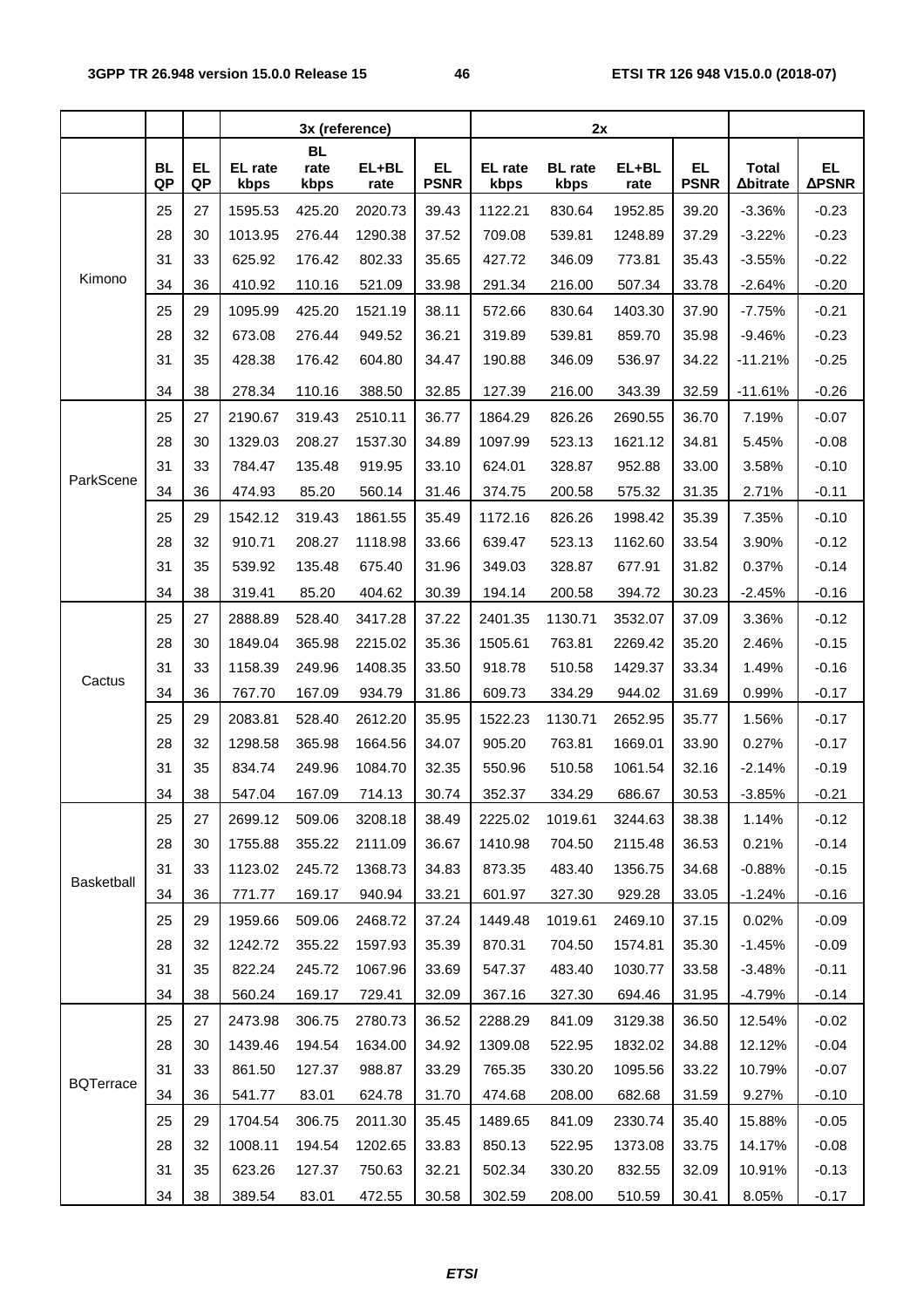| verage<br>. | 1.57% | - 1. |
|-------------|-------|------|
|             |       |      |

### 7.2.1.6 Additional analysis for comparing SHVC and HEVC simulcast

#### 7.2.1.6.1 Introduction

This clause presents additional cost and benefit analysis taking into account the varying numbers of premium UEs and regular UEs in an MMVC session, which may be different than the exact numbers in the example descriptions of the use cases.

Referring to Figure 10, this clause presents the cost/benefit analysis of SHVC vs. simulcast by taking into account the numbers of premium and regular UEs in an MMVC session, for the following cases:

- Case A: the current active speaker sends two video resolutions (one "high"  $\omega$  1080p + one "medium"  $\omega$ 720p), coded using either SHVC or HEVC simulcast. The previous active speaker sends one video resolution ("medium" @720p) and one thumbnail (@240p) video, coded using HEVC simulcast. All other UEs send only one thumbnail video, coded using HEVC.
- Case B: the current active speaker sends one video resolution ("medium" @720p). The previous active speaker sends one video resolution ("medium" @720p) and one thumbnail (@240p), coded using either SHVC or HEVC simulcast. All other UEs send one thumbnail video, coded using HEVC. It is assumed in this case that the UEs who may be the previous active speaker support SHVC.
- Case C: the same as Case A, except that the previous active speaker also uses SHVC or HEVC simulcast to code the main video ("medium" @720p) and the thumbnail (@240p) video. In other words, Case C is a combination of Case A and Case B.

#### 7.2.1.6.2 Uplink vs downlink transmission cost

In order to analyse the balance between uplink saving and downlink penalty using SHVC, an important factor, one that reflects the relative cost of uplink transmission and downlink transmission, needs to be determined. This is because the 3G and 4G LTE wireless channels (in fact as well as most wired channels) are often asymmetric in practice. Specifically, available uplink transmission bandwidth is often less than available downlink transmission bandwidth. For the analysis in the following two subclauses, it is assumed that the relative cost of uplink transmission is 2.375 times that of downlink transmission, based on averaging the related parameters of some mobile operators. It should be noted that this factor heavily affects the result of the analysis. For example, if a different value of the factor is assumed, then the result can be different.

#### 7.2.1.6.3 Case by case cost/benefit analysis of SHVC vs HEVC simulcast

#### 7.2.1.6.3.1 General

First the following notations are defined to be used in the analysis:

- **N**: total # of UEs in the MMVC session
- **H**: single layer rate of "premium" quality main video
- **M**: single layer rate of "medium" quality main video
- **T**: single layer rate of thumbnail video
- **a**: performance gain of SHVC over simulcast
- **b**: performance penalty of SHVC versus single layer
- **f**: a weighting factor that reflects the cost of uplink traffic relative to that of downlink traffic, as discussed in Clause 7.2.1.6.2.

#### 7.2.1.6.3.2 Case A

The following additional notations are defined for Case A: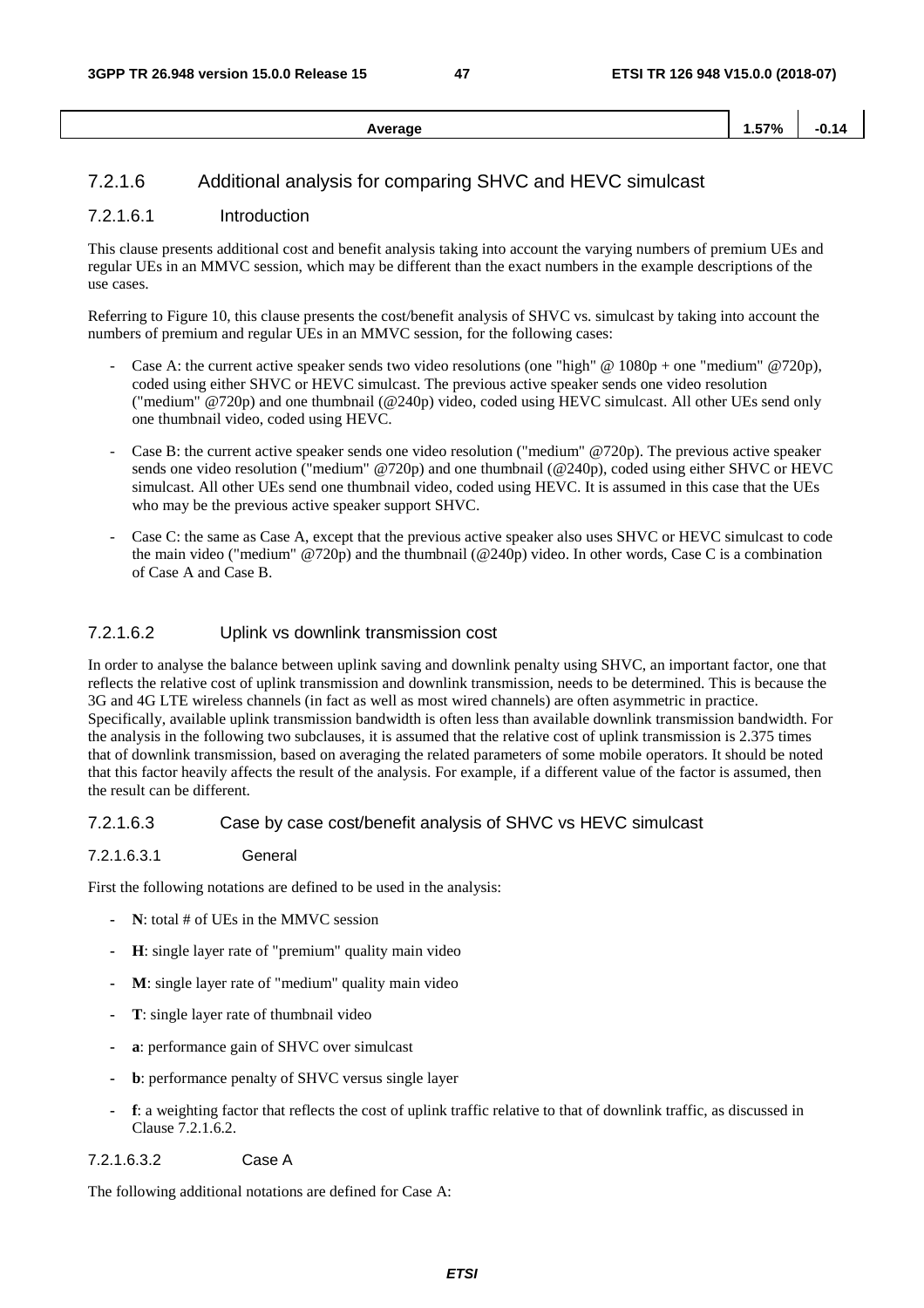- **N0**: total # of premium UEs receiving high quality video (not counting current active speaker)
- **N1**: total # of regular UEs and current active speaker

Note that the reason why the current active speaker is not included in  $N_0$  but included in  $N_1$  is that the current active speaker receives medium quality video M from the past active speaker (due to the capabilities of the current and previous active speakers). Later in this clause, the case when the previous active speaker sends H instead of M is analysed (assuming both current and previous active speakers have high capability), which will show that basically the same conclusion can be drawn, regardless of whether the current active speaker is included in  $N_0$  or  $N_1$ .

Table 34 lists the uplink and downlink bandwidth consumption depending on whether the UE is the active speaker, the last active speaker, any other UE, whether the UE is a premium or regular UE, and whether the UE uses simulcast or SHVC.

#### **Table 34: Uplink and downlink traffic using simulcast and SHVC for each UE type for Case A (where the previous active speaker sends M)**

|                 | UE type<br><b>Simulcast</b>                                          |                         | <b>SHVC</b>                     |
|-----------------|----------------------------------------------------------------------|-------------------------|---------------------------------|
| <b>Uplink</b>   | Active speaker                                                       | $H + M$                 | $(H + M) * (1-a)$               |
|                 | Last active speaker                                                  | $M + T$                 | $M + T$                         |
|                 | All other UEs                                                        | $(N-2) * T$             | $(N-2) * T$                     |
| <b>Downlink</b> | Premium UEs                                                          | $N_0$ * (H + T * (N-2)) | $N_0$ * (H * (1+b) + T * (N-2)) |
|                 | Normal UEs and active $\vert N_1 * (M + T^* (N-2)) \vert$<br>speaker |                         | $N_1$ * (M + T * (N-2))         |

Factoring in f, the relative cost of uplink vs downlink transmission, T\_simul, the total bandwidth using simulcast, is derived as follows:

 $T_s$ simul = f\*(H + M + M + T + (N-2)\*T) + N<sub>0</sub>\*(H + T \* (N-2)) + N<sub>1</sub>\*(M + T \* (N-2))

And the following for T\_shvc, the total bandwidth using SHVC:

 $T_{\rm s}$ hvc = f\*((H + M)\*(1-a) + M + T + (N-2)\*T) + N<sub>0</sub>\*(H\*(1+b) + T \* (N-2)) + N<sub>1</sub>\*(M + T \* (N-2))

Subtracting T\_shvc from T\_simul and simplifying the difference, the following is obtained:

T\_simul – T\_shvc

 $= (f*(H + M) + N_0*H) - (f*((H + M)*(1-a)) + N_0*H*(1+b))$ 

 $= f * (H + M) * a - N_0 * H * b$ 

Substituting a = 0.27, b = 0.24,  $M \approx 0.5H$  (see the latest TR26.948 in Tdoc S4-151084), and  $f = 2.375$  (see Clause 7.2.1.6.2), the following is obtained:

T\_simul – T\_shvc

 $\approx 0.64$  (H + M) – 0.24  $*$  N<sub>0</sub>  $*$  H

 $\approx 0.96$  H –  $0.24$  \* N<sub>0</sub> \* H

For SHVC to have overall bandwidth reduction over simulcast, that is,  $T_s$ simul –  $T_s$ shvc  $\geq 0$ , there should be 4 or fewer premium UEs in the MMVC session, i.e.  $N_0 \le 4$  should be true. Otherwise, if  $N_0 > 4$ , then SHVC results in higher overall bandwidth than HEVC simulcast.

The above only considered the case when the previous active speaker is a regular UE sending normal ("medium" @720p) quality video (M). Deeper investigation shows that similar conclusion holds when the previous active speaker is a premium UE sending high quality video (H), as discussed below.

The following additional notations are defined:

- N0: total # of premium UEs receiving high quality video (this will include current active speaker)
- N1: total # of regular UEs (this will not include current active speaker)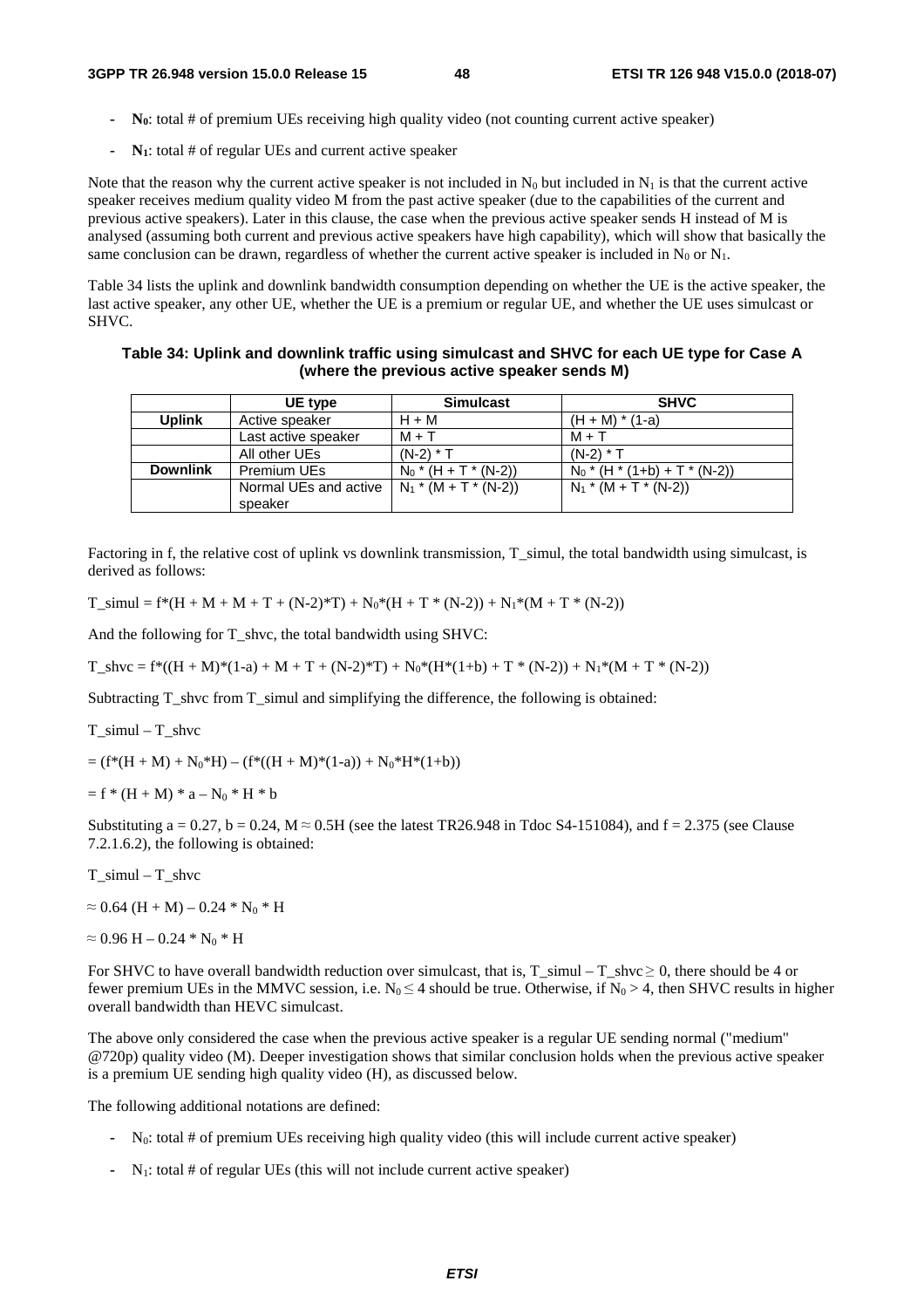|                 | UE type                                                 | <b>Simulcast</b>            | <b>SHVC</b>                 |
|-----------------|---------------------------------------------------------|-----------------------------|-----------------------------|
| <b>Uplink</b>   | Active speaker                                          | $H + M$                     | $(H + M) * (1-a)$           |
|                 | Last active speaker                                     | $H + T$                     | $H + T$                     |
|                 | All other UEs                                           | $(N-2) * T$                 | $(N-2) * T$                 |
| <b>Downlink</b> | Premium UEs, not<br>including current active<br>speaker | $(N_0-1$ $*(H + T * (N-2))$ | $(N_0-1)*(H*(1+b)+T*(N-2))$ |
|                 | Current active speaker                                  | $H + T$ * (N-2)             | $H + T$ * (N-2)             |
|                 | Normal UEs                                              | $N_1$ * (M + T * (N-2))     | $N_1$ * (M + T * (N-2))     |

**Table 35: Uplink and downlink traffic using simulcast and SHVC for each UE type for Case A (last active speaker sends H)** 

Factoring in f, the relative cost of uplink vs downlink transmission, T\_simul, the total bandwidth using simulcast, is derived as follows:

T\_ simul = f\*(H + M + H + T + (N-2)\*T) + N<sub>0</sub>\*(H + T \* (N-2)) + N<sub>1</sub>\*(M + T \* (N-2))

And the following for T\_shvc, the total bandwidth using SHVC:

 $T\_shvc = f^*((H + M)^*(1-a) + H + T + (N-2)*T) + (N_0-1)^*(H^*(1+b) + T^*(N-2)) + (H + T^*(N-2)) + N_1^*(M + T^*(N-2))$ 2))

Subtracting T\_shvc from T\_simul and simplifying the difference, the following is obtained:

T\_simul – T\_shvc

 $= (f*(H + M) + (N_0-1)*H) - (f*(H + M)*(1-a) + (N_0-1)*H*(1+b))$ 

$$
= f * (H + M) * a - (N_0 - 1) * H * b
$$

Substituting a = 0.27, b = 0.24,  $M \approx 0.5H$  (see the latest TR26.948 in Tdoc S4-151084), and f = 2.375 (see Clause 7.2.1.6.2), the following is obtained:

T\_simul – T\_shvc

 $\approx 0.64$  (H + M) – 0.24  $*$  (N<sub>0</sub> – 1)  $*$  H

 $\approx 0.96$  H – 0.24 \* (N<sub>0</sub> – 1) \* H

For SHVC to have overall bandwidth reduction over simulcast, that is, T\_simul – T\_shvc  $\geq 0$ , there should be 5 or fewer premium UEs in the MMVC session, i.e.  $N_0 \le 5$  should be true. Otherwise, if  $N_0 > 5$ , then SHVC results in higher overall bandwidth than HEVC simulcast. Note that this is basically the same conclusion as above, since in the above analysis  $N_0$  does not include the current active speaker, whereas  $N_0$  here includes the current active speaker.

To summarize, *for Case A, the conclusion is that,* under the assumptions for this analysis, *SHVC outperforms simulcast if, excluding the current active speaker, an MMVC session has 4 or fewer premium UEs*.

7.2.1.6.3.3 Case B

No additional notations are necessary for Case B. Table 36 shows uplink/downlink bandwidth depending on the UE type and codec choice.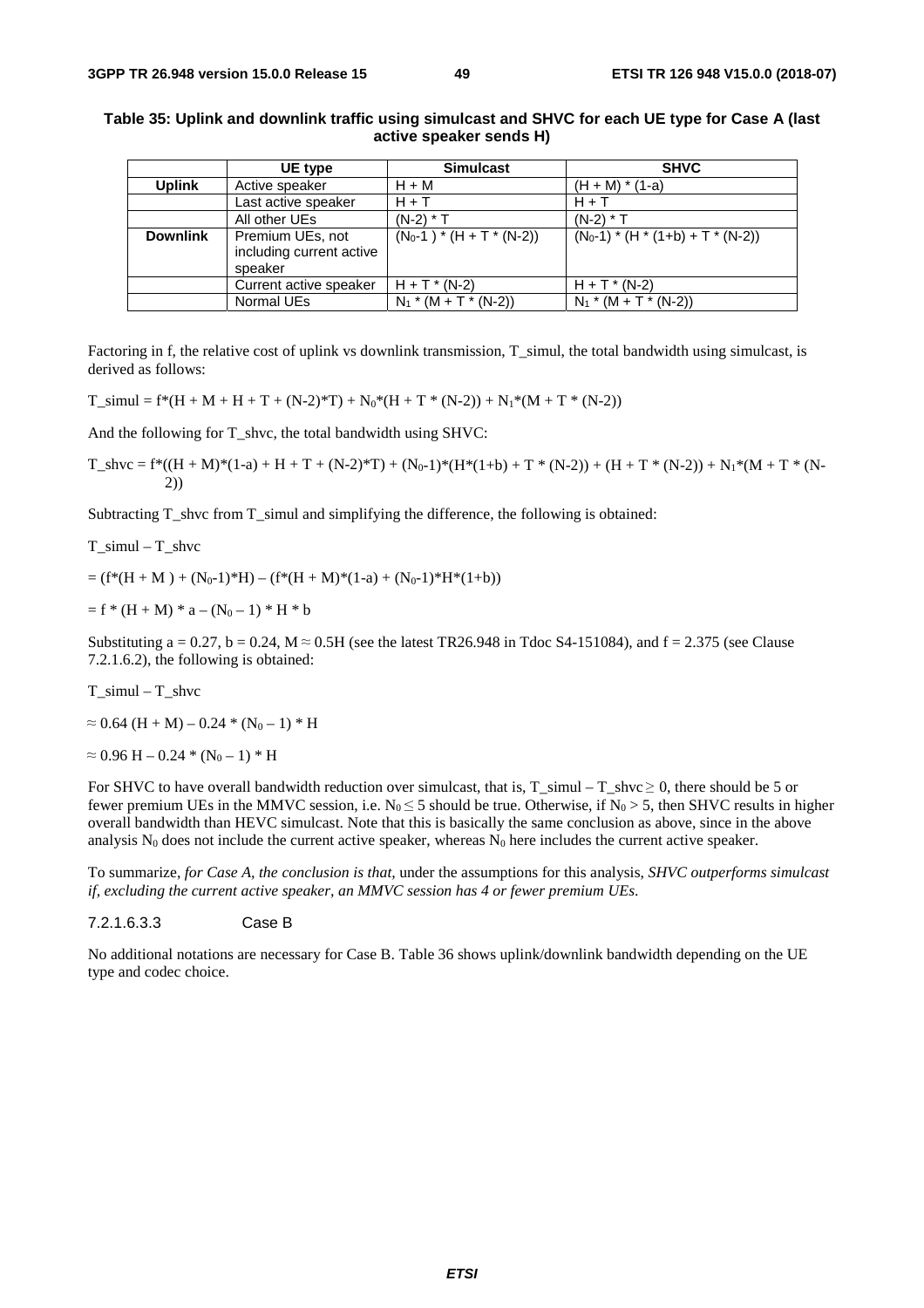|          | UE type                | Simulcast                 | <b>SHVC</b>             |
|----------|------------------------|---------------------------|-------------------------|
| Uplink   | Active speaker         | М                         | M                       |
|          | Last active speaker    | $M + T$                   | $(M + T) * (1-a)$       |
|          | All other UEs          | $(N-2) * T$               | $(N-2) * T$             |
| Downlink | Current active speaker | $M + T * (N-2)$           | $M * (1+b) + T * (N-2)$ |
|          | All other UEs          | $(N-1) * (M + T * (N-2))$ | $(N-1)*(M+T*(N-2))$     |

**Table 36: Uplink and downlink traffic using simulcast and SHVC for each UE type for Case B** 

Factoring in f, the relative cost of uplink vs downlink transmission, T\_simul, the total bandwidth using simulcast, is derived as follows:

 $T_s$ simul = f\*(M + M + T + (N-2)\*T) + (M + T \* (N-2)) + (N-1)\*(M + T \* (N-2))

And the following for T\_shvc, the total bandwidth using SHVC:

 $T\_SHVC = f*(M + (M + T)*(1-a) + (N-2)*T) + (M*(1+b) + T*(N-2)) + (N-1)*(M + T*(N-2))$ 

Subtracting T\_SHVC from T\_simul and simplifying the difference, the following is obtained:

T\_simul – T\_shvc

 $= (f^*(M+T) + M) - ((f^*(M+T)^*(1-a) + M^*(1+b)))$ 

 $= f * (M+T) * a - M * b$ 

Substituting a = 0.067, b = 0.13,  $T \approx 0.2M$  (see Tdoc S4-151317), and f = 2.375 (see Clause 7.2.1.6.2), the following is obtained:

T\_simul – T\_shvc

 $\approx 0.16$  (M + T) – 0.13  $*$  M

 $\approx 0.19$  M – 0.13 M

 $\approx 0.06$  M

Note that the above T\_simul – T\_shvc is always greater than 0. In other words, under the assumptions for this analysis, *SHVC always slightly outperforms simulcast for Case B*.

7.2.1.6.3.4 Case C

The following additional notations are defined for Case C:

- N0: total # of premium UEs receiving high quality video (not counting current active speaker)
- N1: total # of regular UEs and current active speaker

And substituting "a" and "b" as defined above with the following:

- a1: performance gain of SHVC over simulcast when coding the two video resolutions of the current active speaker (H and M)
- b1: performance penalty of SHVC versus single layer when coding the two video resolutions of the current active speaker (H and M)
- a2: performance gain of SHVC over simulcast when coding the two video resolutions of the past active speaker (M and T)
- b2: performance penalty of SHVC versus single layer when coding the two video resolutions of the past active speaker (M and T)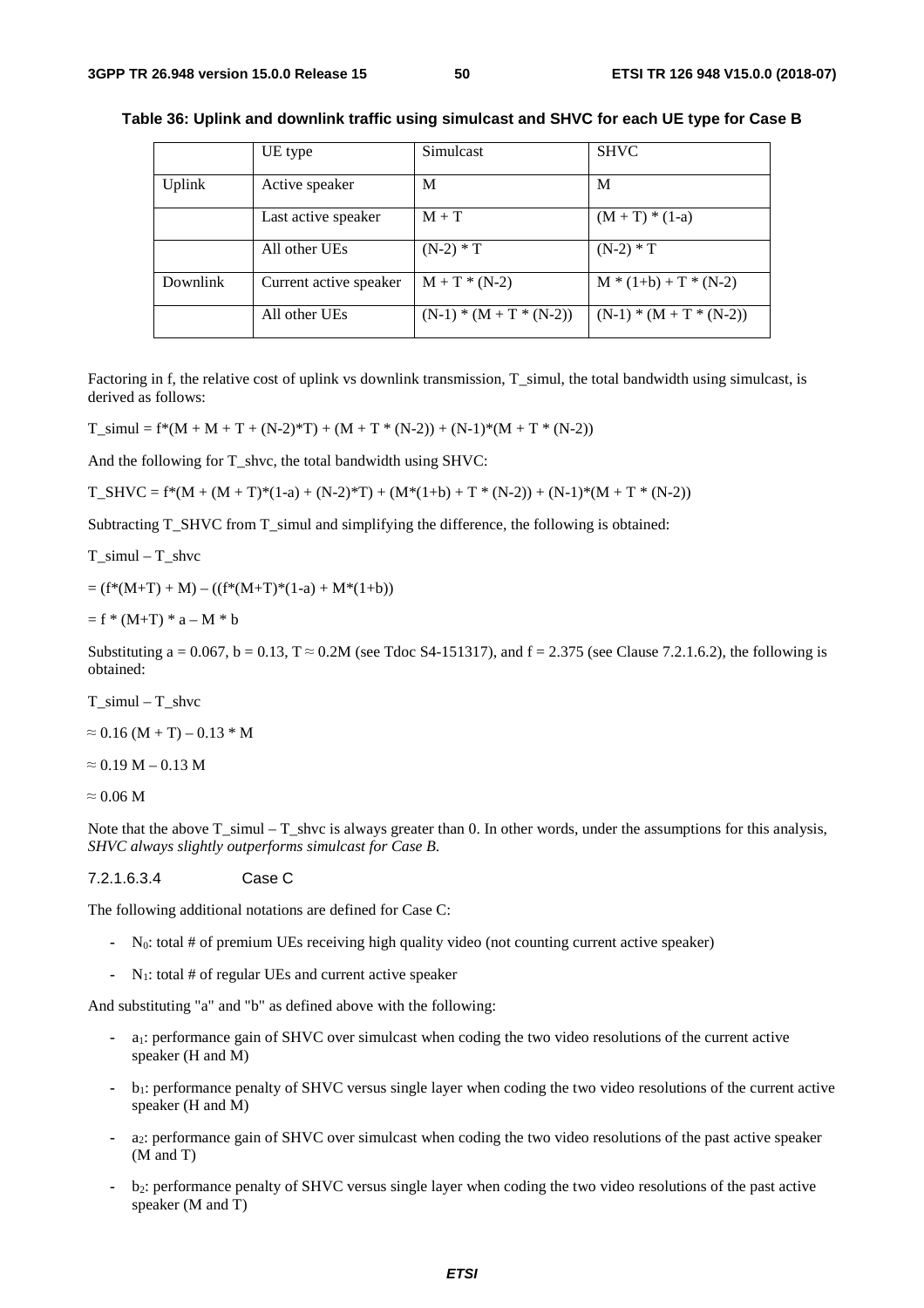In this clause only the case when the current active speaker is not included in  $N_0$  is analysed, as the conclusion holds regardless of whether the current active speaker is included in  $N_0$  or not (as seen above in Clause 7.2.1.6.3.1).

**Table 37: Uplink and downlink traffic using simulcast and SHVC for each UE type for Case C** 

|                 | UE type                | <b>Simulcast</b>              | <b>SHVC</b>                                   |
|-----------------|------------------------|-------------------------------|-----------------------------------------------|
| <b>Uplink</b>   | Active speaker         | $H + M$                       | $(H + M) * (1-a_1)$                           |
|                 | Last active speaker    | $M + T$                       | $(M + T) * (1-a_2)$                           |
|                 | All other UEs          | $(N-2) * T$                   | $(N-2) * T$                                   |
| <b>Downlink</b> | Premium UEs            | $N_0$ * (H + T * (N-2))       | $N_0$ * (H * (1+b <sub>1</sub> ) + T * (N-2)) |
|                 | Current active speaker | $M + T^* (N-2)$               | $M * (1+b_2) + T * (N-2)$                     |
|                 | All other UEs          | $(N_1-1)^*$ $(M + T^* (N-2))$ | $(N_1-1) * (M + T * (N-2))$                   |

Factoring in f, the relative cost of uplink vs downlink transmission, T\_simul, the total bandwidth using simulcast, is derived as follows:

T\_ simul = f\*(H + M + M + T + (N-2)\*T) + N<sub>0</sub>\*(H + T \* (N-2)) + M + T \* (N-2) + (N<sub>1</sub>-1)\*(M + T \* (N-2))

And the following for T\_shvc, the total bandwidth using SHVC:

 $T\_SHVC = f^{*}((H + M)^{*}(1 - a_{1}) + (M + T)^{*}(1 - a_{2}) + (N-2)^{*}T) + N_{0}^{*}(H^{*}(1 + b_{1}) + T^{*}(N-2)) + M^{*}(1 + b_{2}) + T^{*}(N-2) +$  $(N_1-1)*(M+T*(N-2))$ 

Subtracting T\_shvc from T\_simul and simplifying the difference, the following is obtained:

T\_simul – T\_shvc

 $= f*(H + M + M + T) + N_0*H + M - (f*(H + M)*(1-a_1) + (M + T)*(1-a_2)) + N_0*H*(1+b_1) + M*(1+b_2))$ 

 $= f * ((H+M) * a_1 + (M+T) * a_2) - N_0 * H * b_1 - M * b_2$ 

Substituting  $a_1 = 0.27$ ,  $b_1 = 0.24$ ,  $M \approx 0.5H$  (see the latest TR26.948 in Tdoc S4-151084),  $a_2 = 0.067$ ,  $b_2 = 0.13$ , T  $\approx$  $0.2M \approx 0.1H$  (see Tdoc S4-151317), and  $f = 2.375$  (see Clause 7.2.1.6.2), the following is obtained:

T\_simul – T\_shvc

 $\approx 2.375 * (1.5H * 0.27 + 0.6H * 0.067) - N_0 * H * 0.24 - 0.5 * H * 0.13$ 

 $\approx 1.057H - N_0*H^* 0.24 - 0.065*H$ 

 $\approx 0.99H - N_0*H^* 0.24$ 

For SHVC to have overall bandwidth reduction over simulcast, that is,  $T_s$ simul –  $T_s$ shvc  $\geq 0$ , there should be 4.13 or fewer premium UEs in the MMVC session, i.e.  $N_0 \le 4.13$  should be true. Otherwise, if  $N_0 > 4.13$ , then SHVC results in higher overall bandwidth than HEVC simulcast.

Therefore, *the conclusion for Case C is similar to that for Case A*.

#### 7.2.2 MBMS

#### 7.2.2.0 General

In this clause, simulation results for the MBMS service are provided, comparing SHVC vs HEVC simulcast. It is assumed in this use case that all the premium UEs support SHVC. A particular value of the BD-rate decrease of SHVC comparing simulcast indicates how much less bandwidth, in percentage, is needed for transmission of the two-layer SHVC bitstream compared to transmission of both HEVC single-layer bitstreams, on average for the same quality of the higher resolution video. The comparison indicates the difference of the bandwidth requirements for SHVC vs simulcast in the network link between the Content Provider and the BM-SC, as well as the network link between the BM-SC and GGSN (for GPRS) or MBMS-GW (for EPS) in the MBMS service when different qualities of the same video content are provided.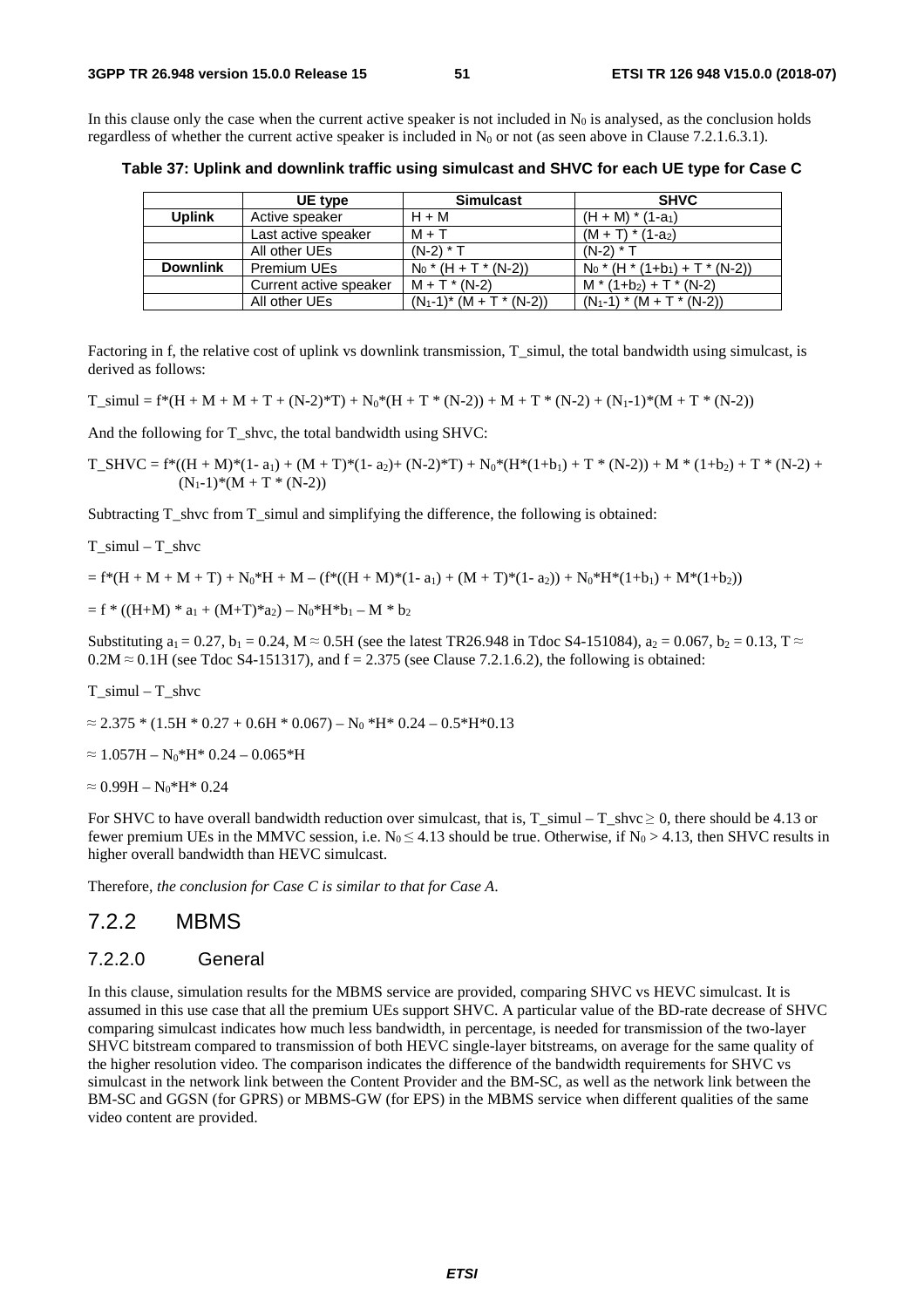### 7.2.2.1 Results for aligned IRAP pictures case

Table 38 and Table 39 show the summary of the test results. For the given test condition, SHVC provides BD-rate gains up to 40.5% for Kimono sequences with QP different of 2 between the first layer (i.e. QP set of 22, 25, 28, 31) and the second layer (i.e. QP set of 24, 27, 30, 33). The overall average gain is 31.9% for QP delta 2.

**Table 38: MBMS IRAP aligned results class B (BL 720p – EL 1080p)** 

|                        |                | <b>BD-Rate Comparison</b> |           |           |  |
|------------------------|----------------|---------------------------|-----------|-----------|--|
| <b>Test Sequences</b>  | deltaQP        | <b>SHVC Vs. Simulcast</b> |           |           |  |
|                        |                | Y                         | U         | v         |  |
| Kimono                 | 0              | $-28.4%$                  | $-20.9%$  | $-18.7%$  |  |
| ParkScene              | 0              | $-19.5%$                  | $-15.3%$  | $-15.1%$  |  |
| Cactus                 | 0              | $-23.4%$                  | $-19.2\%$ | $-12.5%$  |  |
| <b>BasketballDrive</b> | 0              | $-26.5%$                  | $-15.5%$  | $-15.9%$  |  |
| <b>BQTerrace</b>       | 0              | $-14.9%$                  | 4.9%      | 10.4%     |  |
| Average                |                | $-22.5%$                  | $-13.2\%$ | $-10.4%$  |  |
| Kimono                 | 2              | $-40.5%$                  | $-34.5%$  | $-33.3%$  |  |
| ParkScene              | $\mathfrak{p}$ | $-28.9%$                  | $-24.6%$  | $-25.2%$  |  |
| Cactus                 | $\overline{2}$ | $-32.7%$                  | $-30.5%$  | $-27.5%$  |  |
| <b>BasketballDrive</b> | 2              | $-36.1%$                  | $-30.3%$  | $-29.8\%$ |  |
| <b>BQTerrace</b>       | 2              | $-21.5%$                  | $-11.2\%$ | $-10.5%$  |  |
| Average                |                | $-31.9%$                  | $-26.2%$  | $-25.3%$  |  |

For the configuration where the first layer and the second layer have spatial resolutions of 540p and 1080p, respectively, the performance of SHVC drops. The BD-rate gain is up to 27%. The overall average gain is 18.7% for QP delta 2. This is an expected result as a higher spatial resolution ratio between the first layer and the second layer means lower cross-layer correlation.

|                        |                | <b>BD-Rate Comparison</b> |          |          |  |
|------------------------|----------------|---------------------------|----------|----------|--|
| <b>Test Sequences</b>  | <b>deltaQP</b> | <b>SHVC Vs. Simulcast</b> |          |          |  |
|                        |                | Y                         | U        | v        |  |
| Kimono                 | 0              | $-19.2%$                  | $-11.9%$ | $-9.5%$  |  |
| ParkScene              | 0              | $-10.2\%$                 | -8.5%    | $-8.7\%$ |  |
| Cactus                 | 0              | $-13.7%$                  | $-9.7%$  | $-3.9%$  |  |
| <b>BasketballDrive</b> | 0              | $-16.6\%$                 | $-4.9%$  | $-6.1%$  |  |
| <b>BQTerrace</b>       | 0              | -7.7%                     | 1.7%     | 6.2%     |  |
| Average                |                | $-13.5%$                  | $-6.7\%$ | $-4.4%$  |  |
| Kimono                 | 2              | $-27.0%$                  | $-18.9%$ | $-16.8%$ |  |
| ParkScene              | 2              | $-14.8%$                  | $-12.0%$ | $-12.1%$ |  |
| Cactus                 | 2              | $-18.4%$                  | $-14.4%$ | $-10.3%$ |  |
| <b>BasketballDrive</b> | 2              | $-23.0%$                  | $-12.5%$ | $-13.0%$ |  |
| <b>BQTerrace</b>       | 2              | $-10.2%$                  | $-2.1%$  | 0.1%     |  |
| Average                |                | $-18.7%$                  | $-12.0%$ | $-10.4%$ |  |

**Table 39: MBMS IRAP aligned results class B (BL 540p – EL 1080p)** 

## 7.2.2.2 Results for non-aligned IRAP pictures case

SHVC supports a so-call step-wise up-switching feature by allowing IRAP pictures in the second layer occurs less frequently than IRAP pictures in the first layer. For example, IRAP pictures in the first layer occur every 2 seconds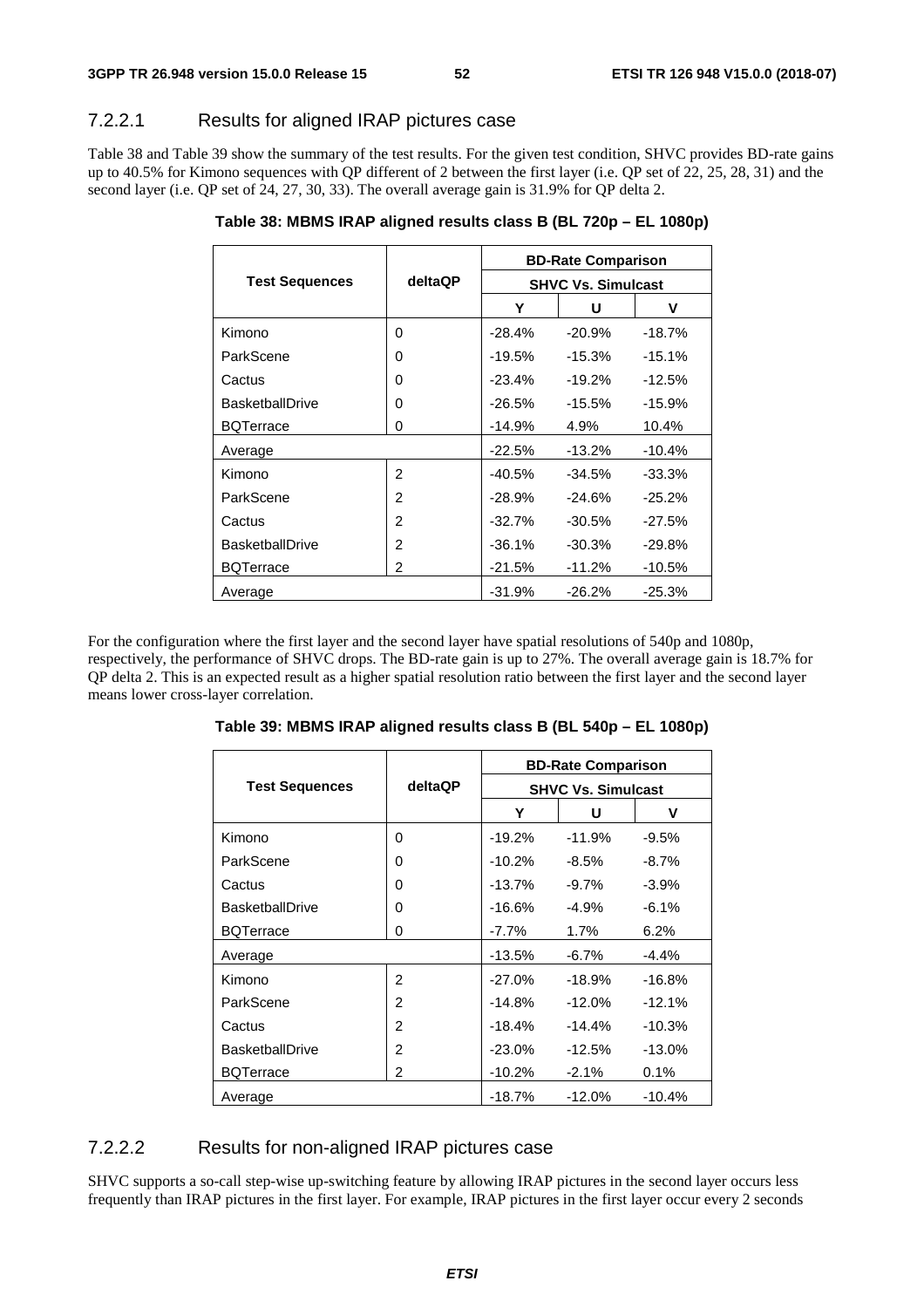whereas IRAP pictures in the second layer occur every 4 seconds. This feature can improve the coding efficiency of SHVC while still allowing the same joining time interval (e.g. every 2 seconds) compared to simulcast.

Figure 20 illustrates the effect of step-wise up-switching when a user changes channel at the worst case scenario. In the best case scenario, the first immediate IRAP pictures in both layers after a user switches channel are aligned. In the worst case scenario, the first immediate IRAP pictures in both layers after a user switches channel are not aligned, the user would see base service for a short period of time until the next IRAP occurs in the second layer.



#### **Figure 20: Effect of step-wise up-switching to channel switching**

Table 40 and Table 41 show the summary of the test results. For the given test condition, SHVC provides BD-rate gains up to 40.6%. The overall average gain is 32.9% for QP delta 2.

In similar trend as reported for IRAP aligned case, for the configuration where the first layer and the second layer have spatial resolutions of 540p and 1080p, respectively, the performance of SHVC drops. The BD-rate gain is up to 26.8%. The overall average gain is 20% for QP delta 2.

|                        |                | <b>BD-Rate Comparison</b> |           |          |  |
|------------------------|----------------|---------------------------|-----------|----------|--|
| <b>Test Sequences</b>  | deltaQP        | <b>SHVC Vs. Simulcast</b> |           |          |  |
|                        |                | Y                         | U         | ۷        |  |
| Kimono                 | 0              | $-28.4%$                  | $-20.7%$  | $-18.3%$ |  |
| ParkScene              | 0              | $-20.2%$                  | $-15.9\%$ | $-15.2%$ |  |
| Cactus                 | 0              | $-25.4%$                  | $-21.4%$  | $-14.5%$ |  |
| <b>BasketballDrive</b> | 0              | $-26.8%$                  | $-15.8%$  | $-16.2%$ |  |
| <b>BQTerrace</b>       | 0              | $-16.6\%$                 | $3.0\%$   | $7.5\%$  |  |
| Average                |                | $-23.5%$                  | $-14.2%$  | $-11.3%$ |  |
| Kimono                 | 2              | $-40.6%$                  | $-34.5%$  | $-33.1%$ |  |
| ParkScene              | $\mathfrak{p}$ | $-29.6\%$                 | $-25.2%$  | $-25.4%$ |  |
| Cactus                 | 2              | $-34.3%$                  | $-32.2%$  | $-29.0%$ |  |
| <b>BasketballDrive</b> | 2              | $-36.4%$                  | $-30.5%$  | $-30.1%$ |  |
| <b>BQTerrace</b>       | 2              | $-23.4%$                  | $-13.1%$  | $-13.5%$ |  |
| Average                |                | $-32.9%$                  | $-27.1%$  | $-26.2%$ |  |

| Table 40: MBMS IRAP non-aligned Class B (BL 720p - EL 1080p) |  |  |  |  |  |
|--------------------------------------------------------------|--|--|--|--|--|
|--------------------------------------------------------------|--|--|--|--|--|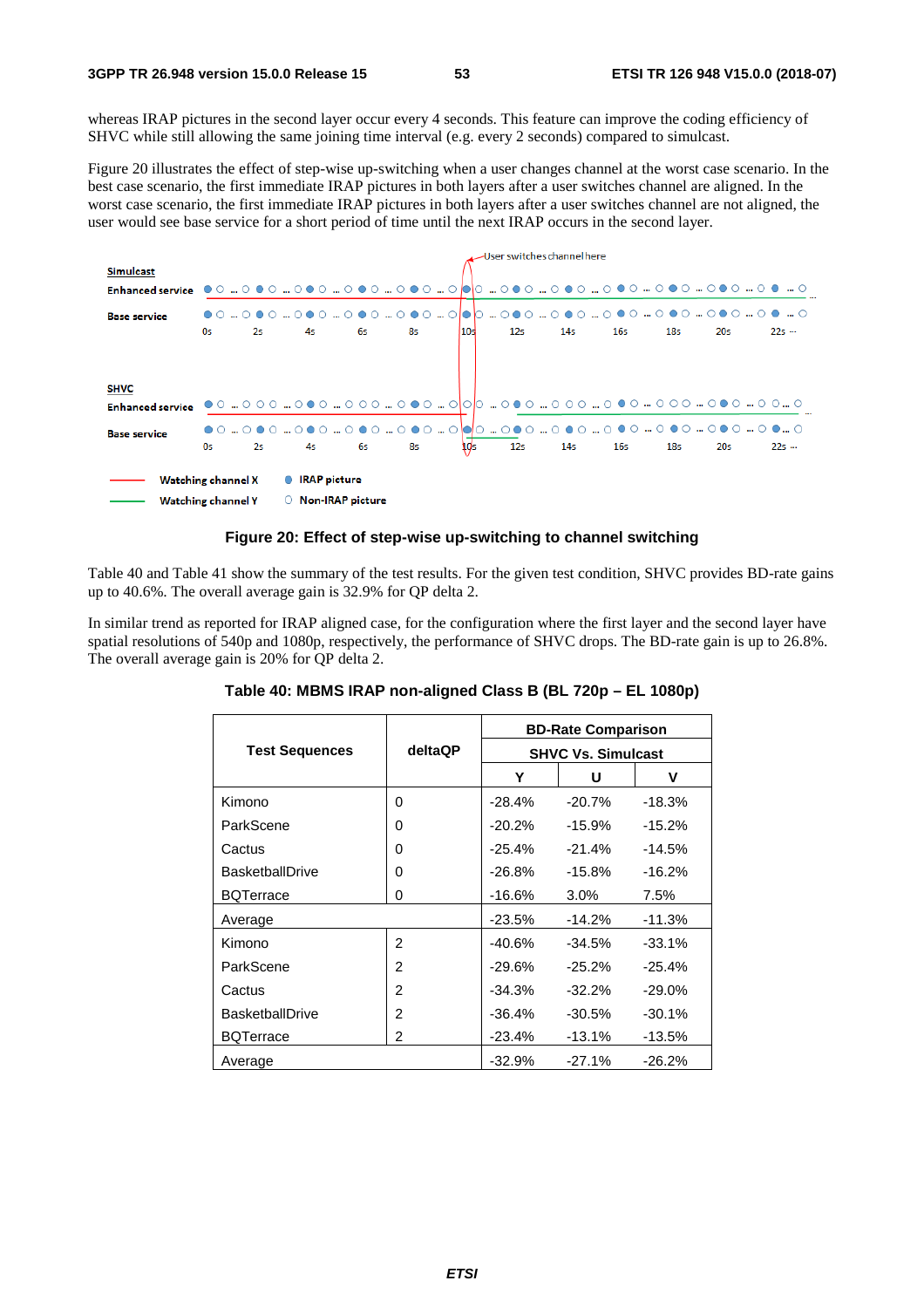|                        |                | <b>BD-Rate Comparison</b> |           |          |  |
|------------------------|----------------|---------------------------|-----------|----------|--|
| <b>Test Sequences</b>  | <b>deltaQP</b> | <b>SHVC Vs. Simulcast</b> |           |          |  |
|                        |                | Y                         | U         | v        |  |
| Kimono                 | 0              | $-18.9%$                  | $-11.0%$  | -8.5%    |  |
| ParkScene              | 0              | $-11.7%$                  | $-9.6\%$  | $-9.0\%$ |  |
| Cactus                 | 0              | $-16.3%$                  | $-12.8%$  | $-6.4%$  |  |
| <b>BasketballDrive</b> | 0              | $-17.0\%$                 | $-5.0%$   | $-6.5%$  |  |
| <b>BQTerrace</b>       | 0              | $-10.1%$                  | $-0.1%$   | $3.4\%$  |  |
| Average                |                | $-14.8%$                  | $-7.7\%$  | $-5.4%$  |  |
| Kimono                 | 2              | $-26.8%$                  | $-18.3%$  | $-16.0%$ |  |
| ParkScene              | 2              | $-15.9%$                  | $-13.1%$  | $-12.7%$ |  |
| Cactus                 | $\overline{2}$ | $-20.6%$                  | $-17.0\%$ | $-12.5%$ |  |
| <b>BasketballDrive</b> | 2              | $-23.4%$                  | $-12.7%$  | $-13.3%$ |  |
| <b>BQTerrace</b>       | 2              | $-13.2%$                  | $-4.8%$   | $-3.5%$  |  |
| Average                |                | $-20.0%$                  | $-13.2%$  | $-11.6%$ |  |

**Table 41: MBMS IRAP non-aligned Class B (BL 540p – EL 1080p)** 

### 7.2.3 3GP-DASH

#### 7.2.3.0 General

In this clause, simulation results for the 3GP-DASH service are provided, comparing SHVC vs HEVC simulcast. A particular value of the BD-rate decrease of SHVC comparing simulcast indicates how much less bandwidth, in percentage, is needed for transmission of the three-layer SHVC bitstream compared to transmission of all three HEVC single-layer bitstreams, on average for the same quality of the highest resolution video. The comparison indicates the difference of the bandwidth requirements for SHVC vs simulcast in the network link between the origin server and the caches/proxies.

The temporal scalability is enabled in 3GP-DASH test. There are 4 temporal sub-layers of the hierarchic-B coding structure with GOP length 8 as illustrated in Figure 21. The results of using different number of temporal sub-layers for the inter-layer prediction are provided.



#### **Figure 21: Temporal sub-layers of hierarchic-B coding structure**

There are 2 IRAP distance options. For cross-layer IRAP aligned option, both base layer and enhancement layer share the same IRAP distance (approximately 4 seconds). For the cross-layer IRAP non-aligned option, the base layer IRAP distance is approximately 4 seconds while the enhancement layer IRAP distance is 2 seconds in order to support quick up-switch to the high quality video. Each IRAP picture type is CRA except for the first IRAP which uses IDR.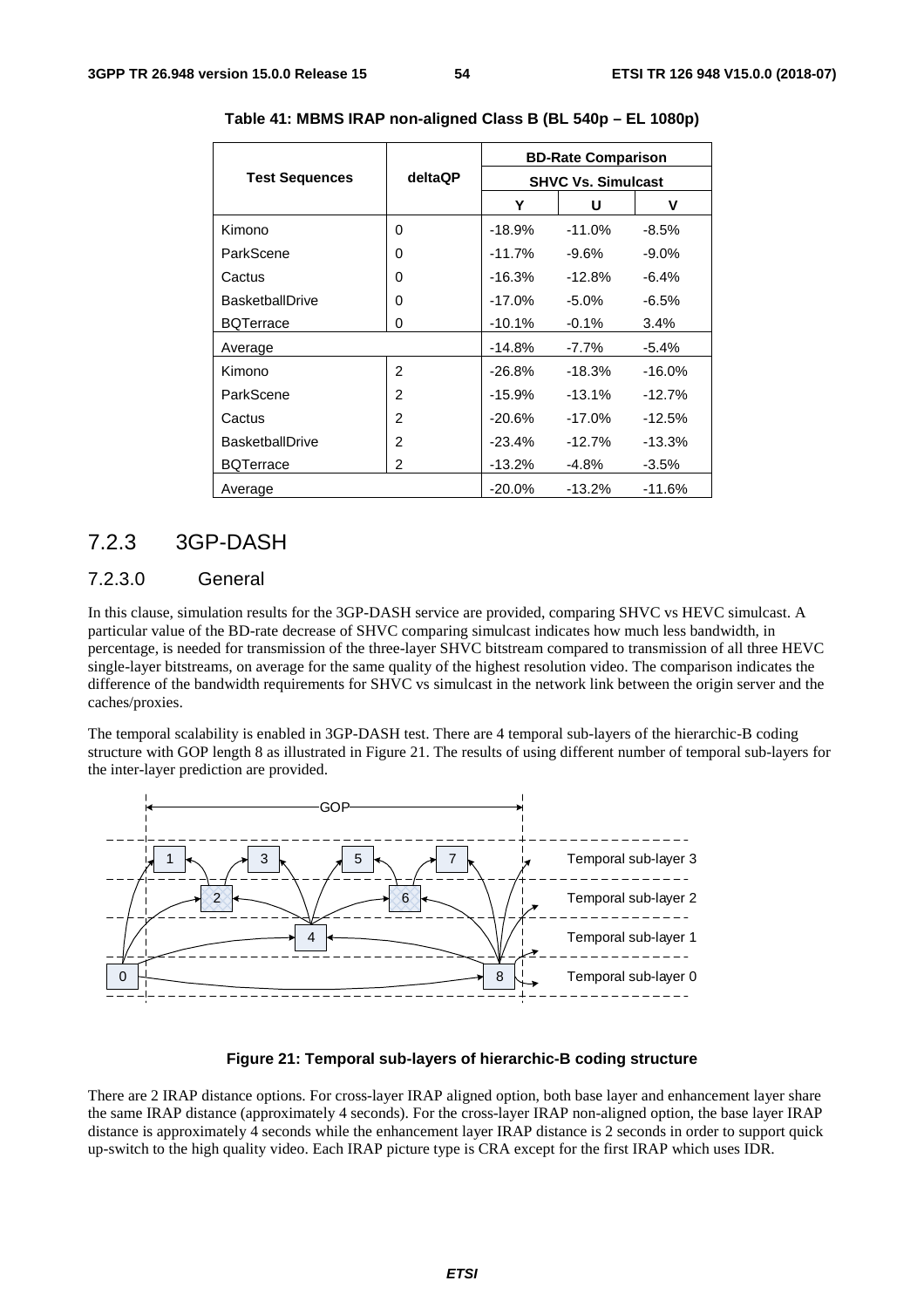Each enhancement layer uses it immediate lower layer as its reference layer for the inter-layer prediction. E.g. the 1st enhancement layer uses base layer as its reference layer, and  $2<sup>nd</sup>$  enhancement layer uses the  $1<sup>st</sup>$  enhancement layer as its reference layer.

#### 7.2.3.1 Results for aligned IRAP pictures case

BD-rate results for cross-layer RAP aligned cases are presented in Table 42 to Table 45.

The overall BD-rate decrease of SHVC comparing to simulcast is between 18.1% and 31.94% depending on the deltaQP value and number of temporal sub-layers to be used for inter-layer prediction. The max gain can be up to 41.5%.

Table 42 shows the results when temporal sub-layer 0 can be used for inter-layer prediction (ILP).

| <b>IRAP Aligned</b>    | <b>SHVC vs. Simulcast</b> |           |           |           |  |
|------------------------|---------------------------|-----------|-----------|-----------|--|
|                        | deltaQP                   |           | U         | v         |  |
| Kimono                 | 0                         | $-24.8%$  | $-19.0%$  | $-19.7%$  |  |
| ParkScene              | 0                         | $-17.3%$  | $-14.5%$  | $-14.5%$  |  |
| Cactus                 | 0                         | $-18.3%$  | $-14.0%$  | $-10.5%$  |  |
| <b>BasketballDrive</b> | 0                         | $-16.6%$  | $-10.9%$  | $-13.5%$  |  |
| <b>BQTerrace</b>       | 0                         | $-13.5%$  | 0.4%      | 10.3%     |  |
| Average                |                           | $-18.10%$ | $-11.60%$ | $-9.58%$  |  |
| Kimono                 | $\mathfrak{p}$            | $-31.8%$  | $-27.1%$  | $-27.8%$  |  |
| ParkScene              | $\overline{2}$            | $-24.1%$  | $-21.9%$  | $-22.0%$  |  |
| Cactus                 | $\overline{2}$            | $-23.9%$  | $-21.1%$  | $-18.4%$  |  |
| <b>BasketballDrive</b> | $\overline{2}$            | $-21.8%$  | $-17.0\%$ | $-19.7%$  |  |
| <b>BQTerrace</b>       | 2                         | $-19.2%$  | $-9.9%$   | $-4.2%$   |  |
| Average                |                           | $-24.16%$ | $-19.40%$ | $-18.42%$ |  |

**Table 42: 3GP-DASH IRAP aligned simulation results (option 2)** 

Table 43 shows the results when temporal sub-layer 0 and 1 can be used for ILP.

| Table 43: 3GP-DASH IRAP aligned simulation results (option 3) |
|---------------------------------------------------------------|
|---------------------------------------------------------------|

| <b>IRAP Aligned</b>    | <b>SHVC vs. Simulcast</b> |           |           |           |  |
|------------------------|---------------------------|-----------|-----------|-----------|--|
|                        | deltaQP                   |           |           |           |  |
| Kimono                 | 0                         | $-28.4%$  | $-21.3%$  | $-20.8%$  |  |
| ParkScene              | 0                         | $-18.7%$  | $-14.8%$  | $-14.5%$  |  |
| Cactus                 | 0                         | $-21.5%$  | $-16.6%$  | $-11.0%$  |  |
| <b>BasketballDrive</b> | 0                         | $-21.1%$  | $-12.3%$  | $-15.1%$  |  |
| <b>BQTerrace</b>       | 0                         | $-14.9%$  | 3.7%      | 13.8%     |  |
| Average                |                           | $-20.92%$ | $-12.26%$ | $-9.52%$  |  |
| Kimono                 | $\overline{2}$            | $-36.8%$  | $-29.4%$  | $-28.5%$  |  |
| ParkScene              | $\mathcal{P}$             | $-26.1%$  | $-22.1%$  | $-22.0%$  |  |
| Cactus                 | 2                         | $-28.2%$  | $-24.3%$  | $-20.5%$  |  |
| <b>BasketballDrive</b> | 2                         | $-27.9%$  | $-20.1%$  | $-22.5%$  |  |
| <b>BQTerrace</b>       | 2                         | $-21.0%$  | $-8.8\%$  | $-4.0%$   |  |
| Average                |                           | $-28.00%$ | $-20.94%$ | $-19.50%$ |  |

Table 44 shows the results when temporal sub-layer 0, 1 and 2 can be used for ILP.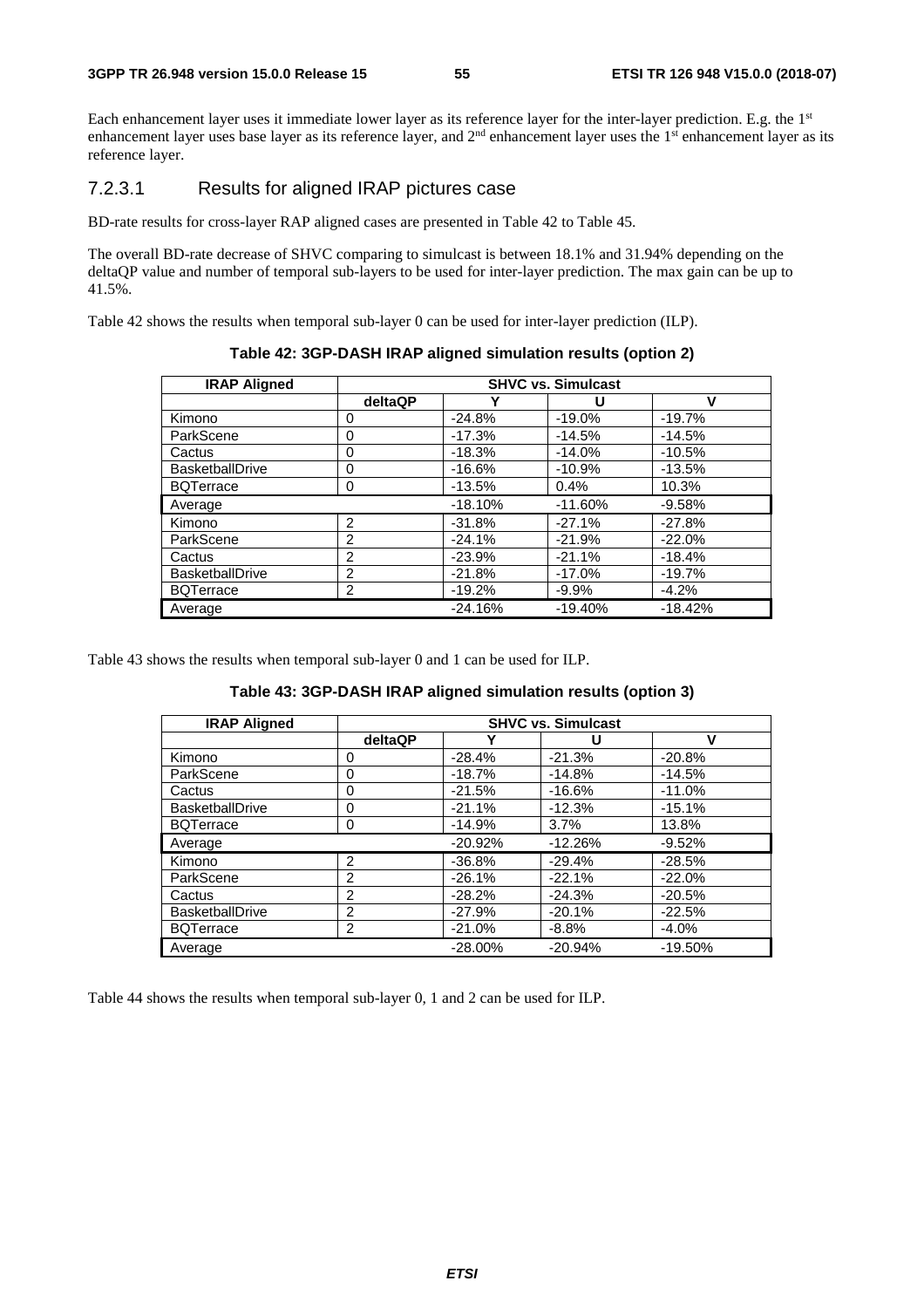| <b>IRAP Aligned</b>    | <b>SHVC vs. Simulcast</b> |           |           |           |
|------------------------|---------------------------|-----------|-----------|-----------|
|                        | deltaQP                   |           | U         | v         |
| Kimono                 | 0                         | $-30.4%$  | $-22.6%$  | $-20.9%$  |
| ParkScene              | 0                         | $-19.6%$  | $-15.0%$  | $-14.4%$  |
| Cactus                 | 0                         | $-23.8%$  | $-18.6%$  | $-11.1%$  |
| BasketballDrive        | 0                         | $-25.9%$  | $-13.5%$  | $-16.2%$  |
| <b>BQTerrace</b>       | 0                         | $-16.0%$  | 7.0%      | 16.0%     |
| Average                |                           | $-23.14%$ | $-12.54%$ | $-9.32%$  |
| Kimono                 | 2                         | $-40.6%$  | $-31.8%$  | $-29.9%$  |
| ParkScene              | 2                         | $-27.6%$  | $-22.8%$  | $-22.5%$  |
| Cactus                 | 2                         | $-31.4%$  | $-26.9%$  | $-22.5%$  |
| <b>BasketballDrive</b> | $\overline{2}$            | $-34.1%$  | $-23.4%$  | $-25.5%$  |
| <b>BQTerrace</b>       | 2                         | $-22.1%$  | $-8.0\%$  | $-4.4%$   |
| Average                |                           | $-31.16%$ | $-22.58%$ | $-20.96%$ |

**Table 44: 3GP-DASH IRAP aligned simulation results (option 4)** 

Table 45 shows the results when all pictures of the reference layers can be used for ILP.

| Table 45: 3GP-DASH IRAP aligned simulation results (option 1) |  |  |  |  |
|---------------------------------------------------------------|--|--|--|--|
|---------------------------------------------------------------|--|--|--|--|

| <b>IRAP Aligned</b>    | <b>SHVC vs. Simulcast</b> |           |           |           |
|------------------------|---------------------------|-----------|-----------|-----------|
|                        | deltaQP                   |           | u         | v         |
| Kimono                 |                           | $-30.0%$  | $-21.4%$  | $-18.7%$  |
| ParkScene              | 0                         | $-19.5%$  | $-14.7%$  | $-14.0%$  |
| Cactus                 | 0                         | $-23.8%$  | $-18.1%$  | $-9.7%$   |
| <b>BasketballDrive</b> | 0                         | $-27.5%$  | $-11.4%$  | $-13.7%$  |
| <b>BQTerrace</b>       | 0                         | $-15.9%$  | 8.4%      | 17.1%     |
| Average                |                           | $-23.34%$ | $-11.44%$ | $-7.80%$  |
| Kimono                 | 2                         | $-41.5%$  | $-32.7%$  | $-30.0%$  |
| ParkScene              | 2                         | $-27.7%$  | $-23.0%$  | $-22.7%$  |
| Cactus                 | $\overline{2}$            | $-32.1%$  | $-27.6%$  | $-22.9%$  |
| <b>BasketballDrive</b> | 2                         | $-36.6%$  | $-24.2%$  | $-25.5%$  |
| <b>BQTerrace</b>       | $\overline{2}$            | $-21.8%$  | $-7.6%$   | $-4.0%$   |
| Average                |                           | $-31.94%$ | $-23.02%$ | $-21.02%$ |

### 7.2.3.2 Results for non-aligned IRAP pictures case

BD-rate results for cross-layer RAP aligned cases are presented in Table 46 to Table 49.

The overall BD-rate decrease of SHVC comparing to simulcast is between 18.56% and 32.20% depending on the deltaQP value and number of temporal sub-layers to be used for inter-layer prediction. The max gain can be up to 41.2%.

| Table 46: 3GP-DASH IRAP non-aligned simulation results (option 2) |  |  |  |
|-------------------------------------------------------------------|--|--|--|
|-------------------------------------------------------------------|--|--|--|

| <b>IRAP Non-Aligned</b> |                |           | <b>SHVC vs. Simulcast</b> |           |
|-------------------------|----------------|-----------|---------------------------|-----------|
|                         | deltaQP        |           | U                         | ν         |
| Kimono                  | 0              | $-24.9%$  | $-18.7%$                  | $-19.3%$  |
| ParkScene               | 0              | $-18.3%$  | $-15.1%$                  | $-15.1%$  |
| Cactus                  | 0              | $-19.0%$  | $-14.6%$                  | $-11.2%$  |
| <b>BasketballDrive</b>  | 0              | $-16.6%$  | $-10.7%$                  | $-13.3%$  |
| <b>BQTerrace</b>        | 0              | $-14.0%$  | $-0.4%$                   | 9.4%      |
| Average                 |                | $-18.56%$ | $-11.90%$                 | $-9.90%$  |
| Kimono                  | 2              | $-31.6%$  | $-26.3%$                  | $-26.9%$  |
| ParkScene               | 2              | $-25.1%$  | $-22.4%$                  | $-22.5%$  |
| Cactus                  | $\mathfrak{p}$ | $-25.0%$  | $-21.8%$                  | $-19.2%$  |
| <b>BasketballDrive</b>  | 2              | $-21.8%$  | $-16.8%$                  | $-19.4%$  |
| <b>BQTerrace</b>        | 2              | $-20.1%$  | $-10.5%$                  | $-5.4%$   |
| Average                 |                | $-24.72%$ | $-19.56%$                 | $-18.68%$ |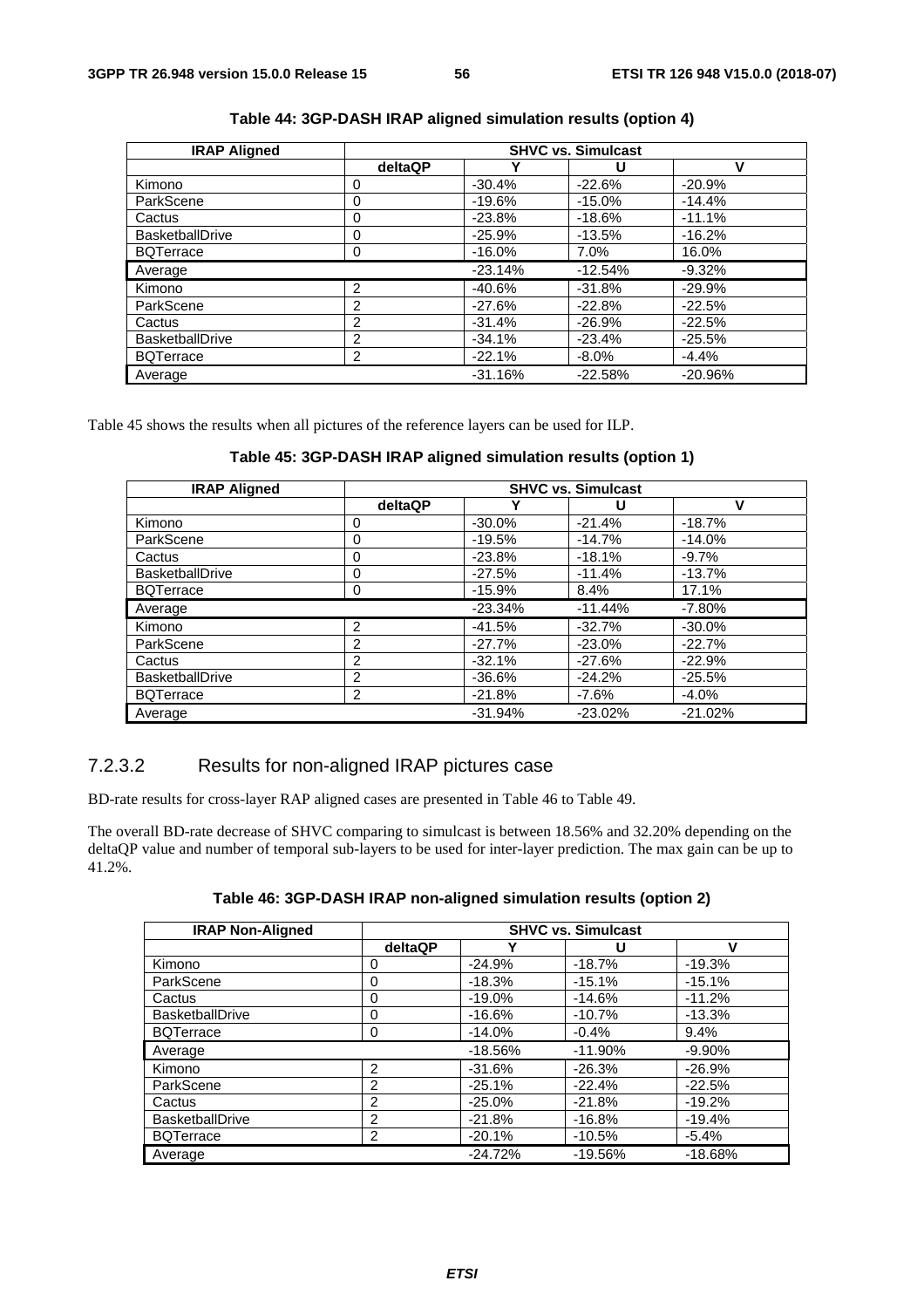| <b>IRAP Non-Aligned</b> |                |           | <b>SHVC vs. Simulcast</b> |           |
|-------------------------|----------------|-----------|---------------------------|-----------|
|                         | deltaQP        | ν         | U                         | V         |
| Kimono                  | 0              | $-28.3%$  | $-20.8%$                  | $-20.2%$  |
| ParkScene               | 0              | $-19.6%$  | $-15.3%$                  | $-15.0%$  |
| Cactus                  | 0              | $-22.0%$  | $-16.9%$                  | $-11.4%$  |
| <b>BasketballDrive</b>  | 0              | $-21.0%$  | $-11.9%$                  | $-14.6%$  |
| <b>BQTerrace</b>        | 0              | $-15.4%$  | 3.3%                      | 13.5%     |
| Average                 |                | $-21.26%$ | $-12.32%$                 | $-9.54%$  |
| Kimono                  | $\overline{2}$ | $-36.6\%$ | $-28.4%$                  | $-27.3%$  |
| ParkScene               | 2              | $-27.0%$  | $-22.4%$                  | $-22.3%$  |
| Cactus                  | 2              | $-28.9%$  | $-24.6%$                  | $-20.9%$  |
| <b>BasketballDrive</b>  | 2              | $-27.8%$  | $-19.7%$                  | $-22.1%$  |
| <b>BQTerrace</b>        | 2              | $-21.7%$  | $-9.1%$                   | $-5.2%$   |
| Average                 |                | $-28.40%$ | $-20.84%$                 | $-19.56%$ |

**Table 47: 3GP-DASH IRAP non-aligned simulation results (option 3)** 

#### **Table 48: 3GP-DASH IRAP non-aligned simulation results (option 4)**

| <b>IRAP Non-Aligned</b> |                |           | <b>SHVC vs. Simulcast</b> |           |
|-------------------------|----------------|-----------|---------------------------|-----------|
|                         | deltaQP        | Υ         | U                         | v         |
| Kimono                  | 0              | $-30.4%$  | $-22.0%$                  | $-20.2%$  |
| ParkScene               | $\Omega$       | $-20.5%$  | $-15.4%$                  | $-14.7%$  |
| Cactus                  | 0              | $-24.2%$  | $-18.8%$                  | $-11.4%$  |
| <b>BasketballDrive</b>  | 0              | $-25.8%$  | $-13.0%$                  | $-15.7%$  |
| <b>BQTerrace</b>        | 0              | $-16.4%$  | 6.6%                      | 15.5%     |
| Average                 |                | $-23.46%$ | $-12.52%$                 | $-9.30%$  |
| Kimono                  | 2              | $-40.4%$  | $-30.7%$                  | $-28.5%$  |
| ParkScene               | 2              | $-28.4%$  | $-22.9%$                  | $-22.6%$  |
| Cactus                  | 2              | $-31.8%$  | $-27.1%$                  | $-22.8%$  |
| <b>BasketballDrive</b>  | $\overline{2}$ | $-34.0%$  | $-22.8%$                  | $-24.9%$  |
| <b>BQTerrace</b>        | 2              | $-22.8%$  | $-8.4%$                   | $-5.4%$   |
| Average                 |                | $-31.48%$ | $-22.38%$                 | $-20.84%$ |

#### **Table 49: 3GP-DASH IRAP non-aligned simulation results (option 1)**

| <b>IRAP Non-Aligned</b> |                | <b>SHVC vs. Simulcast</b> |           |           |
|-------------------------|----------------|---------------------------|-----------|-----------|
|                         | deltaQP        |                           | U         | ν         |
| Kimono                  | 0              | $-30.0\%$                 | $-20.7%$  | $-17.9%$  |
| ParkScene               | 0              | $-20.3%$                  | $-15.1%$  | $-14.4%$  |
| Cactus                  | 0              | $-24.1%$                  | $-18.3%$  | $-9.7%$   |
| <b>BasketballDrive</b>  | 0              | $-27.3%$                  | $-10.7%$  | $-12.9%$  |
| <b>BQTerrace</b>        | 0              | $-16.4%$                  | 8.2%      | 17.0%     |
| Average                 |                | $-23.62%$                 | $-11.32%$ | $-7.58%$  |
| Kimono                  | $\overline{2}$ | $-41.2%$                  | $-31.5%$  | $-28.6%$  |
| ParkScene               | $\overline{c}$ | $-28.4%$                  | $-23.0%$  | $-22.6%$  |
| Cactus                  | 2              | $-32.5%$                  | $-27.6%$  | $-22.9%$  |
| <b>BasketballDrive</b>  | 2              | $-36.4%$                  | $-23.5%$  | $-24.7%$  |
| <b>BQTerrace</b>        | 2              | $-22.5%$                  | $-7.9\%$  | $-4.9%$   |
| Average                 |                | $-32.20%$                 | $-22.70%$ | $-20.74%$ |

## 8 Conclusions

## 8.1 Introduction

The technical report provides deep technical analyses of different new use cases in the context of 3GPP multimedia services. Based on the analyses and the results, SHVC can provide technical benefits in different scenarios and circumstances. Therefore, whenever new use cases and scenarios, either those documented in the TR or new ones, are considered within emerging 3GPP services, SHVC may be an attractive candidate to be considered for such cases.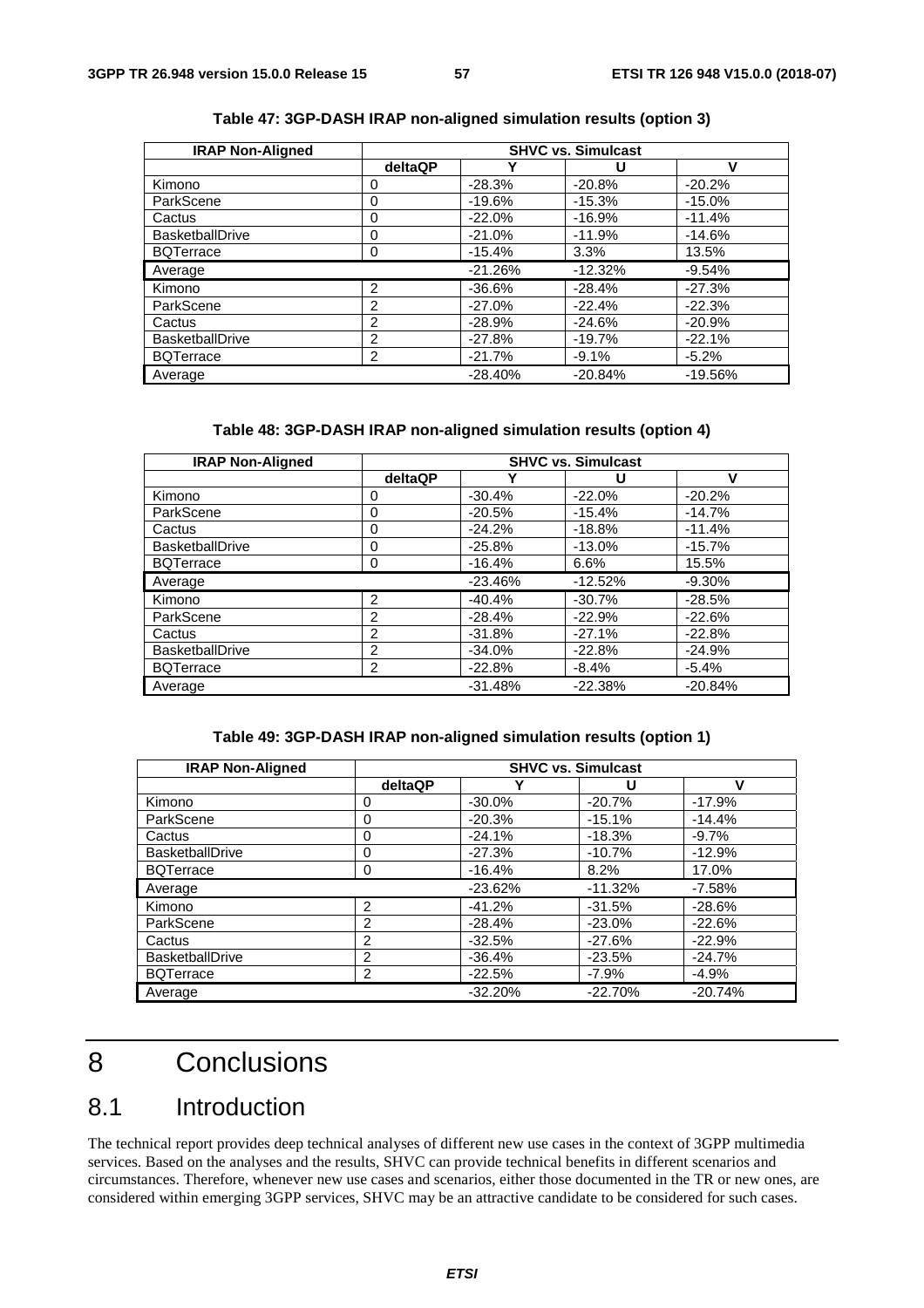The remainder of this clause provides the conclusions of the use cases, test results and analyses for multi-stream multiparty video conferencing (MMVC), IMS based telepresence, MBMS and 3GP-DASH.

## 8.2 MMVC and IMS based telepresence

Both HEVC simulcast and SHVC can be used as the video codec solution in the multi-stream multiparty video conferencing (MMVC) service, in the context of the MTSI service, for the heterogeneous-device MMVC use case and the heterogeneous-bandwidth MMVC use case described in clauses 6.1.1 and 6.1.2, respectively. These use cases are currently not fully supported by TS 26.114 [4].

As shown in clause 6.1.4, using SHVC can reduce uplink bandwidth for UEs that send different versions of its video for display as the main video (as opposed to thumbnail video) by other UEs, at the cost of increased downlink bandwidth and decoding complexity for UEs that display a high resolution main video. For these use cases, uplink bandwidth reduction is an important benefit. As reported in clause 6.1.4, an average uplink bandwidth saving of about 27% can be achieved, and the corresponding reported average downlink bandwidth cost for those UEs affected was about 24%. The increase in decoding complexity for those UEs affected is roughly the percentage of the number of samples in the lower resolution video relative to that in the higher resolution video. The complexity of SHVC encoding is typically less than that of simulcast encoding (see clause 6.1.4.4).

When the previous active speaker sends both medium and thumbnail video, but uses SHVC for encoding with the thumbnail video being the base layer, additional gain for SHVC is achieved. For the scenario with 240p resolution thumbnail (i.e., 3x in both width and height relative to the 720p resolution), the average BD-rate decrease for SHVC comparing to HEVC simulcast was around 6.7%, and the BD-rate increase for SHVC comparing to HEVC single layer coding (720p) was around 13.1%. For the scenario with 360p resolution thumbnail (i.e., 2x in both width and height relative to the 720p resolution), the average BD-rate decrease for SHVC comparing to HEVC simulcast was around 18.3%, and the BD-rate increase for SHVC comparing to HEVC single layer coding (720p) was around 19.2%.

The cost/benefit of using SHVC vs. simulcast by taking into account the numbers of premium and regular UEs in an MMVC session was analysed in Clause 7.2.1.6. Three cases were considered; the conclusion for each of these three cases is summarized as follows:

- Case A: a high resolution and a medium resolution video for the current active speaker are coded using either SHVC or HEVC simulcast. For this case, if there are 4 or fewer premium UEs (not including the current active speaker) in the MMVC session, then SHVC outperforms simulcast under the assumptions for the analysis.
- Case B: a medium resolution video and a thumbnail video for the previous active speaker are coded using either SHVC or HEVC simulcast. For this case, SHVC always slightly outperforms simulcast under the assumptions for the analysis.
- Case C: a combination of Case A and Case B, where a high resolution and a medium resolution video for the current active speaker are coded using either SHVC or HEVC simulcast, and a medium resolution video and a thumbnail video for the previous active speaker are coded using either SHVC or HEVC simulcast. For this case, if there are 4.13 or fewer premium UEs (not including the current active speaker) in the MMVC session, then SHVC outperforms simulcast under the assumptions for the analysis.

The MMVC use cases and the above conclusion also apply to the IMS based telepresence service. These use cases are currently not fully supported by TR 26.923 [17].

## 8.3 MBMS

Both HEVC simulcast and SHVC can be used as the video codec solution in the MBMS service for the differentiatedservice use case described in clause 6.2.1. This use case is currently not fully supported by TS 26.346 [3].

As shown in clause 6.2.3, using SHVC can reduce bandwidth for transmitting the encoded video streams from the content provider, through BM-SC, MBMS-GW and eNodeB, all the way to the UEs, at the cost of increased decoding complexity for UEs that consume the premium service. As reported in clause 6.2.3 Table 12 (for IRAP non-aligned Class B (BL 720p – EL 1080p)), an average bandwidth saving of 32.9% can be achieved. The increase in decoding complexity for UEs that consume the premium service is roughly the percentage of the number of samples in the lower resolution video relative to that in the higher resolution video. The complexity of SHVC encoding is typically less than that of simulcast encoding (see clause 6.2.3.3).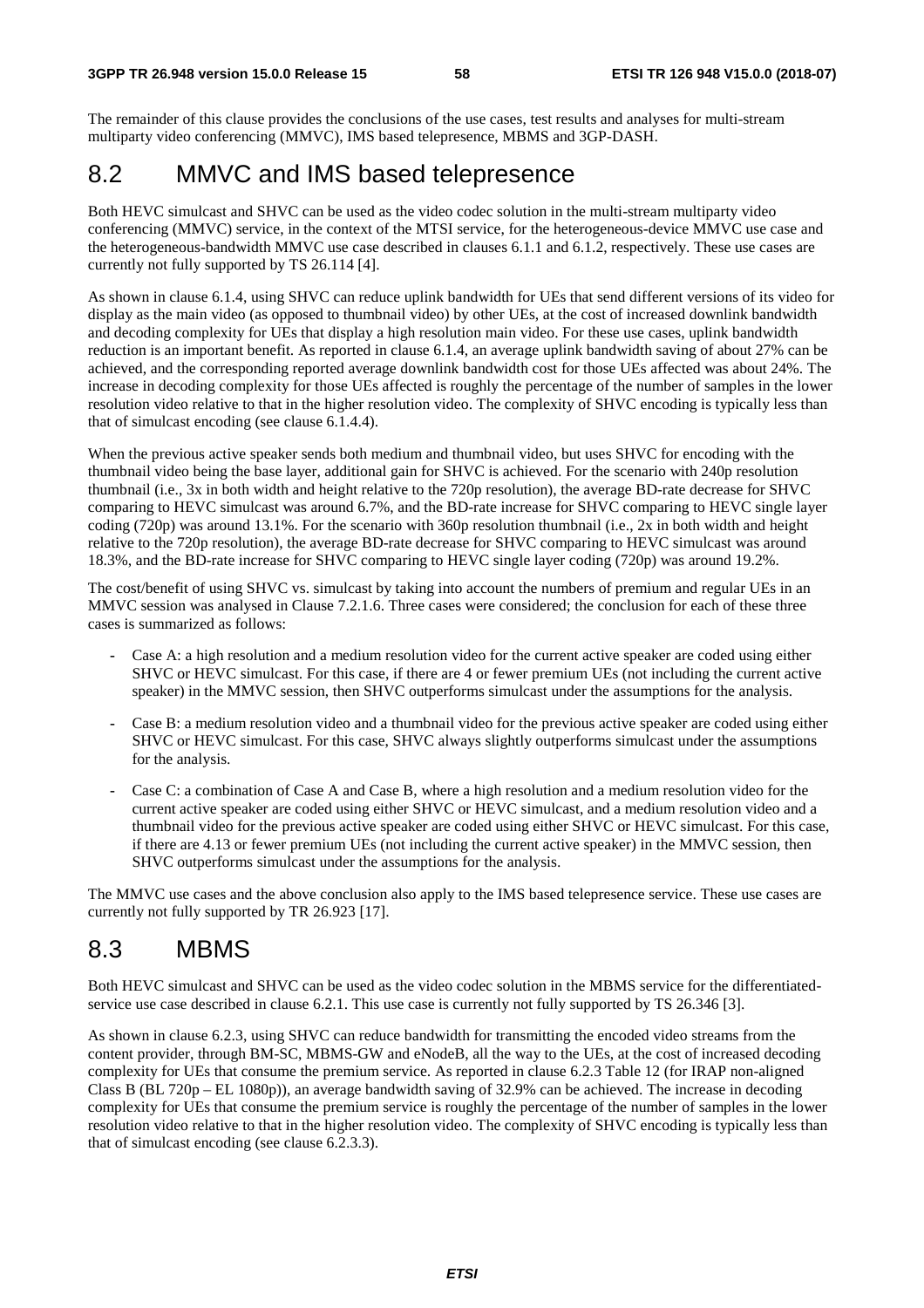## 8.4 3GP-DASH

Both HEVC simulcast and SHVC can be used as the video codec solution in the 3GP-DASH service for the use case described in clause 6.3.1. This use case is currently not fully supported by TS 26.247 [1].

As shown in clause 6.3.3, using SHVC can reduce bandwidth for transmitting the encoded streams from the origin server to caches, at the cost of increased downlink bandwidth and decoding complexity for UEs rendering any video Representation beyond the lowest video Representation. As reported in clause 6.3.3, an average bandwidth saving of about 24% can be achieved, and the corresponding reported average downlink bandwidth cost was about 25%. The increase in decoding complexity is roughly the percentage of the sum of the number of samples in the videos of the lower Representations relative to the number of samples in the video of the highest Representation. The complexity of SHVC encoding is typically less than that of simulcast encoding (see clause 6.3.3.4).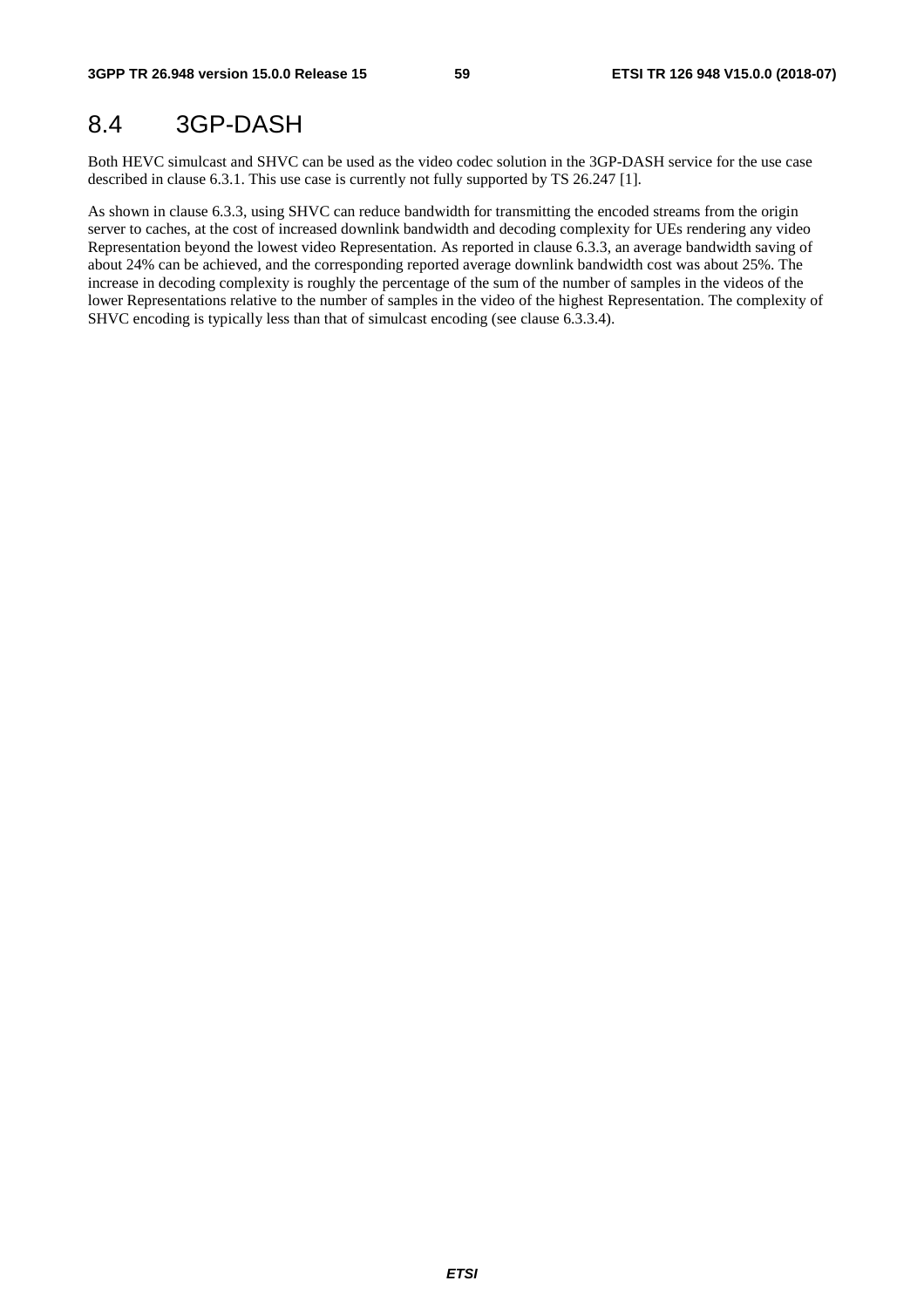## Annex A: Change history

| <b>Change history</b> |      |                 |            |  |                                                  |        |            |  |  |
|-----------------------|------|-----------------|------------|--|--------------------------------------------------|--------|------------|--|--|
| Date                  | TSG# | <b>TSG Doc.</b> | <b>ICR</b> |  | <b>Rev Subiect/Comment</b>                       | lOld   | <b>New</b> |  |  |
| 09-2015               | 69   | ISP-150457      |            |  | <b>IPresented to TSG SA#69 (for information)</b> |        | 1.0.0      |  |  |
| 12-2015               | 70   | ISP-150667      |            |  | Presented to TSG SA#70 (for approval)            | 1.0.0  | 12.0.0     |  |  |
| 12-2015               | 70   |                 |            |  | Approved at TSG SA#70                            | 12.0.0 | 13.0.0     |  |  |

|             | <b>Change history</b> |             |           |                |  |                          |                |  |
|-------------|-----------------------|-------------|-----------|----------------|--|--------------------------|----------------|--|
| <b>Date</b> | <b>Meeting</b>        | <b>TDoc</b> | <b>CR</b> | <b>Rev Cat</b> |  | Subject/Comment          | <b>New</b>     |  |
|             |                       |             |           |                |  |                          | <b>version</b> |  |
| $2017 - 03$ | 75                    |             |           |                |  | l Version for Release 14 | 14.0.0         |  |
| 2018-06     | 80                    |             |           |                |  | l Version for Release 15 | 15.0.0         |  |